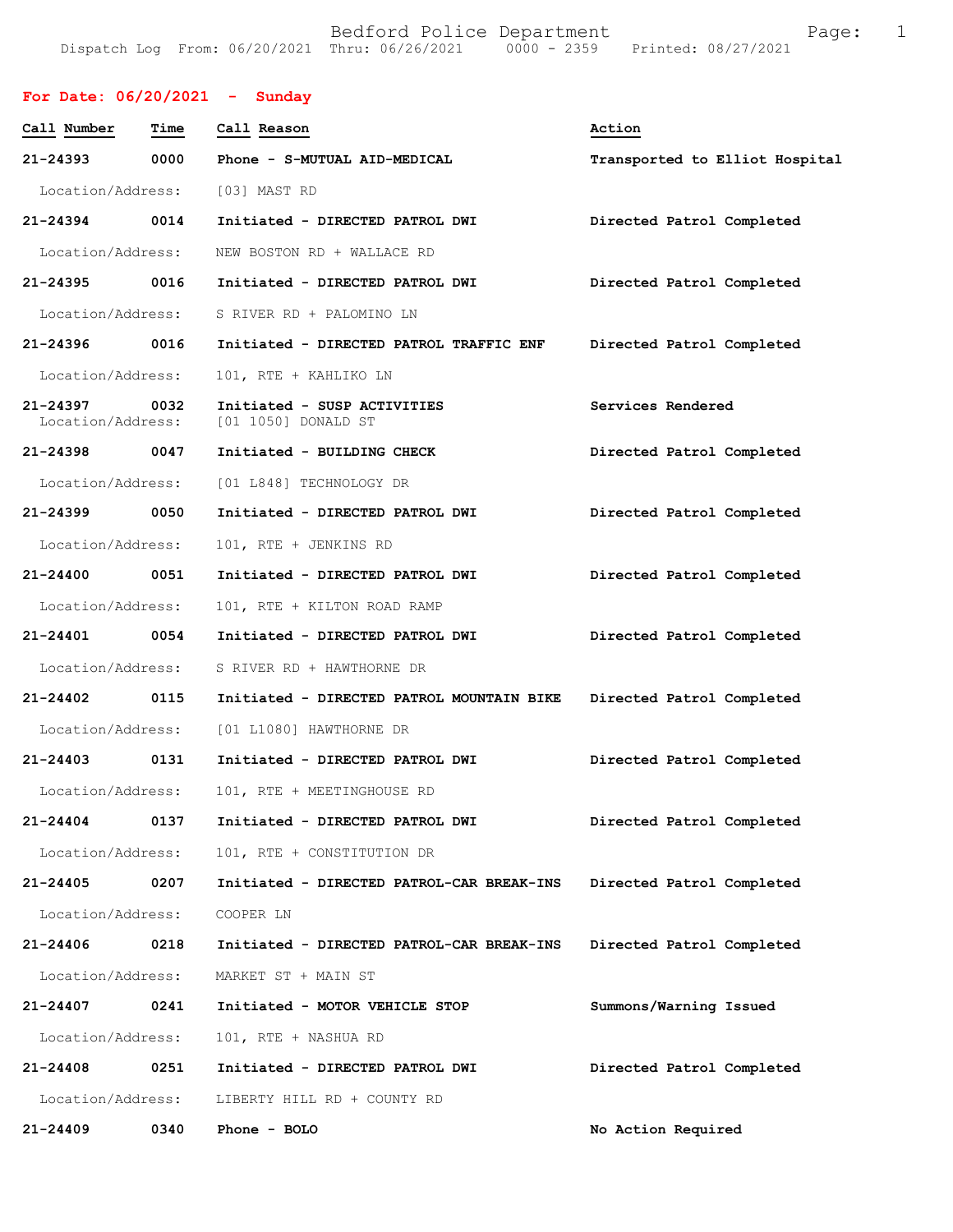Bedford Police Department Page: 2 Dispatch Log From: 06/20/2021 Thru: 06/26/2021 0000 - 2359 Location/Address: I-293 NORTH **21-24410 0347 Initiated - DIRECTED PATROL BURGLARY Directed Patrol Completed**  Location/Address: OLD BEDFORD RD + DONALD ST **21-24411 0355 Initiated - DIRECTED PATROL BURGLARY Directed Patrol Completed**  Location/Address: MEETINGHOUSE RD + S RIVER RD **21-24412 0355 Initiated - BUILDING CHECK Directed Patrol Completed**  Location/Address: [01 463] NASHUA RD **21-24413 0419 Initiated - DIRECTED PATROL ACCIDENTS Directed Patrol Completed**  Location/Address: S RIVER RD + CLUB ACRE LN **21-24414 0446 Initiated - DIRECTED PATROL TRAFFIC ENF Directed Patrol Completed**  Location/Address: 101, RTE + KAHLIKO LN **21-24415 0450 Initiated - DIRECTED PATROL TRAFFIC ENF Directed Patrol Completed**  Location/Address: KILTON RD + S RIVER RD **21-24416 0458 Initiated - MOTOR VEHICLE STOP Investigated**  101, RTE + HITCHING POST LN<br>ent:  $21-586-OF$ Refer To Incident: **21-24417 0502 Initiated - MOTOR VEHICLE STOP Summons/Warning Issued**  Location/Address: S RIVER RD + MEETINGHOUSE RD **21-24418 0510 Phone - VANDALISM Investigated**  [01 138] S RIVER RD<br>nt: 21-587-OF Refer To Incident: **21-24419 0522 Initiated - DIRECTED PATROL-CAR BREAK-INS Directed Patrol Completed**  Location/Address: [01 1033] COUNTY RD 21-24420 0534 Phone - THEFT **Investigated** Location/Address: [01 L928] FIRST ST<br>Refer To Incident: 21-588-OF Refer To Incident: **21-24421 0556 Initiated - INVESTIGATION-FOLLOW UP Investigated**  Location: [04] 7-11 JUST OVER THE TOWN LINE<br>fer To Incident: 21-587-OF Refer To Incident: **21-24422 0559 Initiated - DIRECTED PATROL TRAFFIC ENF Directed Patrol Completed**  Location/Address: 101, RTE + MEETINGHOUSE RD **21-24423 0727 Initiated - MOTOR VEHICLE STOP Summons/Warning Issued** 

Location/Address: 101, RTE

**21-24424 0736 Initiated - ANIMAL COMPLAINT Services Rendered**  Location/Address: 101, RTE

**21-24425 0741 Initiated - DIRECTED PATROL TRAFFIC ENF Directed Patrol Completed**  Location/Address: NEW BOSTON RD + CHESTERFIELD PL

**21-24427 0746 Initiated - DIRECTED PATROL TRAFFIC ENF Directed Patrol Completed** 

Location/Address: 101, RTE + KAHLIKO LN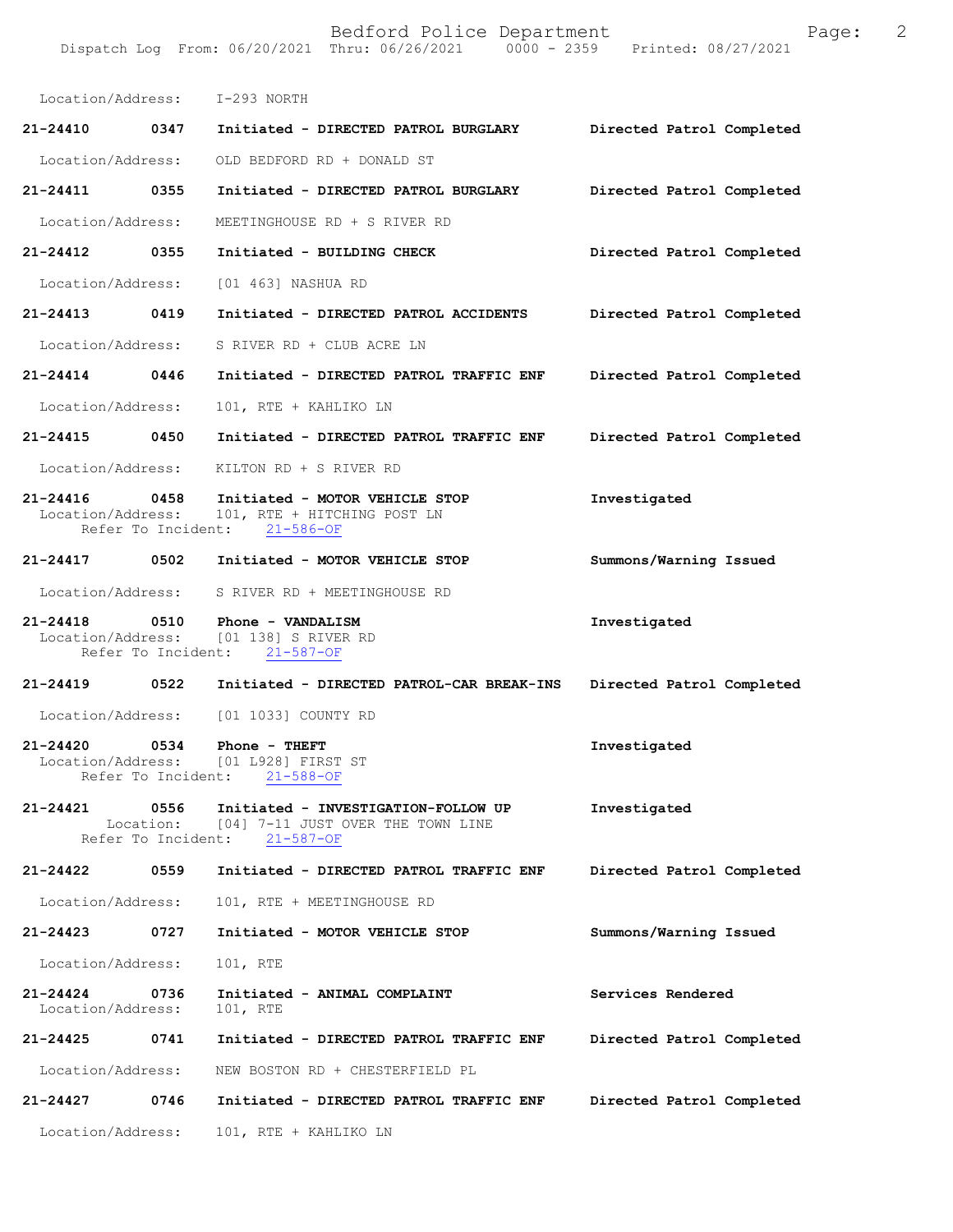| 21-24426 0747                      |              | Initiated - DIRECTED PATROL TRAFFIC ENF                                         | Directed Patrol Completed |
|------------------------------------|--------------|---------------------------------------------------------------------------------|---------------------------|
|                                    | Vicinity of: | S RIVER RD                                                                      |                           |
| 21-24428 0751                      |              | Initiated - DIRECTED PATROL TRAFFIC ENF                                         | Directed Patrol Completed |
| Location/Address:                  |              | EASTMAN AVE + S RIVER RD                                                        |                           |
| 21-24429 0753                      |              | Initiated - MOTOR VEHICLE STOP                                                  | Summons/Warning Issued    |
| Location/Address:                  |              | 101, RTE                                                                        |                           |
| 21-24430 0807                      |              | Initiated - DIRECTED PATROL TRAFFIC ENF                                         | Directed Patrol Completed |
| Location/Address:                  |              | NEW BOSTON RD + WALLACE RD                                                      |                           |
| 21-24431 0825                      |              | Initiated - DIRECTED PATROL TRAFFIC ENF                                         | Directed Patrol Completed |
| Location/Address:                  |              | BACK RIVER RD + MEADOWCREST DR                                                  |                           |
| 21-24432 0831                      |              | Initiated - MOTOR VEHICLE STOP                                                  | Summons/Warning Issued    |
| Location/Address:                  |              | S RIVER RD + BACK RIVER RD                                                      |                           |
| 21-24434 0854                      |              | Initiated - DIRECTED PATROL TRAFFIC ENF                                         | Directed Patrol Completed |
| Location/Address:                  |              | S RIVER RD + KILTON RD                                                          |                           |
| 21-24433 0855<br>Location/Address: |              | 911 - ANIMAL COMPLAINT<br>OLD BEDFORD RD                                        | Could Not Locate          |
| 21-24435 0905                      |              | Initiated - DIRECTED PATROL-CAR BREAK-INS                                       | Directed Patrol Completed |
|                                    | Vicinity of: | GREEN MEADOW LN + VERONICA DR                                                   |                           |
| 21-24436 0913                      |              | Initiated - MOTOR VEHICLE STOP                                                  | Summons/Warning Issued    |
| Location/Address:                  |              | WASHINGTON PL                                                                   |                           |
| 21-24437 0922                      |              | Initiated - MOTOR VEHICLE STOP                                                  | Summons/Warning Issued    |
|                                    |              | Location/Address: 101, RTE + CONSTITUTION DR                                    |                           |
|                                    |              | 21-24438 0926 Initiated - DIRECTED PATROL TRAFFIC ENF Directed Patrol Completed |                           |
| Location/Address:                  |              | 101, RTE + MEETINGHOUSE RD                                                      |                           |
| 21-24439                           | 0953         | Initiated - MOTOR VEHICLE STOP                                                  | Summons/Warning Issued    |
|                                    |              | Location/Address: [01 L1805] BEDFORD FARMS DR                                   |                           |
| 21-24440                           | 1000         | Initiated - DIRECTED PATROL TRAFFIC ENF                                         | Directed Patrol Completed |
| Location/Address:                  |              | 101, RTE + KILTON ROAD RAMP                                                     |                           |
| 21-24441                           | 1002         | Initiated - DIRECTED PATROL TRAFFIC ENF                                         | Directed Patrol Completed |
|                                    | Vicinity of: | S RIVER RD + CLUB ACRE LN                                                       |                           |
| 21-24442                           | 1033         | Initiated - MOTOR VEHICLE STOP                                                  | Summons/Warning Issued    |
| Location/Address:                  |              | 101, RTE + PLUMMER ROAD OVERPASS                                                |                           |
| $21 - 24443$                       | 1039         | Initiated - DIRECTED PATROL TRAFFIC ENF                                         | Directed Patrol Completed |
| Location/Address:                  |              | 101, RTE + CONSTITUTION DR                                                      |                           |
| 21-24444                           | 1049         | Initiated - DIRECTED PATROL TRAFFIC ENF                                         | Directed Patrol Completed |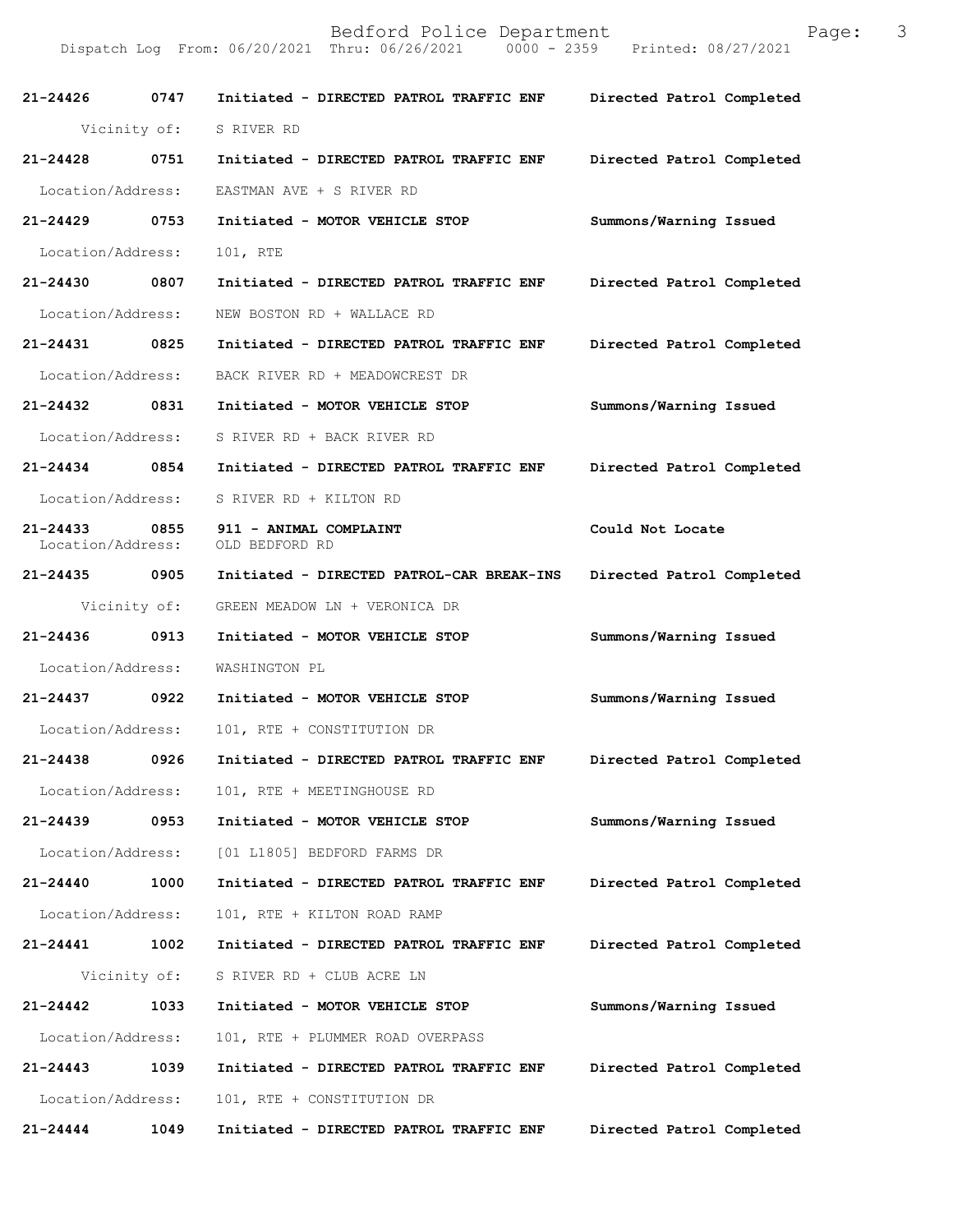Location/Address: HAWTHORNE DR + S RIVER RD

| 21-24445                           | 1055<br>Refer To Arrest:<br>Age: 34 | Initiated - CHECK THE WELFARE<br>Location/Address: [01 L2271] S RIVER RD<br>$21 - 345 - AR$<br>Arrest: SEYMORE, JEFFREY C<br>Address: MANCHESTER, NH<br>Charges: Arrest on Warrant | Arrest(s) Made                 |
|------------------------------------|-------------------------------------|------------------------------------------------------------------------------------------------------------------------------------------------------------------------------------|--------------------------------|
| 21-24446<br>Location/Address:      | 1112                                | Initiated - MOTOR VEHICLE ACCIDENT<br>S RIVER RD + HAWTHORNE DR                                                                                                                    | Services Rendered              |
| $21 - 24447$                       | 1137                                | Phone - S-FIRE ALARM                                                                                                                                                               | Alarm- correct code/reset      |
| Location/Address:                  |                                     | [01 L507] CAMPBELL RD                                                                                                                                                              |                                |
| $21 - 24448$                       | 1156                                | Initiated - DIRECTED PATROL-CAR BREAK-INS                                                                                                                                          | Directed Patrol Completed      |
| Location/Address:                  |                                     | NASHUA RD + COUNTY RD                                                                                                                                                              |                                |
| 21-24449 1238                      |                                     | Initiated - DIRECTED PATROL-CAR BREAK-INS                                                                                                                                          | Directed Patrol Completed      |
| Location/Address:                  |                                     | [01 1050] DONALD ST                                                                                                                                                                |                                |
| 21-24450<br>Location/Address:      | 1400                                | 911 - MOTOR VEHICLE COMP-IN PROGRESS<br>101, RTE + 114 RTE                                                                                                                         | Could Not Locate               |
| 21-24451 1443<br>Location/Address: |                                     | 911 - MOTOR VEHICLE COMP-IN PROGRESS<br>101, RTE + NASHUA RD                                                                                                                       | Could Not Locate               |
| $21 - 24452$<br>Location/Address:  | 1517                                | Phone - POLICE INFORMATION<br>S RIVER RD                                                                                                                                           | Services Rendered              |
| $21 - 24453$                       | 1538                                | Walk-In - ASSIST CITIZEN<br>Location/Address: [01 474] CONSTITUTION DR<br>Refer To Incident: 21-589-OF                                                                             | Services Rendered              |
| 21-24454 1604                      |                                     | Initiated - DIRECTED PATROL ACCIDENTS                                                                                                                                              | Directed Patrol Completed      |
| Location/Address:                  |                                     | WALLACE RD + 101, RTE                                                                                                                                                              |                                |
| 21-24455                           | 1614                                | Initiated - MOTOR VEHICLE STOP                                                                                                                                                     | Summons/Warning Issued         |
| Location/Address:                  |                                     | 101, RTE + MEETINGHOUSE RD                                                                                                                                                         |                                |
| 21-24456                           | 1616                                | Initiated - DIRECTED PATROL TRAFFIC ENF                                                                                                                                            | Directed Patrol Completed      |
|                                    | Vicinity of:                        | 101, RTE + CONSTITUTION DR                                                                                                                                                         |                                |
| 21-24457                           | 1626                                | Initiated - DIRECTED PATROL TRAFFIC ENF                                                                                                                                            | Directed Patrol Completed      |
| Location/Address:                  |                                     | NASHUA RD + 101, RTE                                                                                                                                                               |                                |
| 21-24458                           | 1626                                | Phone - S-MUTUAL AID-MEDICAL                                                                                                                                                       | Transported to Elliot Hospital |
| Location/Address:                  |                                     | [07] UNION ST + HANOVER ST                                                                                                                                                         |                                |
| 21-24459<br>Location/Address:      | 1634                                | 911 - CHECK THE WELFARE<br>[01 L800] COLBY CT                                                                                                                                      | Services Rendered              |
| 21-24460                           | 1644                                | Initiated - DIRECTED PATROL TRAFFIC ENF                                                                                                                                            | Directed Patrol Completed      |
| Location/Address:                  |                                     | S RIVER RD + MEETINGHOUSE RD                                                                                                                                                       |                                |
| 21-24461                           | 1648                                | Initiated - MOTOR VEHICLE STOP                                                                                                                                                     | Summons/Warning Issued         |
| Location/Address:                  |                                     | 101, RTE + PLUMMER ROAD OVERPASS                                                                                                                                                   |                                |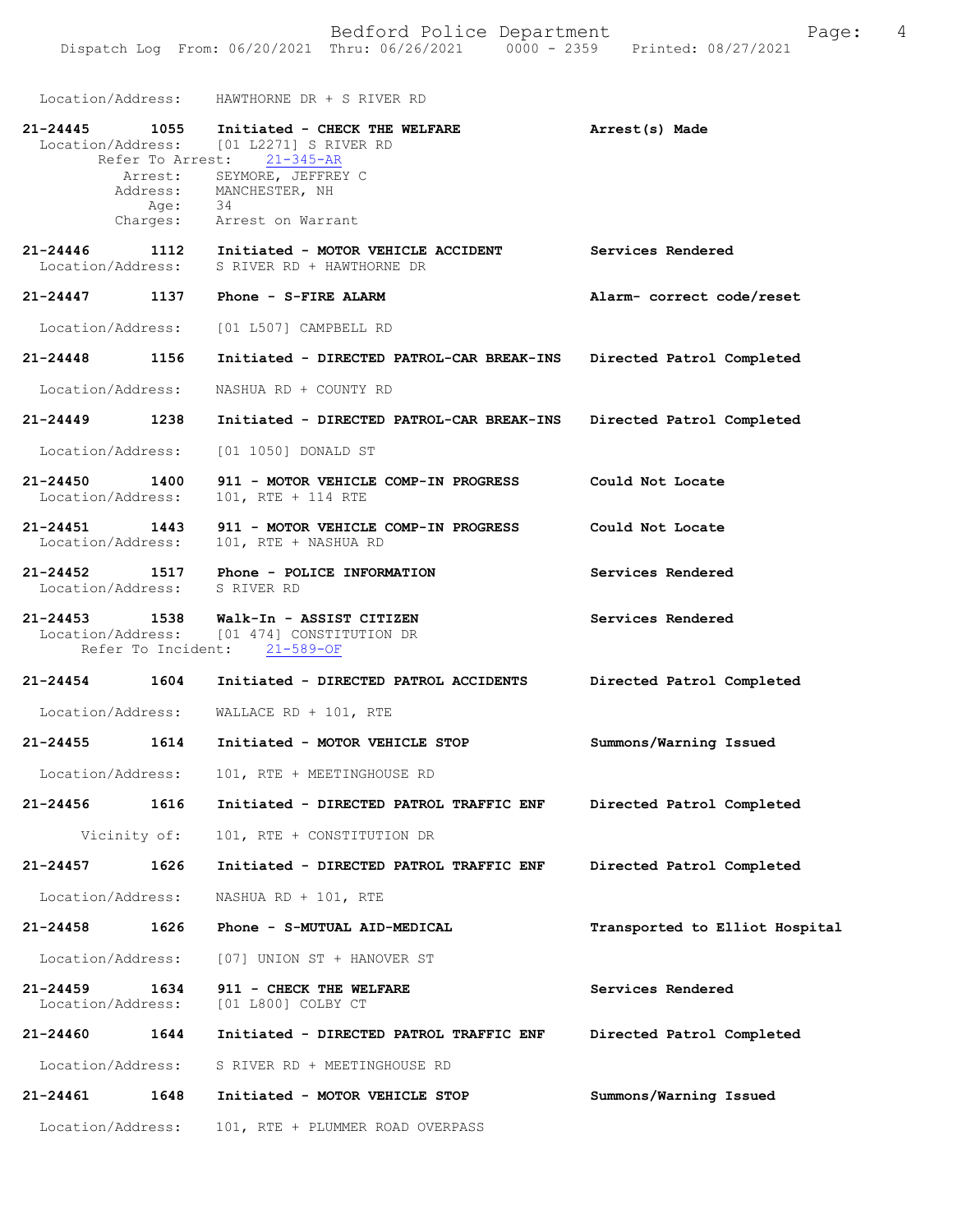| 21-24462 1654             |      | Initiated - DIRECTED PATROL TRAFFIC ENF                                                                                | Directed Patrol Completed |
|---------------------------|------|------------------------------------------------------------------------------------------------------------------------|---------------------------|
| Location/Address:         |      | 101, RTE + CHESTNUT DR                                                                                                 |                           |
| 21-24463 1656             |      | Initiated - DIRECTED PATROL TRAFFIC ENF                                                                                | Directed Patrol Completed |
|                           |      | Vicinity of: 114 RTE + DONALD ST                                                                                       |                           |
| 21-24464 1656             |      | Initiated - DIRECTED PATROL TRAFFIC ENF                                                                                | Directed Patrol Completed |
| Location/Address:         |      | S RIVER RD + KILTON RD                                                                                                 |                           |
|                           |      | 21-24465 1701 911 - MOTOR VEHICLE ACCIDENT<br>Location/Address: MEADOWCREST DR                                         | Services Rendered         |
| Location/Address: GLEN RD |      | 21-24466 1704 Phone - ANIMAL COMPLAINT                                                                                 | Could Not Locate          |
|                           |      | 21-24467 1713 Initiated - INVESTIGATION-FOLLOW UP<br>Location/Address: MEETINGHOUSE RD<br>Refer To Incident: 21-585-OF | Investigated              |
|                           |      | 21-24468 1717 Phone - ASSIST CITIZEN<br>Location/Address: MINISTERIAL RD                                               | Services Rendered         |
|                           |      | 21-24469 1733 911 - 911 Abandoned<br>Location/Address: [01 1255] COOPER LN                                             | Services Rendered         |
| 21-24470 1733             |      | Initiated - DIRECTED PATROL-CAR BREAK-INS Directed Patrol Completed                                                    |                           |
|                           |      | Location/Address: [01 L1804] S RIVER RD                                                                                |                           |
| 21-24471 1813             |      | Initiated - DIRECTED PATROL TRAFFIC ENF                                                                                | Directed Patrol Completed |
|                           |      | Location/Address: S RIVER RD + HAWTHORNE DR                                                                            |                           |
| 21-24472 1813             |      | Initiated - DIRECTED PATROL TRAFFIC ENF                                                                                | Directed Patrol Completed |
|                           |      | Location/Address: S RIVER RD + MEETINGHOUSE RD                                                                         |                           |
|                           |      | 21-24473 1814 Phone - MOTOR VEHICLE ACCIDENT<br>Location/Address: 101, RTE + CONSTITUTION DR                           | Investigated              |
|                           |      | 21-24474 1817 Initiated - DIRECTED PATROL TRAFFIC ENF Directed Patrol Completed                                        |                           |
|                           |      | Location/Address: 101, RTE + MEETINGHOUSE RD                                                                           |                           |
| 21-24475                  |      | 1824 Phone - DISORDERLY CONDUCT<br>Location/Address: [01 L800] COLBY CT                                                | Services Rendered         |
|                           |      | 21-24476 1831 Initiated - MOTOR VEHICLE STOP                                                                           | Summons/Warning Issued    |
| Location/Address:         |      | S RIVER RD + BACK RIVER RD                                                                                             |                           |
| 21-24477                  | 1833 | Initiated - MOTOR VEHICLE STOP                                                                                         | Summons/Warning Issued    |
| Location/Address:         |      | 101, RTE + LIBERTY HILL RD                                                                                             |                           |
| 21-24478                  | 1853 | Initiated - DIRECTED PATROL-CAR BREAK-INS                                                                              | Directed Patrol Completed |
|                           |      | Location/Address: [01 L1777] WALLACE RD                                                                                |                           |
| 21-24479 1859             |      | Initiated - DIRECTED PATROL TRAFFIC ENF                                                                                | Directed Patrol Completed |
| Location/Address:         |      | S RIVER RD + MOORES CROSSING RD                                                                                        |                           |
| 21-24480                  | 1900 | Initiated - ASSIST CITIZEN<br>Location/Address: [01 L292] POWDER HILL RD                                               | Services Rendered         |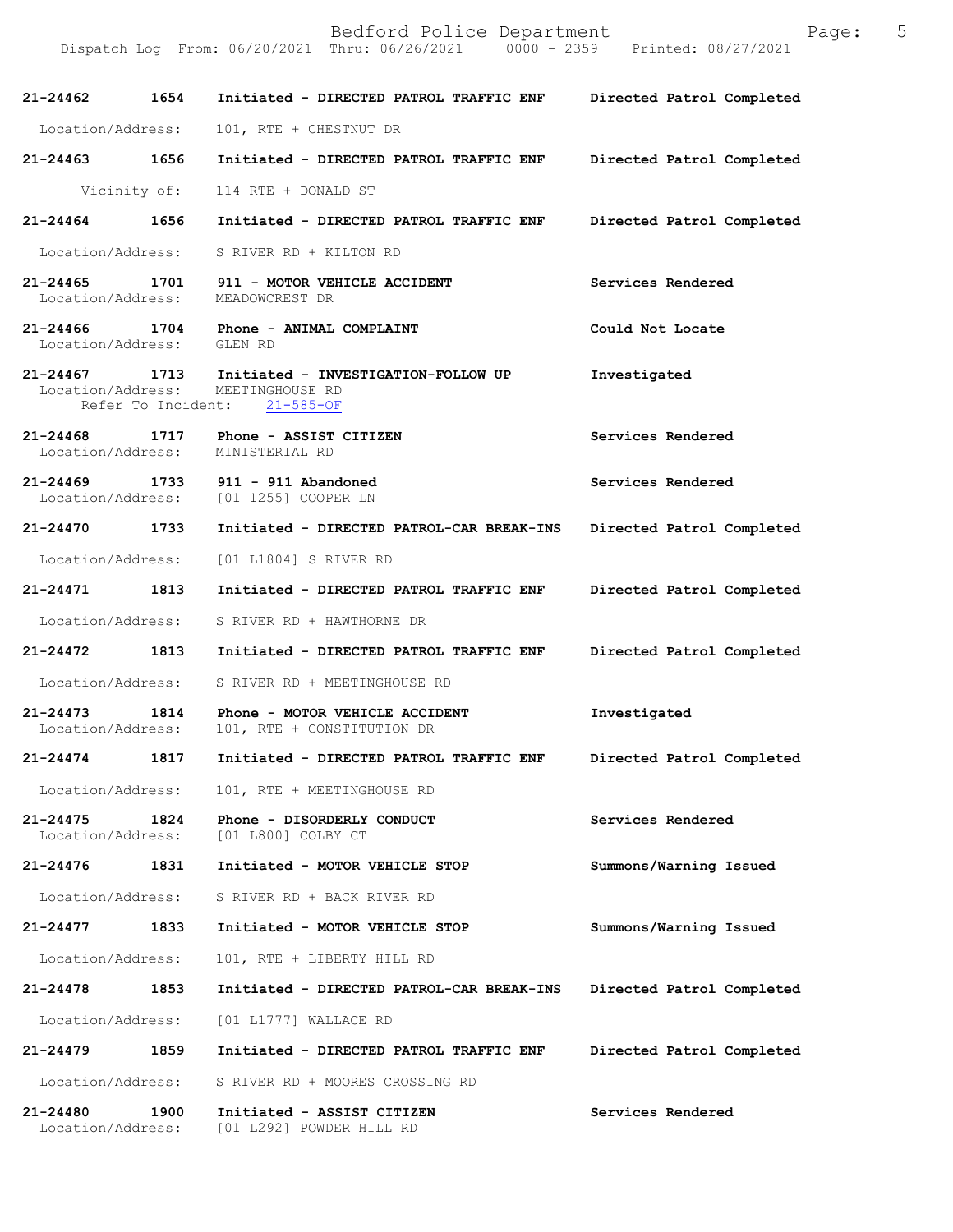| 21-24481 1902<br>Location/Address: |      | 911 - G-SEARCH\WATER RESCUE<br>CAMP RD                                            | Investigated              |
|------------------------------------|------|-----------------------------------------------------------------------------------|---------------------------|
| 21-24482                           |      | 1925 911 - MOTOR VEHICLE ACCIDENT<br>Location/Address: OLD MILL RD + N AMHERST RD | Investigated              |
| 21-24483 1940                      |      | Phone - ALARM, BURGLAR                                                            | Alarm- correct code/reset |
| Location/Address:                  |      | [01 376] KILTON RD                                                                |                           |
| 21-24484 2036<br>Location/Address: |      | 911 - ASSIST CITIZEN<br>CAMP RD                                                   | Services Rendered         |
|                                    |      | 21-24485 2139 Initiated - DIRECTED PATROL DWI                                     | Directed Patrol Completed |
| Location/Address:                  |      | S RIVER RD + COLBY CT                                                             |                           |
| 21-24486 2141                      |      | Initiated - DIRECTED PATROL TRAFFIC ENF                                           | Directed Patrol Completed |
| Location/Address:                  |      | S RIVER RD + AUTUMN LN                                                            |                           |
| $21 - 24487$ 2142                  |      | Initiated - DIRECTED PATROL DWI                                                   | Directed Patrol Completed |
| Location/Address:                  |      | 101, RTE + HITCHING POST LN                                                       |                           |
| 21-24488 2147<br>Vicinity of:      |      | Initiated - DIRECTED PATROL DWI<br>101, RTE + CONSTITUTION DR                     | Extinquished              |
| 21-24489 2215                      |      | Initiated - DIRECTED PATROL DWI                                                   | Directed Patrol Completed |
| Location/Address:                  |      | S RIVER RD + KILTON RD                                                            |                           |
| 21-24490 2218                      |      | Initiated - DIRECTED PATROL DWI                                                   | Directed Patrol Completed |
| Location/Address:                  |      | 101, RTE + CHESTNUT DR                                                            |                           |
| 21-24491                           | 2240 | Initiated - DIRECTED PATROL DWI                                                   | Directed Patrol Completed |
| Location/Address:                  |      | S RIVER RD + BACK RIVER RD                                                        |                           |
| 21-24492 2319                      |      | Initiated - DIRECTED PATROL DWI                                                   | Directed Patrol Completed |
|                                    |      | Location/Address: S RIVER RD + MEETINGHOUSE RD                                    |                           |
| 21-24493                           | 2319 | Initiated - DIRECTED PATROL DWI                                                   | Directed Patrol Completed |
| Location/Address:                  |      | 101, RTE + MEETINGHOUSE RD                                                        |                           |
| 21-24494                           | 2323 | Initiated - DIRECTED PATROL DWI                                                   | Directed Patrol Completed |
| Location/Address:                  |      | NEW BOSTON RD + MCALLISTER RD                                                     |                           |
| 21-24495                           | 2341 | Initiated - DIRECTED PATROL DWI                                                   | Directed Patrol Completed |
| Location/Address:                  |      | 101, RTE + NASHUA RD                                                              |                           |
| $21 - 24496$<br>Location/Address:  | 2356 | Initiated - SUSP ACTIVITIES-IN PROGRESS<br>[01 L562] WALLACE RD                   | Services Rendered         |

## **For Date: 06/21/2021 - Monday**

| 21-24497                      | 0004 | Initiated - DIRECTED PATROL DWI                         | Directed Patrol Completed |
|-------------------------------|------|---------------------------------------------------------|---------------------------|
|                               |      | Location/Address: 101, RTE + WALLACE RD                 |                           |
| 21-24498<br>Location/Address: | 0007 | 911 - S-EMERGENCY MEDICAL CALL-ALPHA<br>LIBERTY HILL RD | LIFT ASSIST               |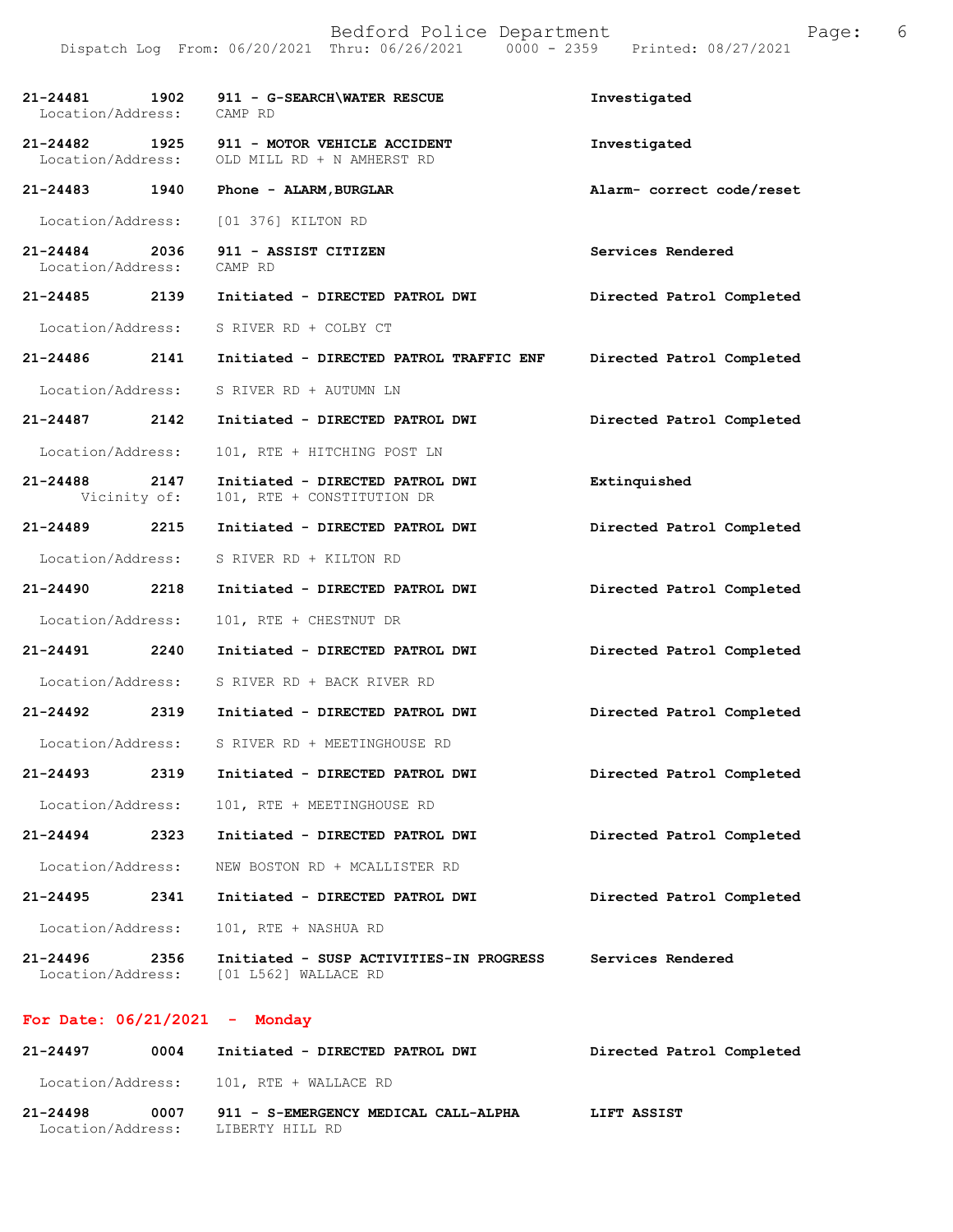| $21 - 24499$                  | 0008         | Initiated - DIRECTED PATROL DWI              | Directed Patrol Completed |
|-------------------------------|--------------|----------------------------------------------|---------------------------|
| Location/Address:             |              | 114 RTE + WHITE AVE                          |                           |
| 21-24500 0012                 |              | Initiated - DIRECTED PATROL DWI              | Directed Patrol Completed |
| Location/Address:             |              | S RIVER RD + COLBY CT                        |                           |
| 21-24501<br>Location/Address: | 0022         | Phone - CHECK THE WELFARE<br>CONSTANCE ST    | Investigated              |
| 21-24502 0039                 |              | Initiated - DIRECTED PATROL DWI              | Directed Patrol Completed |
| Location/Address:             |              | 101, RTE + HITCHING POST LN                  |                           |
| 21-24503 0050                 |              | Initiated - DIRECTED PATROL DWI              | Directed Patrol Completed |
| Location/Address:             |              | S RIVER RD + KILTON RD                       |                           |
| 21-24504 0115                 |              | Initiated - DIRECTED PATROL DWI              | Directed Patrol Completed |
| Location/Address:             |              | 101, RTE + TWIN BROOK LN                     |                           |
| 21-24505 0134                 |              | Initiated - MOTOR VEHICLE STOP               | Summons/Warning Issued    |
| Location/Address:             |              | 101, RTE                                     |                           |
| 21-24506 0157                 |              | Initiated - BUILDING CHECK                   | Building Checked/Secured  |
| Location/Address:             |              | [01 L357] WHITE AVE                          |                           |
| 21-24507 0210                 |              | Initiated - DIRECTED PATROL DWI              | Directed Patrol Completed |
| Location/Address:             |              | BEALS RD + JENKINS RD                        |                           |
| 21-24508 0216                 |              | Initiated - DIRECTED PATROL DWI              | Directed Patrol Completed |
| Location/Address:             |              | 101, RTE + KILTON ROAD RAMP                  |                           |
| 21-24509 0218                 |              | Initiated - BUILDING CHECK                   | Building Checked/Secured  |
|                               |              | Location/Address: [01 L653] OLD BEDFORD RD   |                           |
| $21 - 24510$                  | 0234         | Initiated - DIRECTED PATROL BURGLARY         | Directed Patrol Completed |
|                               |              | Vicinity of: NEW BOSTON RD + CHESTERFIELD PL |                           |
| 21-24511                      | 0244         | Initiated - DIRECTED PATROL BURGLARY         | Directed Patrol Completed |
|                               |              | Location/Address: GREY ROCK RD               |                           |
| 21-24512                      | 0309         | Initiated - BUILDING CHECK                   | Building Checked/Secured  |
|                               |              | Location/Address: [01 L0000792] S RIVER RD   |                           |
| 21-24513                      | 0314         | Initiated - DIRECTED PATROL-CAR BREAK-INS    | Directed Patrol Completed |
| Location/Address:             |              | STOWELL RD                                   |                           |
| 21-24514 0339                 |              | Phone - ALARM, BURGLAR                       | Alarm- correct code/reset |
|                               |              | Location/Address: [01 L2129] SONOMA DR       |                           |
| 21-24515                      | 0342         | Initiated - DIRECTED PATROL BURGLARY         | Directed Patrol Completed |
|                               | Vicinity of: | HAWK DR + EAGLE DR                           |                           |
| 21-24516                      | 0420         | Initiated - BUILDING CHECK                   | Building Checked/Secured  |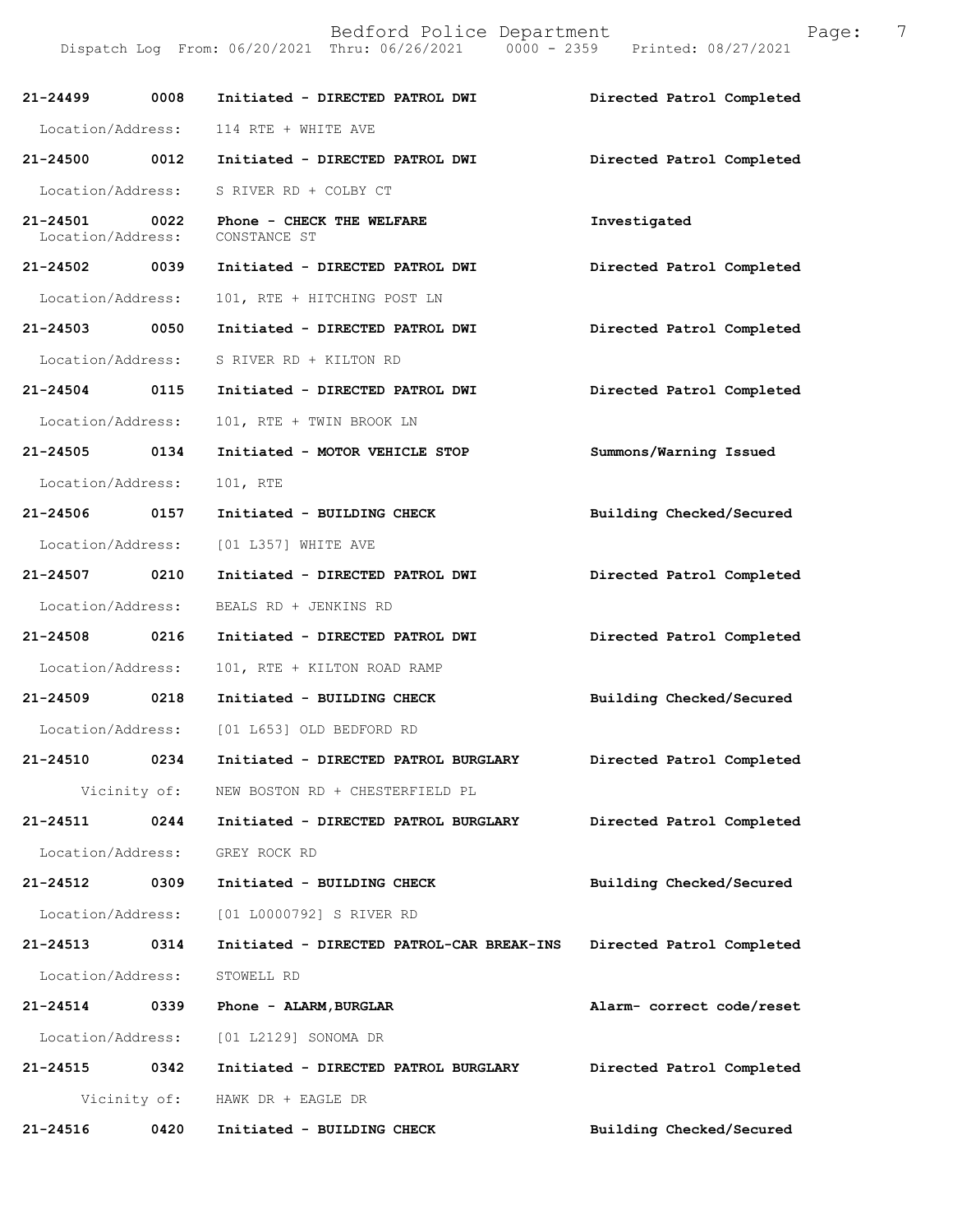|                                    |                    | Location/Address: [01 L0000587] 101, RTE                                     |                               |
|------------------------------------|--------------------|------------------------------------------------------------------------------|-------------------------------|
| 21-24517 0427                      |                    | Initiated - MOTOR VEHICLE STOP                                               | Summons/Warning Issued        |
| Location/Address:                  |                    | 101, RTE + 114 RTE                                                           |                               |
| 21-24518                           | 0437               | Initiated - BUILDING CHECK                                                   | Building Checked/Secured      |
| Location/Address:                  |                    | [01 L1731] WALLACE RD                                                        |                               |
| 21-24519 0440                      |                    | Initiated - MOTOR VEHICLE STOP                                               | Summons/Warning Issued        |
| Location/Address:                  |                    | 101, RTE + 114 RTE                                                           |                               |
| 21-24520 0443                      |                    | Initiated - DIRECTED PATROL-CAR BREAK-INS                                    | Directed Patrol Completed     |
| Location/Address:                  |                    | [01 L2271] S RIVER RD                                                        |                               |
| 21-24521 0452                      |                    | Initiated - DIRECTED PATROL-CAR BREAK-INS                                    | Directed Patrol Completed     |
| Location/Address:                  |                    | [01 324] HAWTHORNE DR                                                        |                               |
| 21-24522                           | 0501               | Initiated - DIRECTED PATROL TRAFFIC ENF                                      | Directed Patrol Completed     |
| Location/Address:                  |                    | 101, RTE + KILTON ROAD RAMP                                                  |                               |
| $21 - 24523$<br>Location/Address:  | 0502               | Initiated - DIRECTED PATROL TRAFFIC ENF<br>101, RTE + HITCHING POST LN       | Investigated                  |
| $21 - 24524$                       | 0510               | Initiated - DIRECTED PATROL TRAFFIC ENF                                      | Directed Patrol Completed     |
| Location/Address:                  |                    | NEW BOSTON RD + WALLACE RD                                                   |                               |
| 21-24525 0533<br>Location/Address: | Refer To Incident: | Initiated - MOTOR VEHICLE STOP<br>KILTON RD + SULLIVAN DR<br>$21 - 592 - OF$ | Investigated                  |
| 21-24526 0538                      |                    | Initiated - DIRECTED PATROL TRAFFIC ENF                                      | Directed Patrol Completed     |
| Location/Address:                  |                    | 101, RTE + JENKINS RD                                                        |                               |
| 21-24527 0542                      |                    | Initiated - MOTOR VEHICLE STOP                                               | Summons/Warning Issued        |
| Location/Address:                  |                    | 101, RTE + JENKINS RD                                                        |                               |
| 21-24528                           | 0557               | Initiated - DIRECTED PATROL TRAFFIC ENF                                      | Directed Patrol Completed     |
| Location/Address:                  |                    | 101, RTE + JENKINS RD                                                        |                               |
| $21 - 24529$                       | 0602               | Initiated - DIRECTED PATROL TRAFFIC ENF                                      | Directed Patrol Completed     |
| Location/Address:                  |                    | WALLACE RD + JACKSON SQ                                                      |                               |
| 21-24530                           | 0617               | Initiated - MOTOR VEHICLE STOP                                               | Summons/Warning Issued        |
| Location/Address:                  |                    | 101, RTE                                                                     |                               |
| 21-24531<br>Location/Address:      | 0631               | Walk-In - ASSIST CITIZEN<br>[01 474] CONSTITUTION DR                         | Services Rendered             |
| 21-24532                           | 0750               | 911 - S-EMERGENCY MEDICAL CALL-BRAVO                                         | Transported to Hospital-Other |
| Location/Address:                  |                    | GREEN MEADOW LN                                                              |                               |
| $21 - 24533$<br>Location/Address:  | 0759               | 911 - MOTOR VEHICLE ACC-SPECIAL CIR.<br>S RIVER RD + HAWTHORNE DR            | Services Rendered             |
| 21-24534                           | 0801               | Initiated - DIRECTED PATROL TRAFFIC ENF                                      | Directed Patrol Completed     |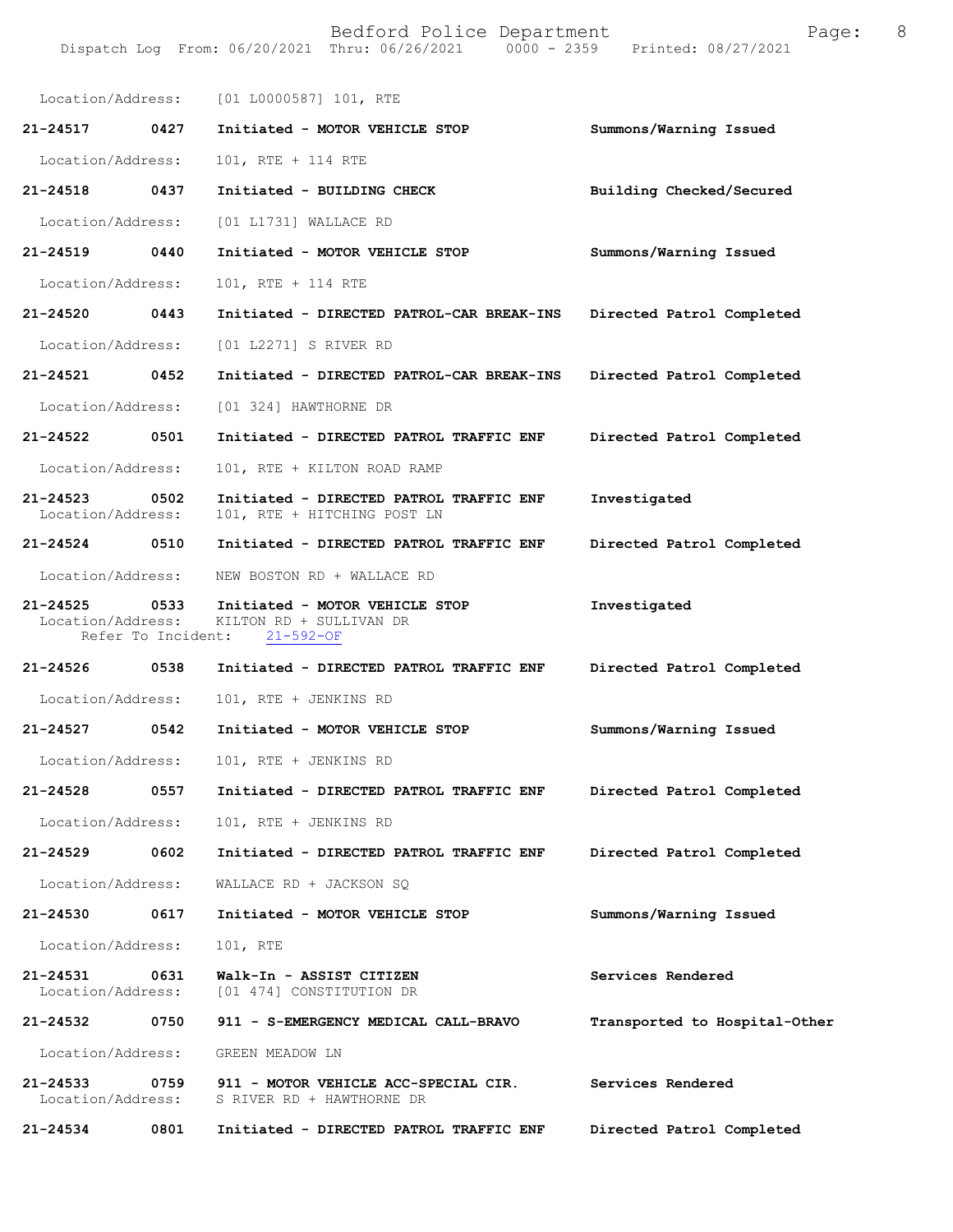Bedford Police Department Page: 9 Dispatch Log From: 06/20/2021 Thru: 06/26/2021 Location/Address: WALLACE RD + NEW BOSTON RD **21-24537 0804 Initiated - DIRECTED PATROL TRAFFIC ENF Directed Patrol Completed**  Location/Address: 101, RTE + WALLACE RD **21-24535 0809 Initiated - MOTOR VEHICLE STOP Summons/Warning Issued**  Location/Address: S RIVER RD + UPJOHN ST **21-24536 0810 Initiated - DIRECTED PATROL TRAFFIC ENF Directed Patrol Completed**  Location/Address: S RIVER RD + MEETINGHOUSE RD **21-24538 0834 Initiated - MOTOR VEHICLE STOP Arrest(s) Made**  Location/Address: S RIVER RD + BACK RIVER RD Refer To Summons: 21-346-AR **Alarm - False Directed Patrol Completed Summons/Warning Issued TRANSPORTED TO CMC HOSPITAL Summons/Warning Issued No Action Required Directed Patrol Completed Building Checked/Secured Directed Patrol Completed Directed Patrol Completed Summons/Warning Issued Could Not Locate**  Summons: FABRIZIO, ALIVIA BELLA Address: MANCHESTER, NH Age: 20 Charges: Suspension of Vehicle Registration Drive after Rev/Suspension **21-24539 0839 Phone - S-MUTUAL AID-MEDICAL** Location/Address: [07] AUBURN + LINCOLN **21-24540 0843 Initiated - DIRECTED PATROL TRAFFIC ENF** Location/Address: 101, RTE + JENKINS RD **21-24541 0852 Initiated - MOTOR VEHICLE STOP** Location/Address: 101, RTE + COVENANT WAY **21-24542 0858 Phone - S-MUTUAL AID-MEDICAL** Location/Address: [07] MAIN ST **21-24543 0859 Initiated - MOTOR VEHICLE STOP** Location/Address: S RIVER RD + EXECUTIVE PARK DR **21-14656 0900 Other - POLICE INFORMATION** Location/Address: [01 L1387] JOPPA HILL RD **21-24544 0900 Initiated - DIRECTED PATROL ACCIDENTS** Location/Address: 101, RTE + KAHLIKO LN **21-24545 0911 Initiated - VACANT PROPERTY CHECK** Location/Address: PERRY RD **21-24547 0913 Initiated - DIRECTED PATROL TRAFFIC ENF** Location/Address: NEW BOSTON RD + WALLACE RD **21-24546 0914 Initiated - DIRECTED PATROL-CAR BREAK-INS** Location/Address: [01 1312] S RIVER RD **21-24548 0920 Initiated - MOTOR VEHICLE STOP** Location/Address: NEW BOSTON RD + WALLACE RD **21-24549 0922 Initiated - INVESTIGATION-FOLLOW UP** Location/Address: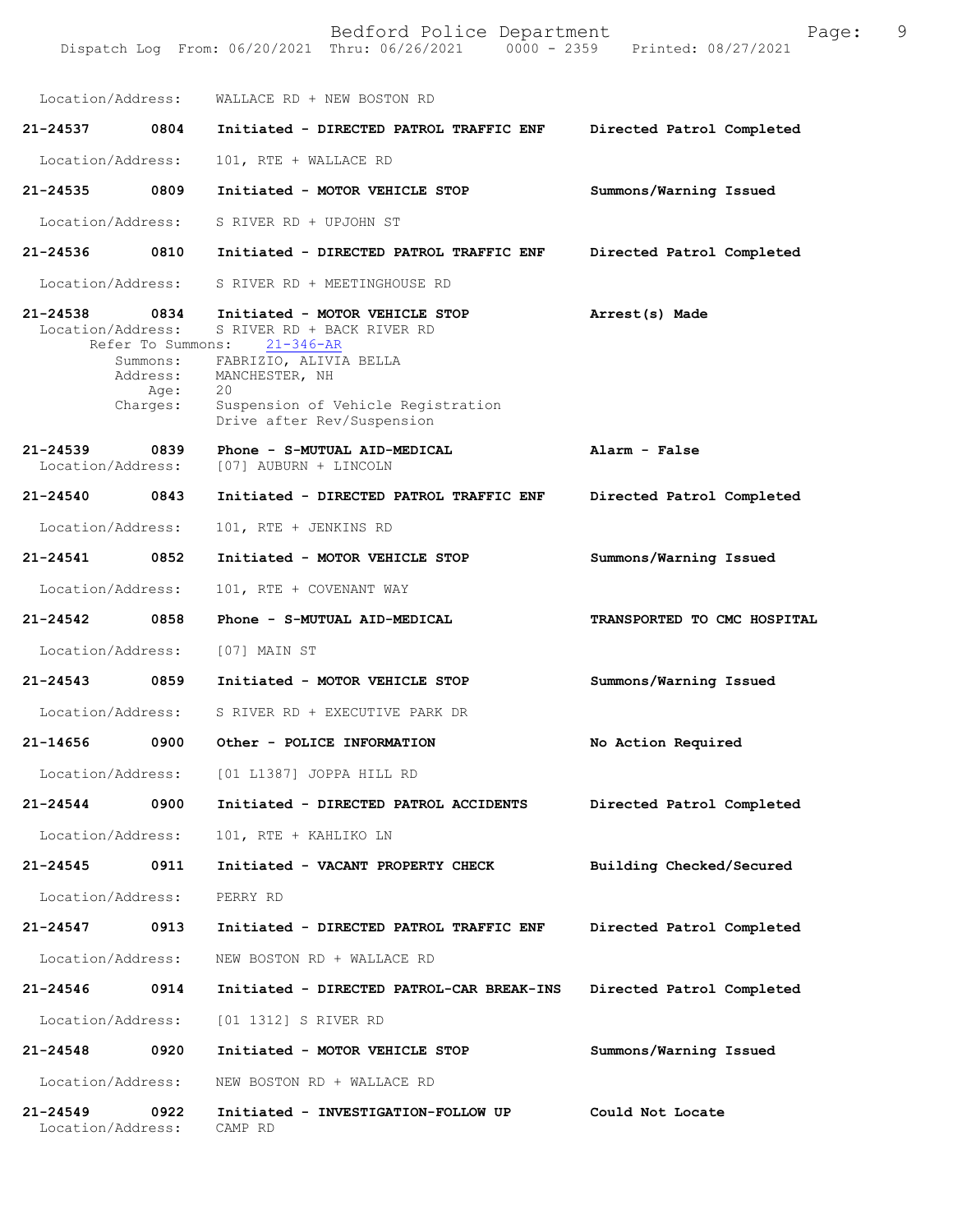| 21-24550                                     | 0925                       | 911 - S-EMERGENCY MEDICAL CALL-ALPHA                                  | TRANSPORTED TO CMC HOSPITAL    |
|----------------------------------------------|----------------------------|-----------------------------------------------------------------------|--------------------------------|
| Location/Address:                            |                            | [01 L2098] HAWTHORNE DR                                               |                                |
| 21-24551 0928                                |                            | Initiated - DIRECTED PATROL BURGLARY Directed Patrol Completed        |                                |
| Location/Address:                            |                            | N AMHERST RD                                                          |                                |
| 21-24552 0929                                |                            | Initiated - DIRECTED PATROL TRAFFIC ENF                               | Directed Patrol Completed      |
| Location/Address:                            |                            | 101, RTE + MEETINGHOUSE RD                                            |                                |
| 21-24553 0941<br>Location/Address:           |                            | Initiated - RADAR TRAILER<br>WALLACE RD                               | Services Rendered              |
| 21-24554 0943<br>Location/Address:           |                            | Initiated - RADAR TRAILER<br>NEW BOSTON RD + MCALLISTER RD            | Services Rendered              |
| 21-24555 0945                                |                            | Initiated - SUSP ACTIVITIES<br>Location/Address: [01 1312] S RIVER RD | Services Rendered              |
| 21-24556 0946<br>Location/Address: LODGE AVE |                            | Initiated - INVESTIGATION-FOLLOW UP                                   | Investigated                   |
| 21-24557 0948                                |                            | 911 - S-EMERGENCY MEDICAL CALL-CHARL                                  | Transported to Elliot Hospital |
| Location/Address:                            |                            | [01 248] RIDGEWOOD RD                                                 |                                |
| 21-24558 1000<br>Location/Address:           |                            | Phone - S-SERVICE CALL<br>LODGE AVE                                   | Services Rendered              |
| 21-24559 1000                                |                            | Initiated - DIRECTED PATROL-CAR BREAK-INS                             | Directed Patrol Completed      |
|                                              |                            | Vicinity of: [01 1050] DONALD ST                                      |                                |
| 21-24560 1016<br>Location/Address:           |                            | Initiated - DIRECTED PATROL TRAFFIC ENF<br>S RIVER RD + PALOMINO LN   | Extinquished                   |
| 21-24561 1032                                |                            | Initiated - MOTOR VEHICLE STOP                                        | Summons/Warning Issued         |
| Location/Address:                            |                            | NEW BOSTON RD + BARR FARM RD                                          |                                |
| 21-24562 1033                                |                            | Initiated - DIRECTED PATROL TRAFFIC ENF                               | Directed Patrol Completed      |
|                                              |                            | Location/Address: 101, RTE + WALLACE RD                               |                                |
| 21-24563                                     | 1101                       | Initiated - DIRECTED PATROL-CAR BREAK-INS                             | Directed Patrol Completed      |
| Location/Address:                            |                            | [01 L1562] KILTON RD                                                  |                                |
| 21-24564                                     | 1105                       | Initiated - VACANT PROPERTY CHECK                                     | Building Checked/Secured       |
| Location/Address:                            |                            | SOUTH HILLS DR                                                        |                                |
| 21-24565<br>Location/Address:                | 1107                       | Phone - ASSIST CITIZEN<br>[01 474] CONSTITUTION DR                    | Services Rendered              |
| 21-24566                                     | 1112                       | 911 - S-EMERGENCY MEDICAL CALL-CHARL                                  | Transported to Elliot Hospital |
| Location/Address:                            |                            | HAZEN RD                                                              |                                |
| 21-24567<br>Location/Address:                | 1141<br>Refer To Incident: | Phone - FRAUD<br>[01 L2252] JENKINS RD<br>$21 - 593 - OF$             | Investigated                   |
| 21-24568                                     | 1145                       | Initiated - DIRECTED PATROL BURGLARY                                  | Directed Patrol Completed      |
| Location/Address:                            |                            | HAWK DR + EAGLE DR                                                    |                                |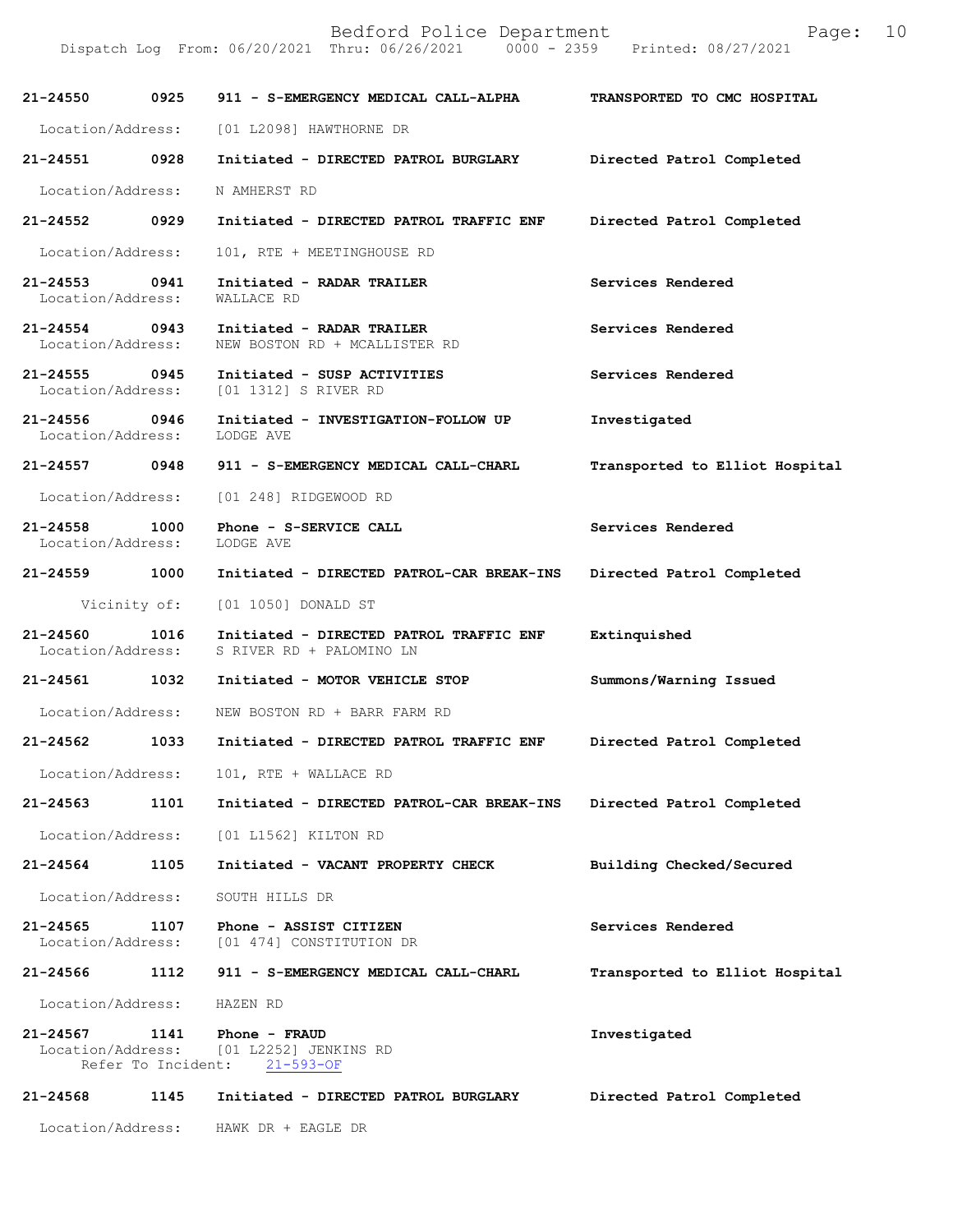| 21-24569                      | 1154                 | 911 - S-EMERGENCY MEDICAL CALL-ALPHA               | Transported to Elliot Hospital |
|-------------------------------|----------------------|----------------------------------------------------|--------------------------------|
| Location/Address:             |                      | [01 1489] LEAVY DR                                 |                                |
| 21-24570                      | 1159                 | Initiated - DIRECTED PATROL TRAFFIC ENF            | Directed Patrol Completed      |
| Location/Address:             |                      | 101, RTE + JENKINS RD                              |                                |
| 21-24571                      | 1159                 | Initiated - DIRECTED PATROL-CAR BREAK-INS          | Directed Patrol Completed      |
| Location/Address:             |                      | PILGRIM DR + MEETINGHOUSE RD                       |                                |
| 21-24572                      | 1209                 | Initiated - MOTOR VEHICLE STOP                     | Summons/Warning Issued         |
| Location/Address:             |                      | 101, RTE + CONSTITUTION DR                         |                                |
| $21 - 24573$                  | 1211                 | Initiated - MOTOR VEHICLE STOP                     | Summons/Warning Issued         |
| Location/Address:             |                      | 101, RTE                                           |                                |
| 21-24576<br>Location/Address: | 1214                 | Phone - ANIMAL COMPLAINT<br>WOODBURY LN            | Services Rendered              |
|                               |                      | 21-24574 1218 911 - S-EMERGENCY MEDICAL CALL-CHARL | Transported to Elliot Hospital |
| Location/Address:             |                      | [01 919] CORPORATE DR                              |                                |
| 21-24575                      | 1218<br>Vicinity of: | Initiated - DIRECTED PATROL BURGLARY<br>TIRRELL RD | Services Rendered              |
| 21-24577                      | 1240                 | Phone - ALARM, BURGLAR                             | Alarm- correct code/reset      |
| Location/Address:             |                      | [01 L600] FOX RUN                                  |                                |
| 21-24579 1257                 |                      | Phone - S-MOTOR VEHICLE ACCIDENT INJ               | Transported to Elliot Hospital |
| Location/Address:             |                      | F.E. EVERETT NORTH TPKE                            |                                |
| 21-24580                      | 1259                 | Initiated - DIRECTED PATROL TRAFFIC ENF            | Directed Patrol Completed      |
| Location/Address:             |                      | S RIVER RD + HAWTHORNE DR                          |                                |
| 21-24581<br>Location/Address: | 1319                 | Phone - ALARM, BURGLAR<br>[01 L204] PEMBROKE WAY   | Alarm - False                  |
| 21-24582                      | 1333                 | Initiated - DIRECTED PATROL TRAFFIC ENF            | Directed Patrol Completed      |
| Location/Address:             |                      | JENKINS RD                                         |                                |
| 21-24583<br>Location/Address: | 1345                 | Phone - ALARM, BURGLAR<br>[01 L1145] CIDERMILL RD  | Alarm - False                  |
| 21-24584<br>Location/Address: | 1345                 | Phone - CHECK THE WELFARE<br>[01 2267] BOURNE DR   | Services Rendered              |
| 21-24585                      | 1354                 | Initiated - MOTOR VEHICLE STOP                     | Summons/Warning Issued         |
| Location/Address:             |                      | 101, RTE + COVENANT WAY                            |                                |
| 21-24586                      | 1403                 | Other - RESTRAINING ORDER                          | No Action Required             |
| Location/Address:             |                      | JENKINS RD                                         |                                |
| 21-24587<br>Location/Address: | 1439                 | Phone - DOG COMPLAINT<br>ROSEWELL RD               | Services Rendered              |
| 21-24588                      | 1532                 | Initiated - DIRECTED PATROL TRAFFIC ENF            | Directed Patrol Completed      |
|                               |                      |                                                    |                                |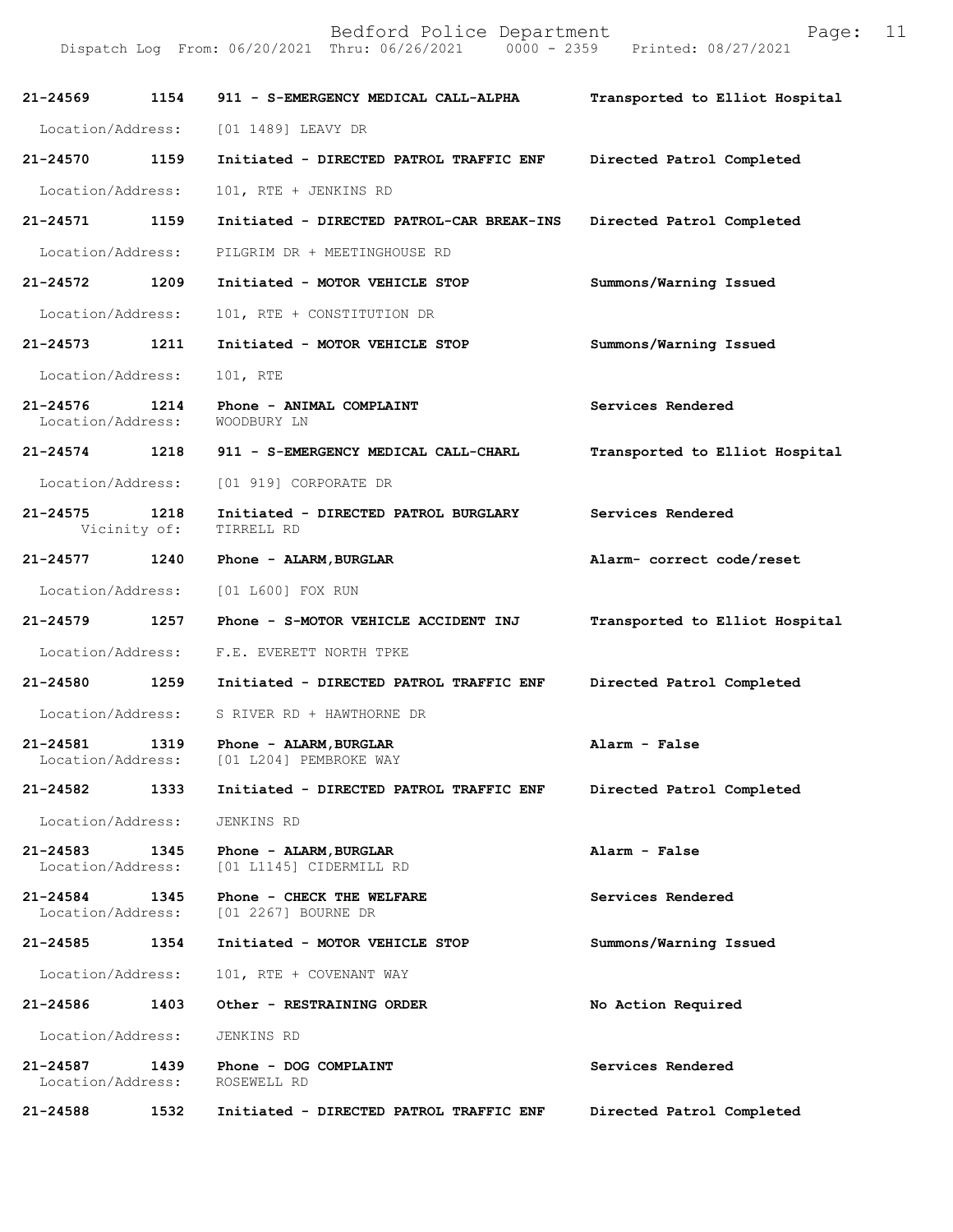|                                   |              | Bedford Police Department<br>Dispatch Log From: 06/20/2021 Thru: 06/26/2021 0000 - 2359 Printed: 08/27/2021 | 12<br>Page:               |  |
|-----------------------------------|--------------|-------------------------------------------------------------------------------------------------------------|---------------------------|--|
| Location/Address:                 |              | S RIVER RD + CLUB ACRE LN                                                                                   |                           |  |
| 21-24589                          | 1535         | Other - REPOSSESSION                                                                                        | No Action Required        |  |
| Location/Address:                 |              | STOWELL RD                                                                                                  |                           |  |
| 21-24590                          | 1542         | Initiated - DIRECTED PATROL TRAFFIC ENF                                                                     | Directed Patrol Completed |  |
|                                   | Vicinity of: | 101, RTE + WALLACE RD                                                                                       |                           |  |
| 21-24592                          | 1542         | Initiated - DIRECTED PATROL TRAFFIC ENF                                                                     | Directed Patrol Completed |  |
| Location/Address:                 |              | S RIVER RD + COLBY CT                                                                                       |                           |  |
| 21-24591                          | 1543         | Initiated - DIRECTED PATROL TRAFFIC ENF                                                                     | Directed Patrol Completed |  |
| Location/Address:                 |              | 101, RTE + CONSTITUTION DR                                                                                  |                           |  |
| 21-24593                          | 1546         | Initiated - MOTOR VEHICLE STOP                                                                              | Summons/Warning Issued    |  |
| Location/Address:                 |              | 101, RTE                                                                                                    |                           |  |
| 21-24594<br>Location/Address:     | 1549         | Phone - ASSIST CITIZEN<br>[MA] SUMMMER                                                                      | Services Rendered         |  |
| 21-24595                          | 1611         | Initiated - DIRECTED PATROL TRAFFIC ENF                                                                     | Directed Patrol Completed |  |
| Location/Address:                 |              | MOORES CROSSING RD + S RIVER RD                                                                             |                           |  |
| 21-24596                          | 1616         | Initiated - DIRECTED PATROL TRAFFIC ENF                                                                     | Directed Patrol Completed |  |
|                                   | Vicinity of: | 101, RTE + HARDY RD                                                                                         |                           |  |
| 21-24597                          | 1619         | Initiated - MOTOR VEHICLE STOP                                                                              | Summons/Warning Issued    |  |
| Location/Address:                 |              | S RIVER RD + COMMERCE PARK NORTH                                                                            |                           |  |
| 21-24598 1630                     |              | Initiated - DIRECTED PATROL TRAFFIC ENF                                                                     | Directed Patrol Completed |  |
| Location/Address:                 |              | S RIVER RD + PALOMINO LN                                                                                    |                           |  |
| 21-24599                          | 1636         | Initiated - DIRECTED PATROL TRAFFIC ENF                                                                     | Directed Patrol Completed |  |
|                                   | Vicinity of: | JENKINS RD + BEALS RD                                                                                       |                           |  |
| 21-24600                          | 1637         | Initiated - MOTOR VEHICLE STOP                                                                              | Summons/Warning Issued    |  |
| Location/Address:                 |              | S RIVER RD + IRON HORSE DR                                                                                  |                           |  |
| 21-24601                          | 1656         | Initiated - DIRECTED PATROL TRAFFIC ENF                                                                     | Directed Patrol Completed |  |
| Location/Address:                 |              | CAMP RD + BACK RIVER RD                                                                                     |                           |  |
| $21 - 24602$<br>Location/Address: | 1704         | Phone - ASSIST UTILITY<br>HOLBROOK HILL RD                                                                  | Services Rendered         |  |
| 21-24606                          | 1713         | Initiated - DIRECTED PATROL-CAR BREAK-INS                                                                   | Directed Patrol Completed |  |
| Location/Address:                 |              | [01 308] COLBY CT                                                                                           |                           |  |
| 21-24603                          | 1714         | Initiated - DIRECTED PATROL TRAFFIC ENF                                                                     | Directed Patrol Completed |  |
| Location/Address:                 |              | S RIVER RD + SOMERVILLE DR                                                                                  |                           |  |
| 21-24604<br>Location/Address:     | 1718         | 911 - S-MUTUAL AID-MEDICAL<br>[04] COVENTRY CT                                                              | Services Rendered         |  |
| 21-24605                          | 1718         | Initiated - DIRECTED PATROL TRAFFIC ENF                                                                     | Directed Patrol Completed |  |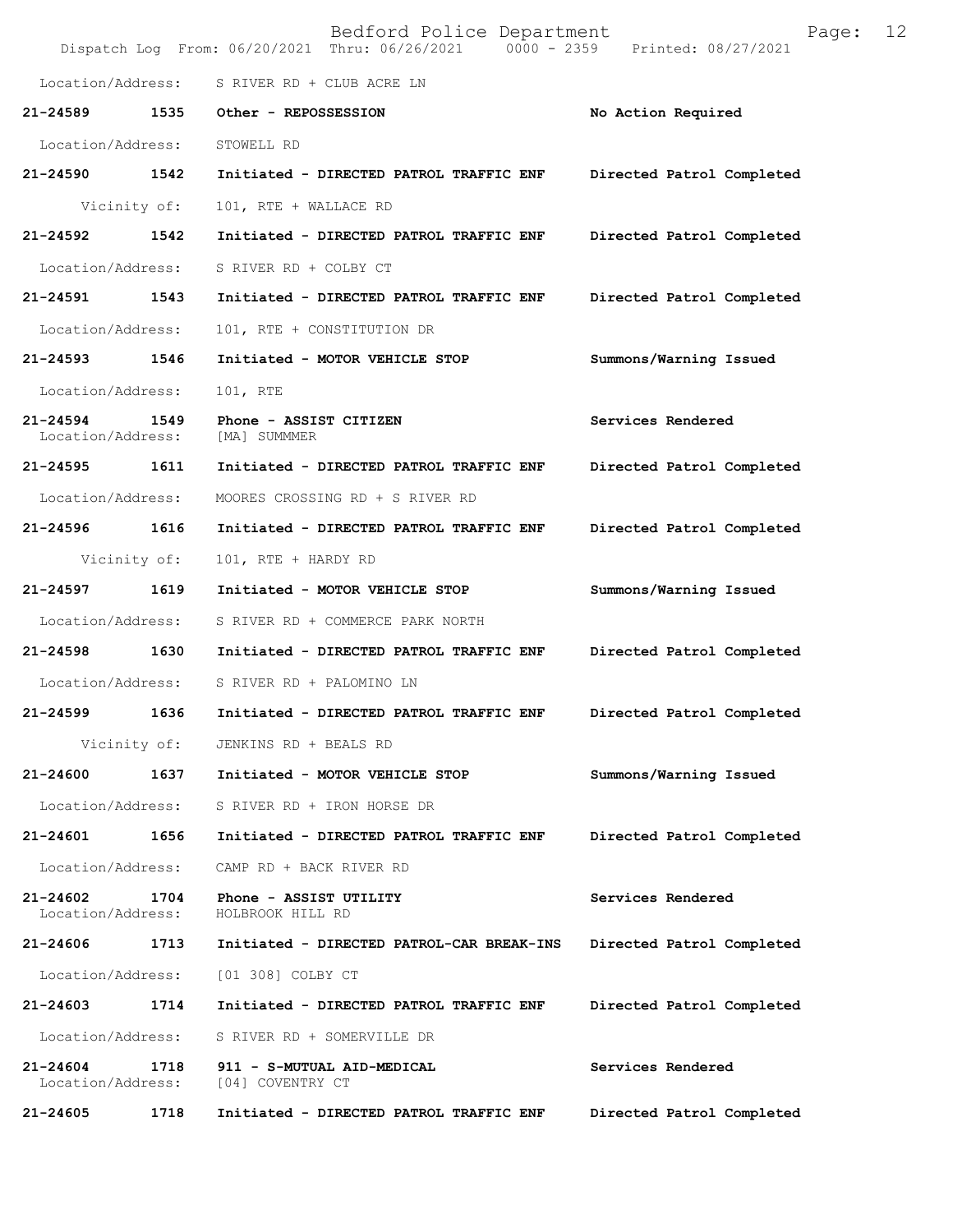|                                   |      | Bedford Police Department<br>Dispatch Log From: 06/20/2021 Thru: 06/26/2021 0000 - 2359 Printed: 08/27/2021 | 13<br>Page:                 |
|-----------------------------------|------|-------------------------------------------------------------------------------------------------------------|-----------------------------|
| Vicinity of:                      |      | 101, RTE + NASHUA RD                                                                                        |                             |
| 21-24608                          | 1733 | Initiated - DIRECTED PATROL-CAR BREAK-INS                                                                   | Directed Patrol Completed   |
| Location/Address:                 |      | [01 L1562] KILTON RD                                                                                        |                             |
| 21-24607                          | 1739 | Phone - MOTOR VEHICLE COMP-IN PROGRESS                                                                      | Summons/Warning Issued      |
| Location/Address:                 |      | 101, RTE + CONSTITUTION DR                                                                                  |                             |
| $21 - 24609$                      | 1745 | 911 - S-EMERGENCY MEDICAL CALL-DELTA                                                                        | TRANSPORTED TO CMC HOSPITAL |
| Location/Address:                 |      | KENSINGTON LN                                                                                               |                             |
| 21-24610                          | 1745 | Initiated - MOTOR VEHICLE STOP                                                                              | Summons/Warning Issued      |
| Location/Address:                 |      | [01 L212] S RIVER RD                                                                                        |                             |
| 21-24611<br>Location/Address:     | 1745 | Phone - SUSP ACTIVITIES<br>[01 463] NASHUA RD                                                               | Investigated                |
| $21 - 24612$<br>Location/Address: | 1753 | Phone - S-FIRE ALARM<br>[01 521] HAWTHORNE DR                                                               | Services Rendered           |
| $21 - 24613$<br>Location/Address: | 1756 | Walk-In - ASSIST CITIZEN<br>[01 474] CONSTITUTION DR                                                        | Services Rendered           |
| 21-24614 1807                     |      | Initiated - DIRECTED PATROL-CAR BREAK-INS                                                                   | Directed Patrol Completed   |
| Location/Address:                 |      | [01 L1804] S RIVER RD                                                                                       |                             |
| 21-24615<br>Location/Address:     | 1822 | Phone - ASSIST CITIZEN<br>[01 335] COLBY CT                                                                 | Services Rendered           |
| 21-24616                          | 1832 | Initiated - DIRECTED PATROL-CAR BREAK-INS                                                                   | Directed Patrol Completed   |
| Location/Address:                 |      | [01 L2252] JENKINS RD                                                                                       |                             |
| 21-24617 1840                     |      | Initiated - MOTOR VEHICLE STOP                                                                              | Summons/Warning Issued      |
|                                   |      | Location/Address: S RIVER RD + MEETINGHOUSE RD                                                              |                             |
| $21 - 24618$                      | 1855 | Initiated - BUILDING CHECK                                                                                  | Building Checked/Secured    |
| Location/Address:                 |      | [01 504] RIDGEWOOD RD                                                                                       |                             |
| 21-24619                          | 1859 | Initiated - MOTOR VEHICLE STOP                                                                              | Summons/Warning Issued      |
| Location/Address:                 |      | [01 L888] 101, RTE                                                                                          |                             |
| 21-24620                          | 1912 | Initiated - DIRECTED PATROL-CAR BREAK-INS                                                                   | Directed Patrol Completed   |
| Location/Address:                 |      | [01 L2271] S RIVER RD                                                                                       |                             |
| 21-24621                          | 1913 | Initiated - DIRECTED PATROL-CAR BREAK-INS                                                                   | Directed Patrol Completed   |
| Location/Address:                 |      | GREENFIELD PKWY                                                                                             |                             |
| 21-24623<br>Location/Address:     | 1929 | Phone - ANIMAL COMPLAINT<br>[01 L78] BRICK MILL RD                                                          | Services Rendered           |
| 21-24578<br>Location/Address:     | 1930 | Phone - POLICE INFORMATION<br>S RIVER RD                                                                    | Services Rendered           |
| 21-24622                          | 1930 | Initiated - DIRECTED PATROL-CAR BREAK-INS                                                                   | Directed Patrol Completed   |
| Location/Address:                 |      | [01 1312] S RIVER RD                                                                                        |                             |
| 21-24625                          | 1931 | Initiated - DIRECTED PATROL-CAR BREAK-INS                                                                   | Directed Patrol Completed   |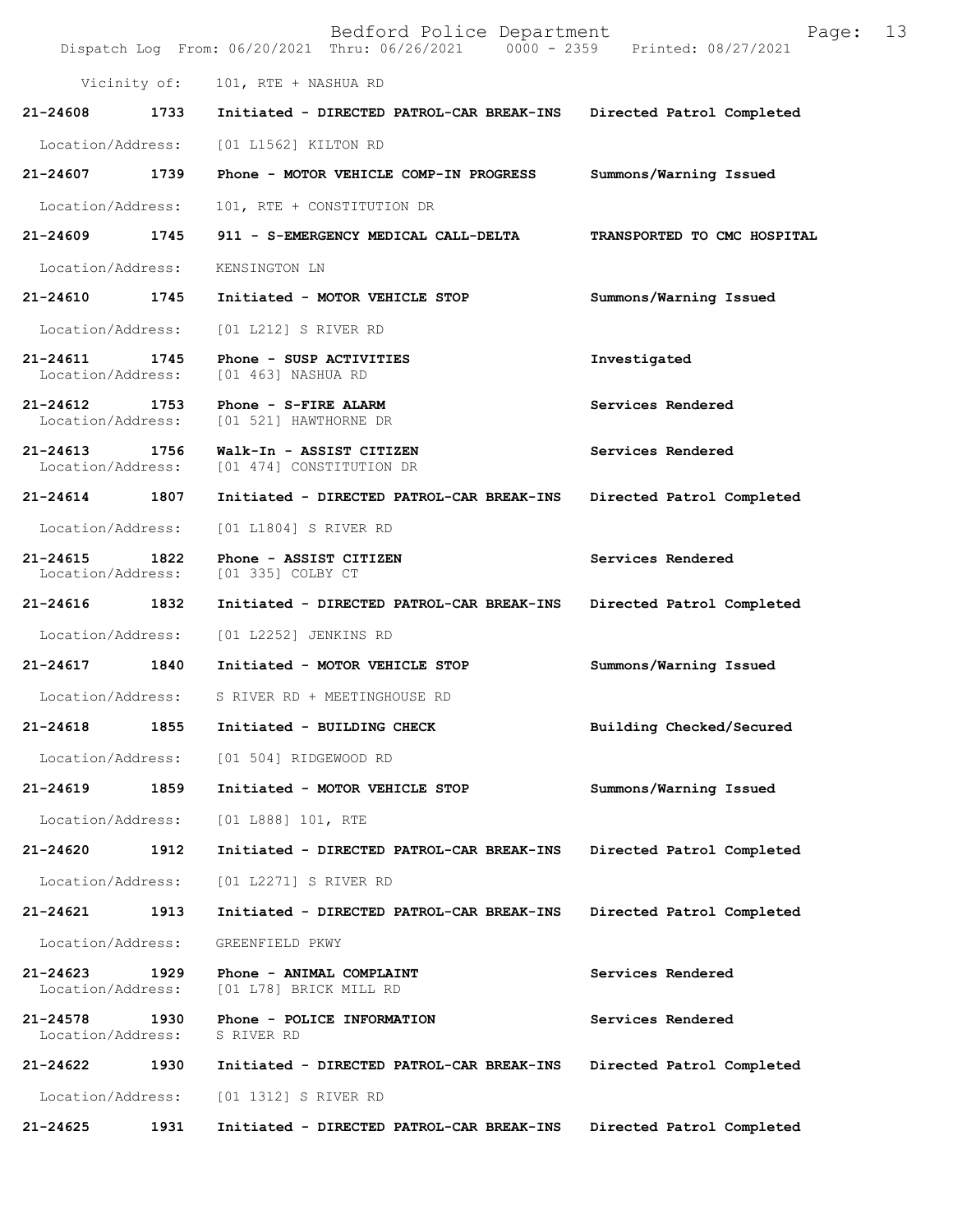| Location/Address:                     | [01 1312] S RIVER RD                                                 |                           |
|---------------------------------------|----------------------------------------------------------------------|---------------------------|
| $21 - 24624$<br>1939                  | Initiated - MOTOR VEHICLE STOP                                       | Summons/Warning Issued    |
| Location/Address:                     | S RIVER RD                                                           |                           |
| 21-24626<br>1946                      | Initiated - DIRECTED PATROL-CAR BREAK-INS                            | Directed Patrol Completed |
| Location/Address:                     | CAMPBELL RD + N AMHERST RD                                           |                           |
| $21 - 24627$<br>1953                  | Initiated - DIRECTED PATROL-CAR BREAK-INS                            | Directed Patrol Completed |
| Location/Address:                     | CAMP RD                                                              |                           |
| 21-24628 1955                         | Phone - MOTOR VEHICLE COMPLAINT                                      | No Action Required        |
| Location/Address:                     | [01 L0000794] OLDE BEDFORD WAY                                       |                           |
| 21-24629 2011                         | Initiated - DIRECTED PATROL-CAR BREAK-INS                            | Directed Patrol Completed |
| Location/Address:                     | [01 324] HAWTHORNE DR                                                |                           |
| 21-24630 2026                         | Initiated - BUILDING CHECK                                           | Directed Patrol Completed |
| Location/Address:                     | CHESTNUT DR                                                          |                           |
| 21-24631 2029<br>Location/Address:    | Phone - NUISANCE/NOISE COMPLIANT<br>[01 192] NEW BOSTON RD           | Services Rendered         |
| 21-24632 2038                         | Initiated - MOTOR VEHICLE STOP                                       | Summons/Warning Issued    |
| Location/Address:                     | STATION RD                                                           |                           |
| 21-24633 2038                         | Initiated - DIRECTED PATROL BURGLARY                                 | Directed Patrol Completed |
| Location/Address:                     | PLUMMER RD                                                           |                           |
| 21-24634 2043<br>Location/Address:    | Initiated - SUSP ACTIVITIES<br>[01 463] NASHUA RD                    | Services Rendered         |
| 21-24635 2103                         | Initiated - BUILDING CHECK                                           | Building Checked/Secured  |
| Location/Address:                     | [01 L1080] HAWTHORNE DR                                              |                           |
| 21-24636<br>2104                      | Initiated - DIRECTED PATROL MOUNTAIN BIKE                            | Directed Patrol Completed |
|                                       | Vicinity of: S RIVER RD + HAWTHORNE DR                               |                           |
| 21-24637 2106                         | Initiated - DIRECTED PATROL BURGLARY                                 | Directed Patrol Completed |
| Location/Address:                     | [01 L1805] BEDFORD FARMS DR                                          |                           |
| 21-24638<br>2125<br>Location/Address: | Initiated - BUILDING CHECK<br>[01 L0000792] S RIVER RD               | Services Rendered         |
| 21-24639 2137                         | Initiated - DIRECTED PATROL BURGLARY                                 | Directed Patrol Completed |
| Location/Address:                     | BOYNTON ST + PAULINE ST                                              |                           |
| 21-24640<br>2145<br>Location/Address: | Initiated - MOTOR VEHICLE STOP<br>MEETINGHOUSE RD + MEETINGHOUSE TER | NO PAPERWORK              |
| 21-24641 2154                         | Initiated - DIRECTED PATROL DWI                                      | Directed Patrol Completed |
|                                       | Vicinity of: 101, RTE + WALLACE RD                                   |                           |
| 21-24642<br>2222<br>Location/Address: | 911 - S-EMERGENCY MEDICAL CALL-CHARL<br>MAYFLOWER DR                 | <b>NO TRANSPORT</b>       |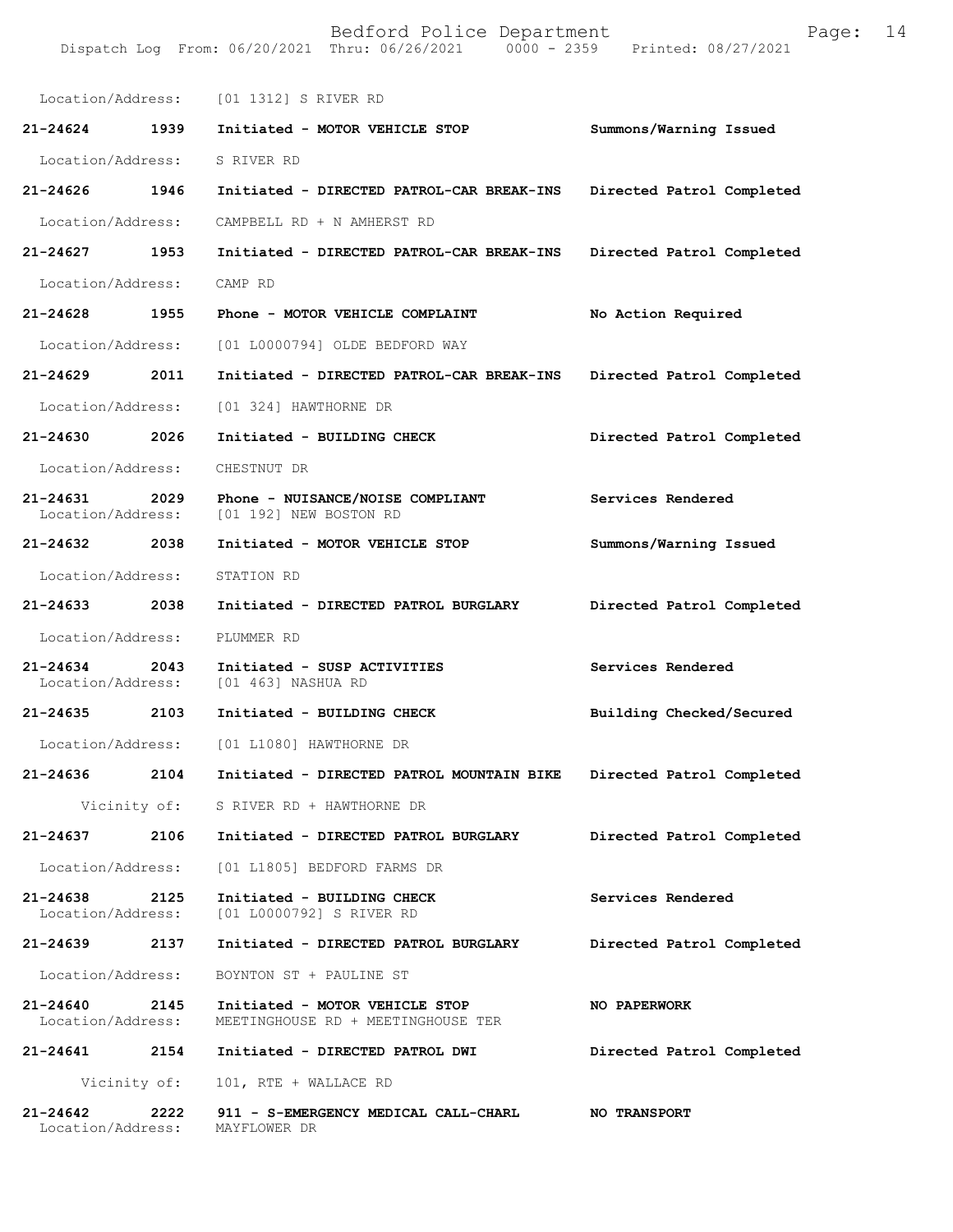| $21 - 24643$<br>Location/Address: | 2224         | Phone - HIGHWAY CONDITIONS<br>[01 L241] 101, RTE | Services Rendered         |
|-----------------------------------|--------------|--------------------------------------------------|---------------------------|
| $21 - 24644$                      | 2336         | Initiated - DIRECTED PATROL DWI                  | Directed Patrol Completed |
| Location/Address:                 |              | 114 RTE + DONALD ST                              |                           |
| $21 - 24645$                      | 2339         | Initiated - DIRECTED PATROL DWI                  | Directed Patrol Completed |
| Location/Address:                 |              | 101, RTE + HITCHING POST LN                      |                           |
| 21-24646                          | 2342         | Initiated - DIRECTED PATROL DWI                  | Directed Patrol Completed |
|                                   | Vicinity of: | S RIVER RD + KILTON RD                           |                           |
| $21 - 24647$                      | 2343         | Initiated - DIRECTED PATROL DWI                  | Directed Patrol Completed |
|                                   |              | Location/Address: S RIVER RD + MEETINGHOUSE RD   |                           |
|                                   |              | For Date: $06/22/2021 - Tuesday$                 |                           |
| $21 - 24648$                      | 0002         | Initiated - DIRECTED PATROL DWI                  | Directed Patrol Completed |
| Location/Address:                 |              | NEW BOSTON RD + WALLACE RD                       |                           |
| $21 - 24649$                      | 0012         | Initiated - MOTOR VEHICLE STOP                   | Summons/Warning Issued    |
| Location/Address:                 |              | BACK RIVER RD + COUNTY RD                        |                           |

**21-24650 0018 Initiated - MOTOR VEHICLE STOP Summons/Warning Issued**  Location/Address: [04] DW HWY

**21-24651 0020 Initiated - DIRECTED PATROL DWI Directed Patrol Completed**  Location/Address: 101, RTE + HARDY RD

**21-24652 0028 Initiated - MOTOR VEHICLE STOP NO PAPERWORK**  Location/Address: NEW BOSTON RD + CHESTERFIELD PL

**21-24653 0030 Initiated - DIRECTED PATROL DWI Directed Patrol Completed** 

Vicinity of: 101, RTE + KILTON ROAD RAMP

**21-24654 0042 Initiated - DIRECTED PATROL TRAFFIC ENF Could Not Locate**  S RIVER RD + SOMERVILLE DR

**21-24655 0044 Initiated - DIRECTED PATROL DWI Directed Patrol Completed** 

Location/Address: OLD BEDFORD RD + HAZEN RD

**21-24656 0057 Initiated - MOTOR VEHICLE STOP Summons/Warning Issued** 

Location/Address: 101, RTE + WALLACE RD

**21-24657 0103 Initiated - DIRECTED PATROL DWI Directed Patrol Completed** 

Vicinity of: S RIVER RD + EASTMAN AVE

**21-24658 0108 Initiated - DIRECTED PATROL DWI Directed Patrol Completed**  Location/Address: 101, RTE + GREY ROCK RD **21-24659 0117 Initiated - DIRECTED PATROL DWI Directed Patrol Completed**  Location/Address: S RIVER RD + HARVEY RD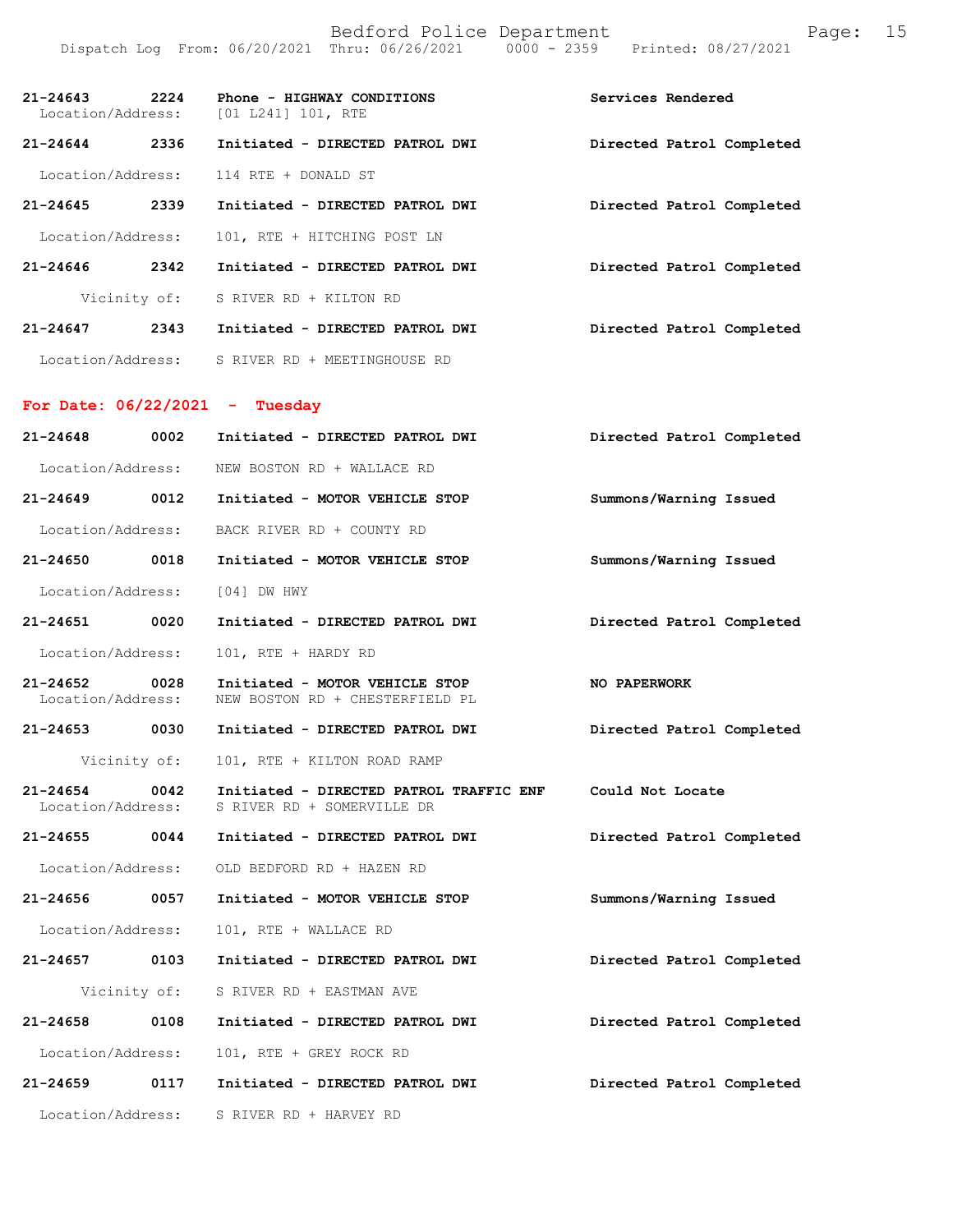|                                    |              | Bedford Police Department<br>Dispatch Log From: 06/20/2021 Thru: 06/26/2021 0000 - 2359 Printed: 08/27/2021 |                           | Page: | 16 |
|------------------------------------|--------------|-------------------------------------------------------------------------------------------------------------|---------------------------|-------|----|
| 21-24660                           | 0119         | Initiated - DIRECTED PATROL DWI                                                                             | Directed Patrol Completed |       |    |
| Location/Address:                  |              | 114 RTE + WHITE AVE                                                                                         |                           |       |    |
| 21-24661 0202<br>Location/Address: |              | Initiated - SUSP ACTIVITIES<br>[01 633] GREENFIELD PKWY                                                     | Services Rendered         |       |    |
| 21-24662 0205                      |              | Initiated - DIRECTED PATROL DWI                                                                             | Directed Patrol Completed |       |    |
| Location/Address:                  |              | BACK RIVER RD                                                                                               |                           |       |    |
| 21-24663 0208                      |              | Initiated - DIRECTED PATROL BURGLARY                                                                        | Directed Patrol Completed |       |    |
| Location/Address:                  |              | [01 1113] WASHINGTON PL                                                                                     |                           |       |    |
| 21-24664 0209                      |              | Initiated - DIRECTED PATROL BURGLARY                                                                        | Directed Patrol Completed |       |    |
| Location/Address:                  |              | WALLACE RD + MINISTERIAL RD                                                                                 |                           |       |    |
| 21-24665 0209                      |              | Initiated - BUILDING CHECK                                                                                  | Building Checked/Secured  |       |    |
| Location/Address:                  |              | [01 1033] COUNTY RD                                                                                         |                           |       |    |
| 21-24666 0227                      |              | Initiated - DIRECTED PATROL BURGLARY                                                                        | Directed Patrol Completed |       |    |
| Location/Address:                  |              | HARDY RD + REGENCY DR                                                                                       |                           |       |    |
| 21-24667 0234                      |              | Initiated - DIRECTED PATROL BURGLARY                                                                        | Directed Patrol Completed |       |    |
| Location/Address:                  |              | [01 308] COLBY CT                                                                                           |                           |       |    |
| 21-24668                           | 0244         | Initiated - BUILDING CHECK                                                                                  | Directed Patrol Completed |       |    |
| Location/Address:                  |              | [01 192] NEW BOSTON RD                                                                                      |                           |       |    |
| 21-24669 0334                      |              | Initiated - BUILDING CHECK                                                                                  | Building Checked/Secured  |       |    |
| Location/Address:                  |              | [01 515] S RIVER RD                                                                                         |                           |       |    |
| 21-24670 0353                      |              | Initiated - DIRECTED PATROL BURGLARY                                                                        | Directed Patrol Completed |       |    |
|                                    |              | Location/Address: MATTHEW PATTEN DR                                                                         |                           |       |    |
| 21-24671                           | 0410         | Initiated - DIRECTED PATROL-CAR BREAK-INS                                                                   | Directed Patrol Completed |       |    |
| Location/Address:                  |              | KENSINGTON LN                                                                                               |                           |       |    |
| 21-24672                           | 0412         | Initiated - DIRECTED PATROL-CAR BREAK-INS                                                                   | Directed Patrol Completed |       |    |
| Location/Address:                  |              | LEAVY DR + COOPER LN                                                                                        |                           |       |    |
| 21-24673                           | 0415         | Initiated - DIRECTED PATROL BURGLARY                                                                        | Directed Patrol Completed |       |    |
| Location/Address:                  |              | 101, RTE + WALLACE RD                                                                                       |                           |       |    |
| 21-24674                           | 0415         | Initiated - DIRECTED PATROL-CAR BREAK-INS                                                                   | Directed Patrol Completed |       |    |
|                                    | Vicinity of: | OAK DR + MEETINGHOUSE RD                                                                                    |                           |       |    |
| 21-24675                           | 0458         | Initiated - DIRECTED PATROL TRAFFIC ENF                                                                     | Directed Patrol Completed |       |    |
| Location/Address:                  |              | NEW BOSTON RD + WALSCH RD                                                                                   |                           |       |    |
| 21-24676                           | 0500         | Initiated - DIRECTED PATROL TRAFFIC ENF                                                                     | Directed Patrol Completed |       |    |
| Location/Address:                  |              | 101, RTE + KAHLIKO LN                                                                                       |                           |       |    |
| 21-24677                           | 0502         | Initiated - DIRECTED PATROL TRAFFIC ENF                                                                     | Directed Patrol Completed |       |    |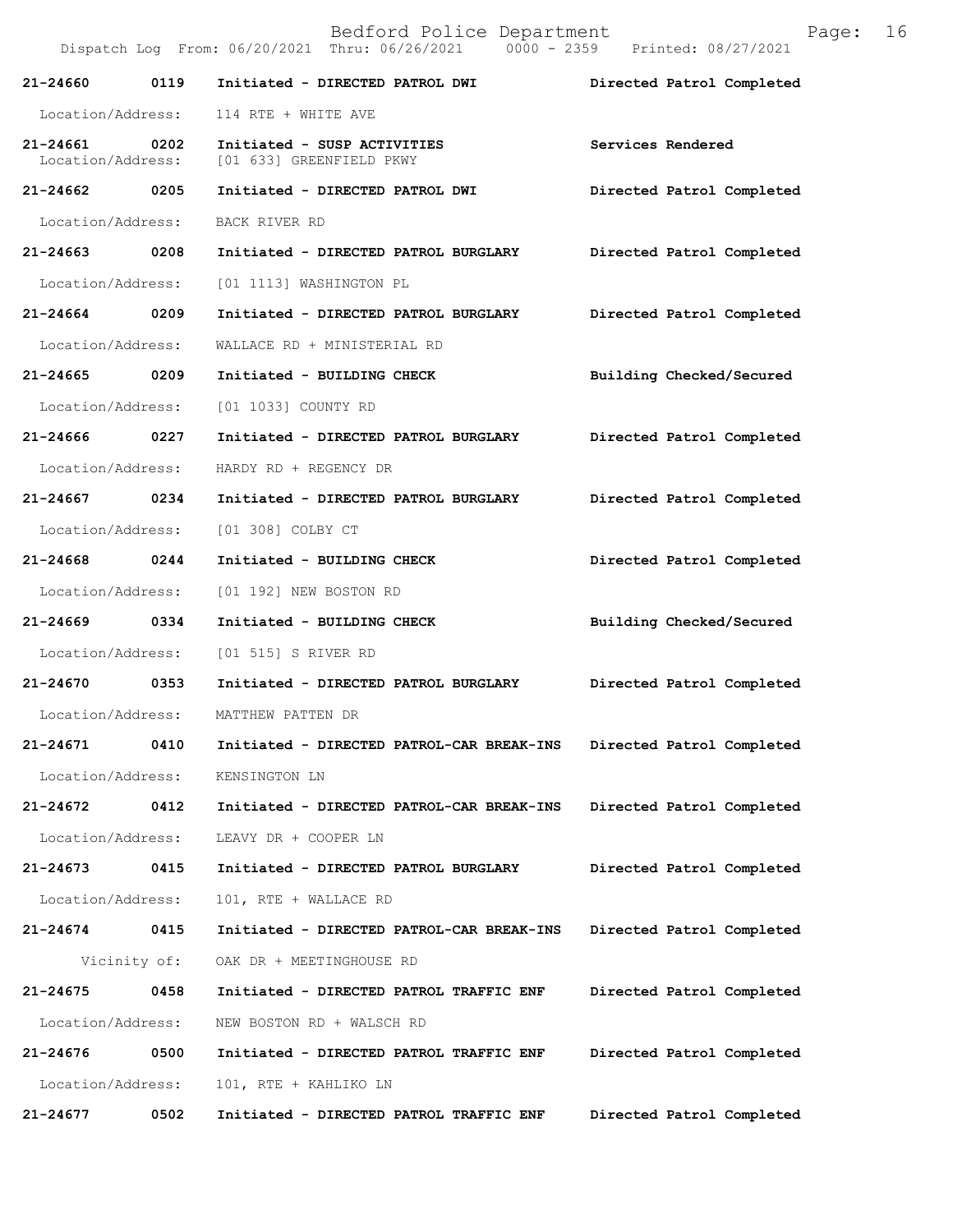|                                   |                                                                       | Bedford Police Department<br>Dispatch Log From: 06/20/2021 Thru: 06/26/2021 0000 - 2359 Printed: 08/27/2021                                                                          | 17<br>Page:               |
|-----------------------------------|-----------------------------------------------------------------------|--------------------------------------------------------------------------------------------------------------------------------------------------------------------------------------|---------------------------|
|                                   | Vicinity of:                                                          | S RIVER RD + UPJOHN ST                                                                                                                                                               |                           |
| 21-24678                          | 0509                                                                  | Initiated - DIRECTED PATROL TRAFFIC ENF                                                                                                                                              | Directed Patrol Completed |
| Location/Address:                 |                                                                       | SOUTH RIVER RD RAMP + MEETINGHOUSE RD                                                                                                                                                |                           |
| 21-24679                          | 0527                                                                  | Initiated - DIRECTED PATROL TRAFFIC ENF                                                                                                                                              | Directed Patrol Completed |
| Location/Address:                 |                                                                       | JOPPA HILL RD + N AMHERST RD                                                                                                                                                         |                           |
| 21-24680                          | 0528                                                                  | Initiated - DIRECTED PATROL TRAFFIC ENF                                                                                                                                              | Directed Patrol Completed |
|                                   | Vicinity of:                                                          | S RIVER RD + COLBY CT                                                                                                                                                                |                           |
| 21-24681                          | 0528                                                                  | Initiated - DIRECTED PATROL TRAFFIC ENF                                                                                                                                              | Directed Patrol Completed |
| Location/Address:                 |                                                                       | 101, RTE + JENKINS RD                                                                                                                                                                |                           |
| 21-24682                          | 0537                                                                  | Initiated - DIRECTED PATROL TRAFFIC ENF                                                                                                                                              | Directed Patrol Completed |
| Location/Address:                 |                                                                       | S RIVER RD + BACK RIVER RD                                                                                                                                                           |                           |
| 21-24683                          | 0545                                                                  | Initiated - MOTOR VEHICLE STOP                                                                                                                                                       | Summons/Warning Issued    |
| Location/Address:                 |                                                                       | S RIVER RD + MEETINGHOUSE RD                                                                                                                                                         |                           |
| 21-24684                          | 0610                                                                  | Initiated - MOTOR VEHICLE STOP                                                                                                                                                       | Summons/Warning Issued    |
| Location/Address:                 |                                                                       | 114 RTE + DONALD ST                                                                                                                                                                  |                           |
| $21 - 24685$<br>Location/Address: | 0622                                                                  | Phone - S-MUTUAL AID-MEDICAL<br>[07 M3] MERRIMACK ST                                                                                                                                 | Services Rendered         |
| 21-24686                          | 0724                                                                  | Initiated - DIRECTED PATROL TRAFFIC ENF                                                                                                                                              | Directed Patrol Completed |
| Location/Address:                 |                                                                       | S RIVER RD + EXECUTIVE PARK DR                                                                                                                                                       |                           |
| 21-24687                          | 0731                                                                  | Initiated - DIRECTED PATROL TRAFFIC ENF                                                                                                                                              | Directed Patrol Completed |
|                                   | Vicinity of:                                                          | S RIVER RD                                                                                                                                                                           |                           |
|                                   |                                                                       | 21-24688 0734 Initiated - DIRECTED PATROL TRAFFIC ENF                                                                                                                                | Directed Patrol Completed |
| Location/Address:                 |                                                                       | 101, RTE + 114 RTE                                                                                                                                                                   |                           |
| 21-24689<br>Location/Address:     | 0745<br>Refer To Summons:<br>Summons:<br>Address:<br>Age:<br>Charges: | Initiated - MOTOR VEHICLE STOP<br>101, RTE + WALLACE RD<br>$21 - 347 - AR$<br>JONES, ROGER U<br>NASHUA, NH<br>56<br>Suspension of Vehicle Registration<br>Drive after Rev/Suspension | Arrest(s) Made            |
| 21-24690                          | 0750                                                                  | Initiated - DIRECTED PATROL ACCIDENTS                                                                                                                                                | Directed Patrol Completed |
| Location/Address:                 |                                                                       | 101, RTE + NASHUA RD                                                                                                                                                                 |                           |
| 21-24691                          | 0757                                                                  | Phone - POLICE INFORMATION                                                                                                                                                           | No Action Required        |
| Location/Address:                 |                                                                       | [01 1767] RUNDLETT HILL RD                                                                                                                                                           |                           |
| 21-24692                          | 0800                                                                  | Initiated - MOTOR VEHICLE STOP                                                                                                                                                       | Summons/Warning Issued    |
| Location/Address:                 |                                                                       | 101, RTE + JENKINS RD                                                                                                                                                                |                           |
| 21-24693                          | 0806                                                                  | Initiated - MOTOR VEHICLE STOP                                                                                                                                                       | Summons/Warning Issued    |
| Location/Address:                 |                                                                       | 101, RTE + 114 RTE                                                                                                                                                                   |                           |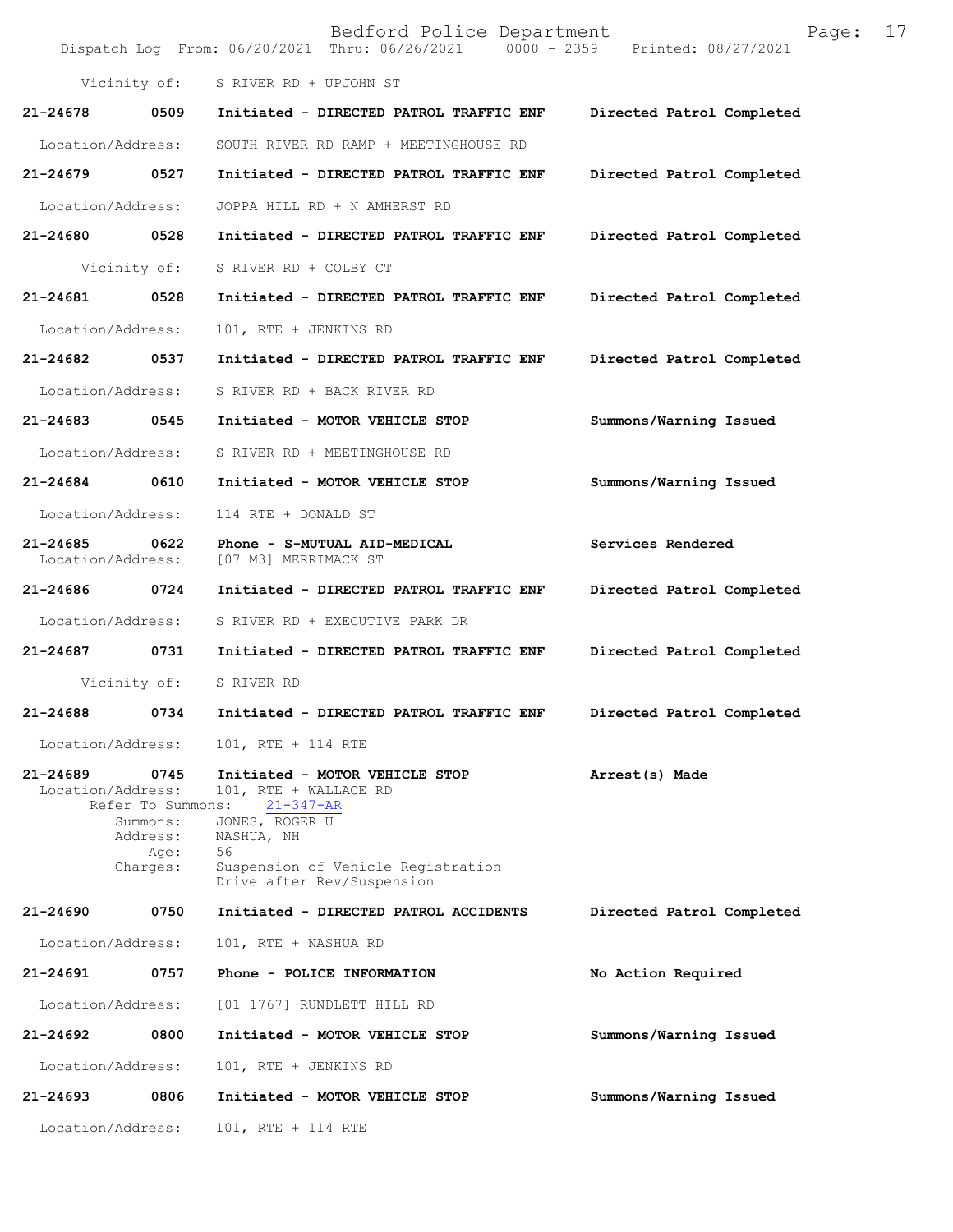| 21-24694                      | 0808 | Initiated - MOTOR VEHICLE STOP                  | Summons/Warning Issued    |
|-------------------------------|------|-------------------------------------------------|---------------------------|
| Location/Address:             |      | S RIVER RD + RIDGEWOOD RD                       |                           |
| 21-24695 0810                 |      | Initiated - MOTOR VEHICLE STOP                  | Summons/Warning Issued    |
| Location/Address:             |      | S RIVER RD                                      |                           |
| 21-24696 0814                 |      | Initiated - DIRECTED PATROL TRAFFIC ENF         | Directed Patrol Completed |
| Location/Address:             |      | 101, RTE + JENKINS RD                           |                           |
| 21-24697 0831                 |      | Initiated - DIRECTED PATROL TRAFFIC ENF         | Directed Patrol Completed |
| Location/Address:             |      | N AMHERST RD + JOPPA HILL RD                    |                           |
| 21-24699 0833                 |      | Initiated - DIRECTED PATROL TRAFFIC ENF         | Directed Patrol Completed |
| Location/Address:             |      | BACK RIVER RD + SMITH RD                        |                           |
| 21-24698 0836                 |      | Initiated - MOTOR VEHICLE STOP                  | Summons/Warning Issued    |
| Location/Address:             |      | [01 961] S RIVER RD                             |                           |
| 21-24700 0845                 |      | Initiated - DIRECTED PATROL TRAFFIC ENF         | Directed Patrol Completed |
| Location/Address:             |      | 101, RTE + JENKINS RD                           |                           |
| 21-24701 0848                 |      | Initiated - DIRECTED PATROL TRAFFIC ENF         | Directed Patrol Completed |
| Location/Address:             |      | 101, RTE + SHAW DR                              |                           |
| 21-24702 0853                 |      | Initiated - MOTOR VEHICLE STOP                  | Summons/Warning Issued    |
| Location/Address:             |      | [01 L1412] 101, RTE                             |                           |
| 21-24703 0900                 |      | Initiated - DIRECTED PATROL-CAR BREAK-INS       | Directed Patrol Completed |
| Vicinity of:                  |      | MAIN ST                                         |                           |
| 21-24704 0911                 |      | Initiated - DIRECTED PATROL TRAFFIC ENF         | Directed Patrol Completed |
|                               |      | Location/Address: DONALD ST + COTE LN           |                           |
| 21-24705<br>Location/Address: | 0912 | 911 - ALARM, HOLD UP/PANIC<br>EXECUTIVE PARK DR | Alarm - False             |
| 21-24706 0912                 |      | Initiated - DIRECTED PATROL TRAFFIC ENF         | Directed Patrol Completed |
| Location/Address:             |      | 101, RTE                                        |                           |
| 21-24707                      | 0912 | Initiated - MOTOR VEHICLE STOP                  | Summons/Warning Issued    |
| Location/Address:             |      | S RIVER RD                                      |                           |
| 21-24708                      | 0914 | Initiated - MOTOR VEHICLE STOP                  | Summons/Warning Issued    |
| Location/Address:             |      | 101, RTE + KAHLIKO LN                           |                           |
| 21-24709                      | 0939 | Initiated - DIRECTED PATROL TRAFFIC ENF         | Directed Patrol Completed |
| Location/Address:             |      | S RIVER RD + BACK RIVER RD                      |                           |
| 21-24710                      | 0941 | Phone - POLICE INFORMATION                      | No Action Required        |
| Location/Address:             |      | [01 1007] HAWTHORNE DR                          |                           |
| 21-24711                      | 0947 | Walk-In - ASSIST CITIZEN                        | Arrest(s) Made            |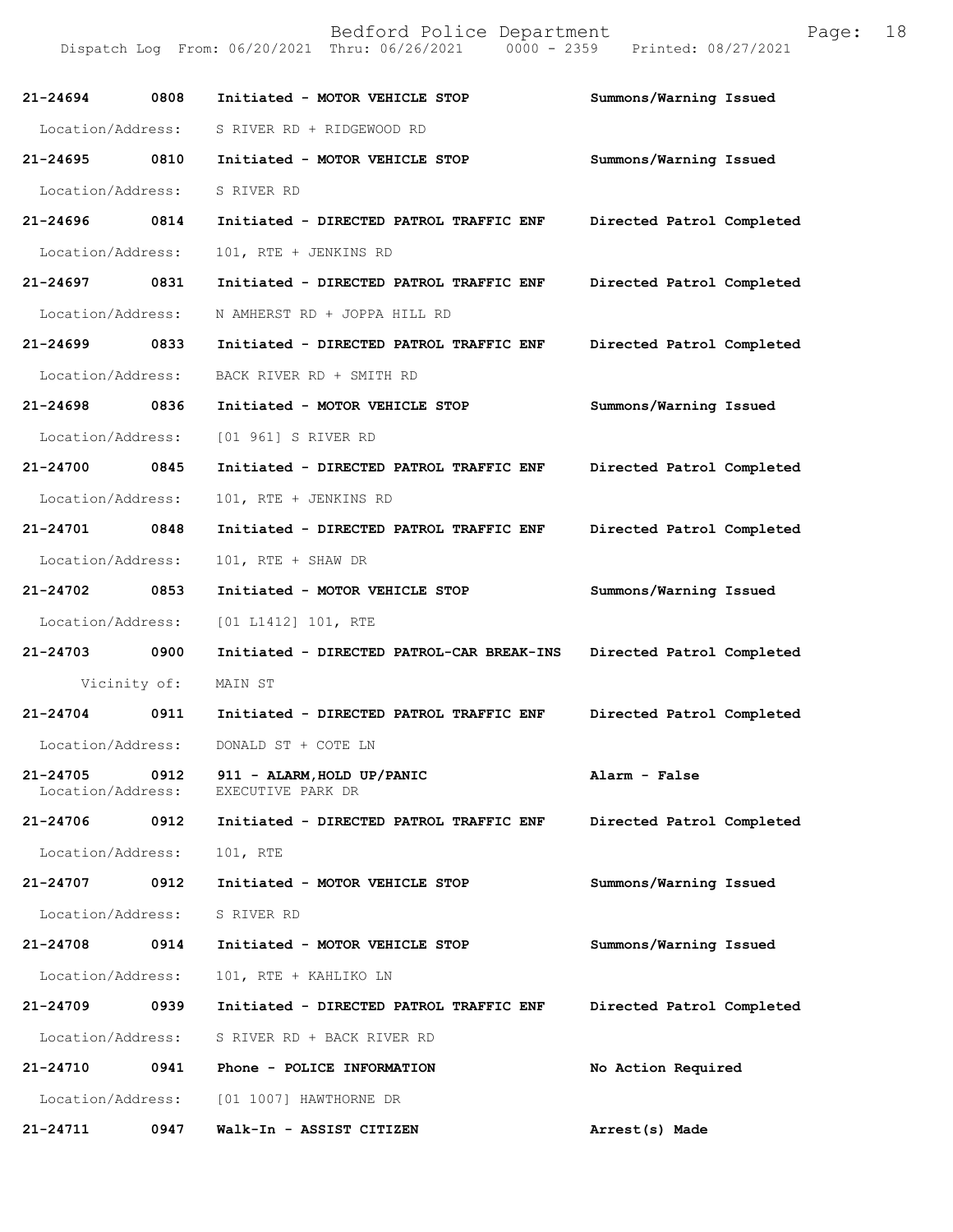21-348-AR Location/Address: [01 474] CONSTITUTION DR Refer To Arrest:

| 21-24712                          | 0950               | Initiated - MOTOR VEHICLE STOP                               | Summons/Warning Issued         |
|-----------------------------------|--------------------|--------------------------------------------------------------|--------------------------------|
| Location/Address:                 |                    | S RIVER RD + KILTON RD                                       |                                |
| 21-24713                          | 0951               | Initiated - MOTOR VEHICLE STOP                               | Summons/Warning Issued         |
| Location/Address:                 |                    | [01 L2271] S RIVER RD                                        |                                |
| 21-24714<br>Location/Address:     | 0959               | Phone - ASSIST CITIZEN<br>COLONIAL DR                        | Services Rendered              |
| 21-24715 1002                     |                    | Initiated - DIRECTED PATROL-CAR BREAK-INS                    | Directed Patrol Completed      |
|                                   | Vicinity of:       | [01 L2252] JENKINS RD                                        |                                |
| 21-24716                          | 1005               | Initiated - DIRECTED PATROL-CAR BREAK-INS                    | Directed Patrol Completed      |
| Location/Address:                 |                    | [01 L1804] S RIVER RD                                        |                                |
| 21-24717                          | 1010               | Initiated - MOTOR VEHICLE STOP                               | Summons/Warning Issued         |
| Location/Address:                 |                    | 101, RTE + JENKINS RD                                        |                                |
| 21-24718 1031                     |                    | Initiated - MOTOR VEHICLE STOP                               | Summons/Warning Issued         |
| Location/Address:                 |                    | 101, RTE + HITCHING POST LN                                  |                                |
| 21-24719                          | 1034               | Initiated - DIRECTED PATROL-CAR BREAK-INS                    | Directed Patrol Completed      |
| Location/Address:                 |                    | CAMP RD                                                      |                                |
| 21-24720<br>Location/Address:     | 1052               | Phone - CIVIL<br>SERVANT ST                                  | Services Rendered              |
| 21-24721 1116                     |                    | 911 - S-EMERGENCY MEDICAL CALL                               | Transported to Elliot Hospital |
|                                   | Refer To Incident: | Location/Address: [01 248] RIDGEWOOD RD<br>$21 - 594 - OF$   |                                |
| $21 - 24722$<br>Location/Address: | 1125               | Phone - SCAMS (PHONE, EMAIL ETC)<br>MEETINGHOUSE RD          | Could Not Locate               |
| 21-24723                          | 1203               | 911 - S-EMERGENCY MEDICAL CALL-CHARL                         | TRANSPORTED TO CMC HOSPITAL    |
| Location/Address:                 |                    | [01 335] COLBY CT                                            |                                |
| 21-24724<br>Location/Address:     | 1217               | Phone - ALARM, BURGLAR<br>[01 2294] DAVIES ST                | Alarm - False                  |
| $21 - 24725$<br>Location/Address: | 1252               | Phone - ALARM, BURGLAR<br>[01 2295] CARRIAGE LN              | Alarm - False                  |
| 21-24726                          | 1256               | Initiated - DIRECTED PATROL-CAR BREAK-INS                    | Directed Patrol Completed      |
| Location/Address:                 |                    | S RIVER RD + COLBY CT                                        |                                |
| 21-24727                          | 1317               | Phone - BOLO                                                 | No Action Required             |
|                                   | Location:          | [185] NEWINGTON MALL TO MANCHESTER OR MASS                   |                                |
| 21-24728                          | 1323<br>Location:  | Initiated - INVESTIGATION-FOLLOW UP<br>[07] PRECISION TOWING | Investigated                   |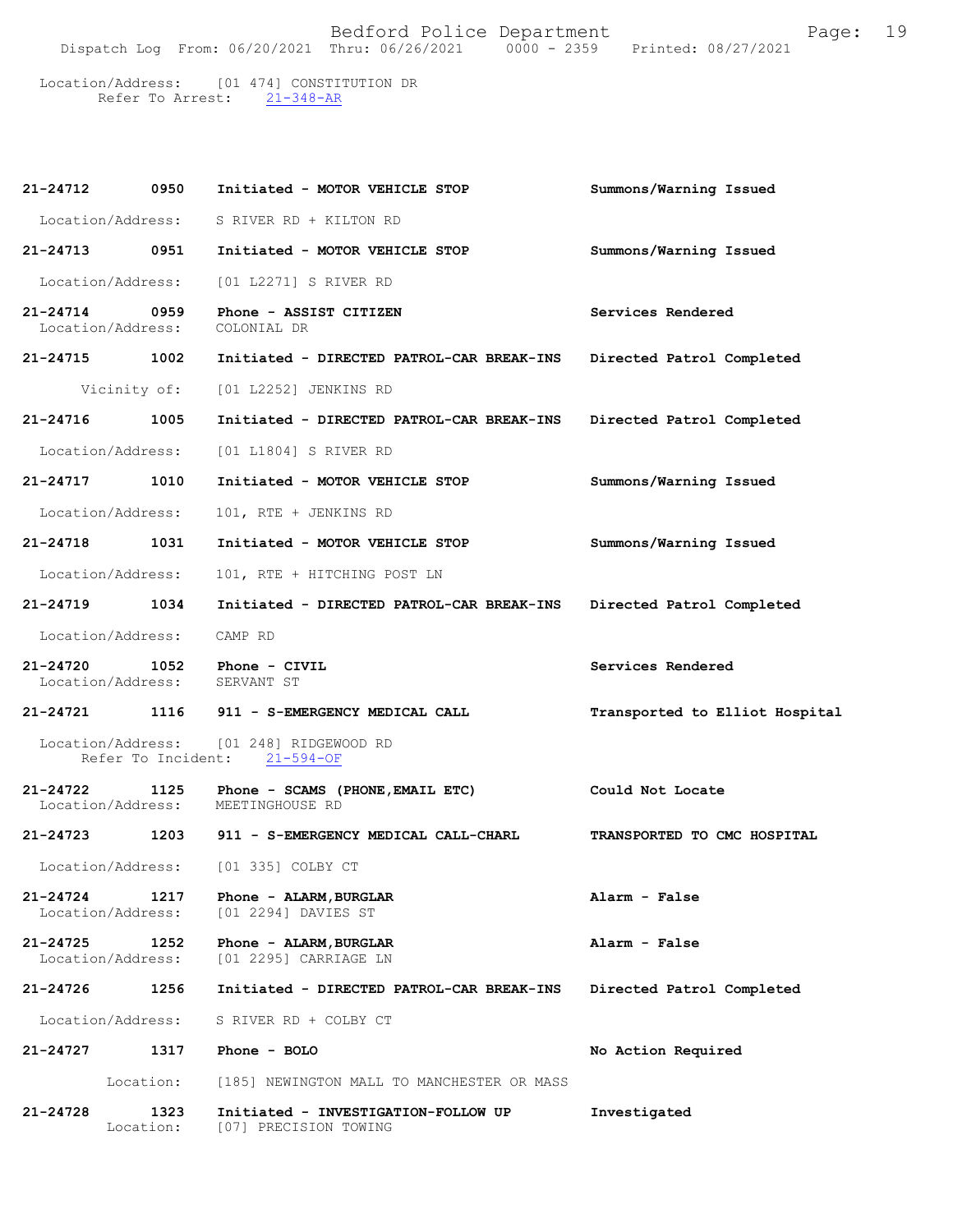Refer To Incident: 21-584-OF

| 21-24729                      |                     | 1324 Phone - SHOPLIFTING-IN PROGRESS<br>Location/Address: [01 L1803] S RIVER RD                                       | Arrest(s) Made                |
|-------------------------------|---------------------|-----------------------------------------------------------------------------------------------------------------------|-------------------------------|
|                               | Address:<br>Age: 38 | Refer To Arrest: 21-349-AR<br>Arrest: SHUMAN, CHRISTOPHER C<br>NH<br>Charges: Recv Stolen Prop; 2 Prior Convictions   |                               |
|                               |                     | False Report to Law Enf; False Info                                                                                   |                               |
| $21 - 24730$                  |                     | 1331 Initiated - DIRECTED PATROL BURGLARY                                                                             | Directed Patrol Completed     |
|                               |                     | Location/Address: N AMHERST RD + WALLACE RD                                                                           |                               |
| Location/Address: DAVIES ST   |                     | 21-24731 1354 Phone - ASSIST CITIZEN<br>Refer To Incident: 21-595-OF                                                  | Investigated                  |
|                               |                     | 21-24732 1415 Phone - RESTRAINING ORDER<br>Location/Address: [01 L0000152] MEETINGHOUSE RD                            | Services Rendered             |
|                               |                     | 21-24733 1424 Phone - S-MUTUAL AID-MEDICAL                                                                            | No Action Required            |
|                               |                     | Location/Address: [07] WALNUT ST                                                                                      |                               |
| 21-24734 1427                 |                     | Initiated - INVESTIGATION-FOLLOW UP<br>Location/Address: [10] RAYMOND RD<br>Refer To Incident: 21-584-OF              | Services Rendered             |
|                               |                     | 21-24735 1433 Phone - MOTOR VEHICLE ACCIDENT<br>Location/Address: [01 1050] DONALD ST<br>Refer To Incident: 21-601-OF | Investigated                  |
|                               |                     | 21-24736 1442 Radio - HIGHWAY CONDITIONS                                                                              | Taken/Refered to Other Agency |
|                               |                     | Location/Address: CHUBBUCK RD                                                                                         |                               |
|                               |                     | 21-24737 1458 Phone - DISABLED MOTOR VEHICLE                                                                          | No Action Required            |
|                               |                     | Location/Address: S RIVER RD + RAY WIEZOREK WEST DR                                                                   |                               |
| 21-24738<br>Location/Address: | 1515                | Walk-In - ASSIST CITIZEN<br>[01 474] CONSTITUTION DR                                                                  | Services Rendered             |
| 21-24739                      | 1520                | Initiated - DIRECTED PATROL TRAFFIC ENF                                                                               | Directed Patrol Completed     |
|                               | Vicinity of:        | S RIVER RD + BACK RIVER RD                                                                                            |                               |
| 21-24740                      | 1522                | Initiated - DIRECTED PATROL TRAFFIC ENF                                                                               | Directed Patrol Completed     |
| Location/Address:             |                     | 101, RTE + WALLACE RD                                                                                                 |                               |
| 21-24741                      | 1522                | Initiated - DIRECTED PATROL TRAFFIC ENF                                                                               | Directed Patrol Completed     |
| Location/Address:             |                     | BOYNTON ST + PLUMMER RD                                                                                               |                               |
| 21-24742                      | 1526                | Initiated - MOTOR VEHICLE STOP                                                                                        | Summons/Warning Issued        |
| Location/Address:             |                     | BOYNTON ST + PLUMMER RD                                                                                               |                               |
| 21-24743                      | 1543                | Initiated - DIRECTED PATROL TRAFFIC ENF                                                                               | Directed Patrol Completed     |
|                               | Vicinity of:        | S RIVER RD + MOORES CROSSING RD                                                                                       |                               |
| 21-24744                      | 1544                | Phone - RESTRAINING ORDER SERVICE                                                                                     | Could Not Locate              |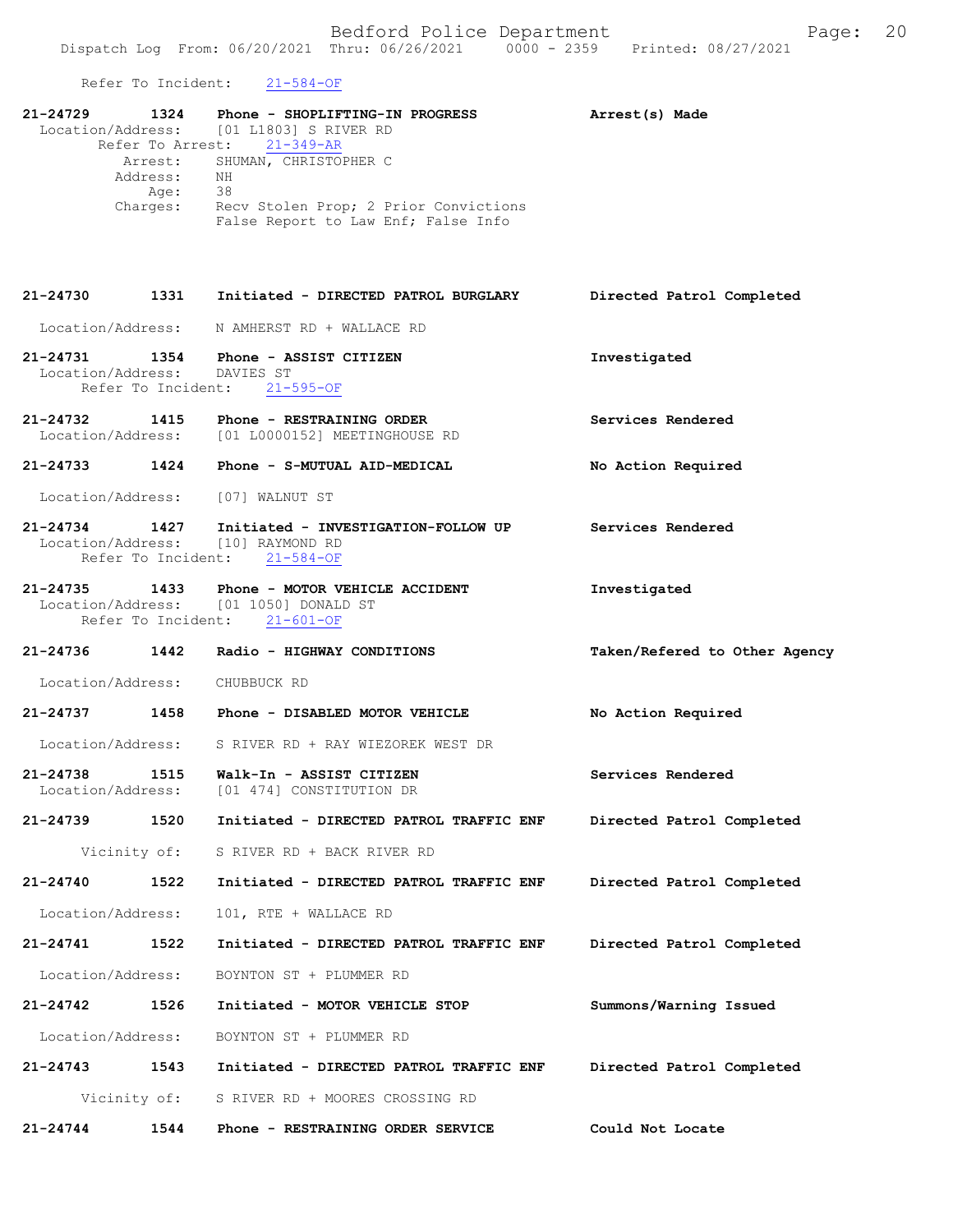|                                   |              | Bedford Police Department<br>Dispatch Log From: 06/20/2021 Thru: 06/26/2021 0000 - 2359 Printed: 08/27/2021 | 21<br>Page:                 |  |
|-----------------------------------|--------------|-------------------------------------------------------------------------------------------------------------|-----------------------------|--|
| Location/Address:                 |              | [01 L0000152] MEETINGHOUSE RD                                                                               |                             |  |
| 21-24745                          | 1555         | 911 - S-EMERGENCY MEDICAL CALL-ALPHA                                                                        | TRANSPORTED TO CMC HOSPITAL |  |
| Location/Address:                 |              | [01 335] COLBY CT                                                                                           |                             |  |
| 21-24746                          | 1612         | Initiated - MOTOR VEHICLE STOP                                                                              | Summons/Warning Issued      |  |
| Location/Address:                 |              | MEETINGHOUSE RD + KENSINGTON LN                                                                             |                             |  |
| $21 - 24747$<br>Location/Address: | 1615         | Initiated - INVESTIGATION-FOLLOW UP<br>[01 1050] DONALD ST                                                  | Investigated                |  |
| 21-24748                          | 1616         | Initiated - DIRECTED PATROL TRAFFIC ENF                                                                     | Directed Patrol Completed   |  |
| Location/Address:                 |              | 101, RTE + COVENANT WAY                                                                                     |                             |  |
| 21-24749                          | 1617         | Phone - S-MUTUAL AID-MEDICAL                                                                                | TRANSPORTED TO CMC HOSPITAL |  |
| Location/Address:                 |              | [07] BLODGET ST                                                                                             |                             |  |
| 21-24750 1626                     |              | Initiated - DIRECTED PATROL TRAFFIC ENF                                                                     | Directed Patrol Completed   |  |
| Location/Address:                 |              | [01 L0000786] S RIVER RD                                                                                    |                             |  |
| 21-24751                          | 1627         | Initiated - DIRECTED PATROL TRAFFIC ENF                                                                     | Directed Patrol Completed   |  |
|                                   | Vicinity of: | S RIVER RD + MEETINGHOUSE RD                                                                                |                             |  |
| 21-24752                          | 1634         | Initiated - MOTOR VEHICLE STOP                                                                              | Summons/Warning Issued      |  |
| Location/Address:                 |              | KILTON RD                                                                                                   |                             |  |
| $21 - 24753$<br>Location/Address: | 1640         | 911 - MOTOR VEHICLE ACC-SPECIAL CIR.<br>MINISTERIAL RD                                                      | Investigated                |  |
| $21 - 24754$<br>Location/Address: | 1644         | 911 - S-EMERGENCY MEDICAL CALL-DELTA<br>MOONLIGHT ROSE LN                                                   | NO TRANSPORT                |  |
| 21-24755                          | 1647         | Initiated - DIRECTED PATROL TRAFFIC ENF                                                                     | Directed Patrol Completed   |  |
| Location/Address:                 |              | S RIVER RD + COLBY CT                                                                                       |                             |  |
| 21-24756                          | 1656         | Initiated - DIRECTED PATROL TRAFFIC ENF                                                                     | Directed Patrol Completed   |  |
|                                   | Vicinity of: | BACK RIVER RD + CAMP RD                                                                                     |                             |  |
| 21-24757                          | 1657         | Initiated - MOTOR VEHICLE STOP                                                                              | Summons/Warning Issued      |  |
| Location/Address:                 |              | [01 L2442] S RIVER RD                                                                                       |                             |  |
| 21-24758                          | 1701         | Initiated - DIRECTED PATROL ACCIDENTS                                                                       | Directed Patrol Completed   |  |
| Location/Address:                 |              | 101, RTE + NASHUA RD                                                                                        |                             |  |
| 21-24759                          | 1710         | Initiated - MOTOR VEHICLE STOP                                                                              | Summons/Warning Issued      |  |
| Location/Address:                 |              | $[07]$ S MAIN ST                                                                                            |                             |  |
| 21-24760                          | 1720         | Initiated - DIRECTED PATROL ACCIDENTS                                                                       | Directed Patrol Completed   |  |
| Location/Address:                 |              | S RIVER RD + PALOMINO LN                                                                                    |                             |  |
| 21-24761                          | 1724         | Initiated - DIRECTED PATROL ACCIDENTS                                                                       | Directed Patrol Completed   |  |
|                                   | Vicinity of: | S RIVER RD + BACK RIVER RD                                                                                  |                             |  |
| 21-24762                          | 1736         | Phone - S-MUTUAL AID-MEDICAL                                                                                | No Action Required          |  |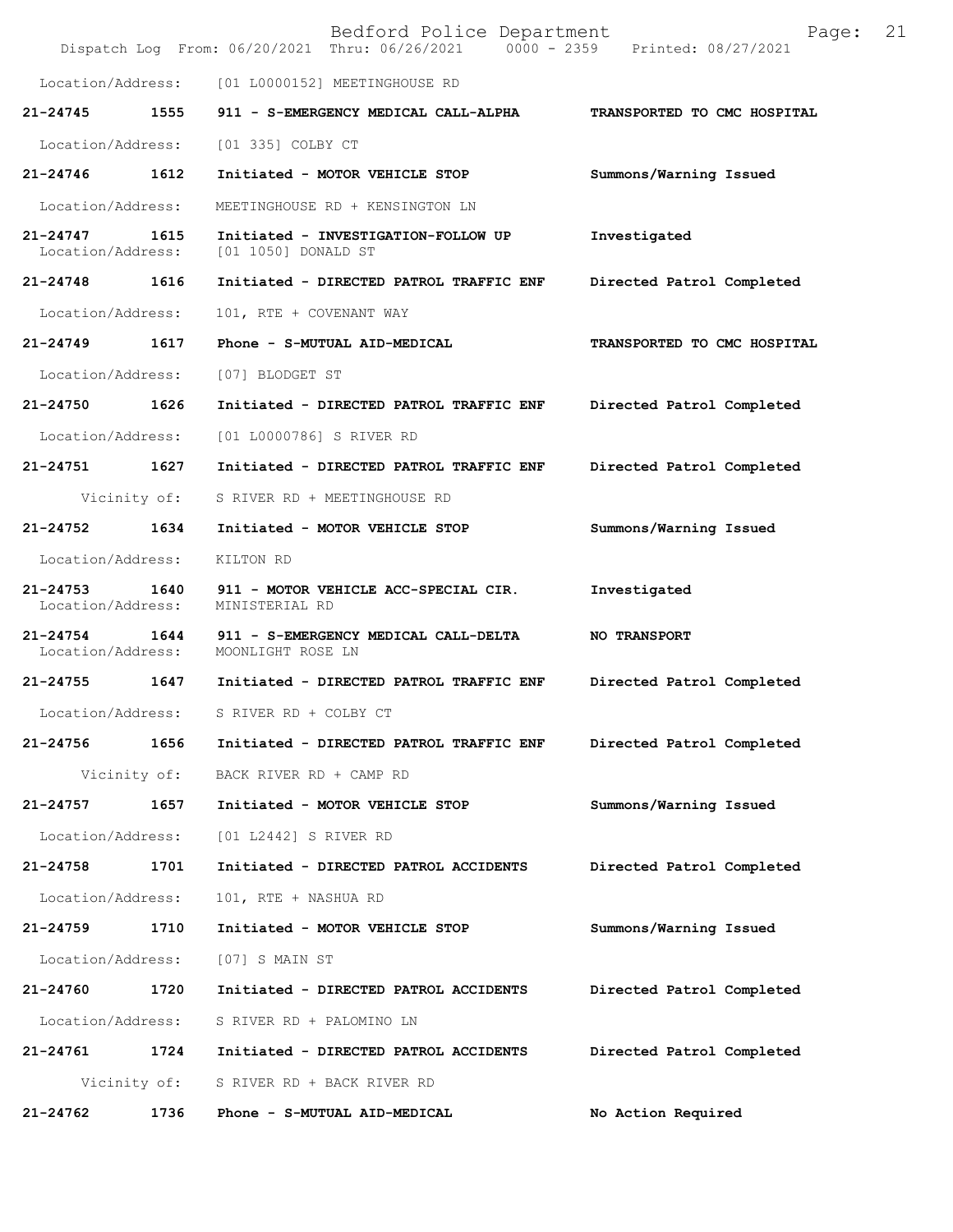|                                    |           | Bedford Police Department<br>Dispatch Log From: 06/20/2021 Thru: 06/26/2021 0000 - 2359 Printed: 08/27/2021 | 22<br>Page:                    |
|------------------------------------|-----------|-------------------------------------------------------------------------------------------------------------|--------------------------------|
| Location/Address:                  |           | [07] NOTRE DAME AVE                                                                                         |                                |
| $21 - 24763$<br>Location/Address:  | 1739      | Phone - RESTRAINING ORDER SERVICE<br>[01 L0000152] MEETINGHOUSE RD                                          | Services Rendered              |
| 21-24764 1809                      | Location: | Other - BOLO<br>[07] MANCHESTER PD                                                                          | Services Rendered              |
| 21-24766<br>Location/Address:      |           | 1810 Phone - ASSIST OTHER AGENCY<br>N AMHERST RD                                                            | Could Not Locate               |
| 21-24765 1816<br>Location/Address: |           | Phone - ASSIST OTHER AGENCY<br>NEW BOSTON RD                                                                | Services Rendered              |
| 21-24767 1822                      |           | Initiated - DIRECTED PATROL-CAR BREAK-INS                                                                   | Directed Patrol Completed      |
| Location/Address:                  |           | [01 1312] S RIVER RD                                                                                        |                                |
| 21-24768 1839<br>Location/Address: |           | Phone - MOTOR VEHICLE COMPLAINT<br>F.E. EVERETT SOUTH TPKE                                                  | Could Not Locate               |
| 21-24769 1852                      |           | 911 - S-EMERGENCY MEDICAL CALL-ALPHA                                                                        | Transported to Elliot Hospital |
| Location/Address:                  |           | [01 1202] NASHUA RD                                                                                         |                                |
| 21-24770                           | 1921      | Initiated - DIRECTED PATROL-CAR BREAK-INS                                                                   | Directed Patrol Completed      |
| Location/Address:                  |           | [01 L1804] S RIVER RD                                                                                       |                                |
| 21-24771                           | 1922      | Initiated - DIRECTED PATROL-CAR BREAK-INS                                                                   | Directed Patrol Completed      |
| Location/Address:                  |           | [01 1235] S RIVER RD                                                                                        |                                |
| 21-24772 1924                      |           | Initiated - DIRECTED PATROL-CAR BREAK-INS                                                                   | Directed Patrol Completed      |
| Location/Address:                  |           | N AMHERST RD + WALLACE RD                                                                                   |                                |
| 21-24773<br>Location/Address:      | 1927      | Walk-In - ASSIST CITIZEN<br>[01 474] CONSTITUTION DR<br>Refer To Incident: 21-595-OF                        | Services Rendered              |
| 21-24774                           | 1950      | Initiated - DIRECTED PATROL-CAR BREAK-INS                                                                   | Directed Patrol Completed      |
| Location/Address:                  |           | [01 308] COLBY CT                                                                                           |                                |
| 21-24775                           | 1957      | 911 - S-EMERGENCY MEDICAL CALL-CHARL                                                                        | TRANSPORTED TO CMC HOSPITAL    |
| Location/Address:                  |           | [01 919] CORPORATE DR                                                                                       |                                |
| 21-24776                           | 2000      | Initiated - MOTOR VEHICLE STOP                                                                              | Summons/Warning Issued         |
| Location/Address:                  |           | S RIVER RD                                                                                                  |                                |
| $21 - 24777$                       | 2001      | 911 - S-EMERGENCY MEDICAL CALL-ALPHA                                                                        | Transported to Elliot Hospital |
| Location/Address:                  |           | BEAUDOIN ST                                                                                                 |                                |
| 21-24778                           | 2018      | Initiated - DIRECTED PATROL-CAR BREAK-INS                                                                   | Directed Patrol Completed      |
| Location/Address:                  |           | NASHUA RD + COUNTY RD                                                                                       |                                |
| 21-24779                           | 2021      | Initiated - DIRECTED PATROL-CAR BREAK-INS                                                                   | Directed Patrol Completed      |
| Location/Address:                  |           | [01 L1562] KILTON RD                                                                                        |                                |
| 21-24780                           | 2024      | Initiated - DIRECTED PATROL-CAR BREAK-INS                                                                   | Directed Patrol Completed      |
| Vicinity of:                       |           | HAWTHORNE DR                                                                                                |                                |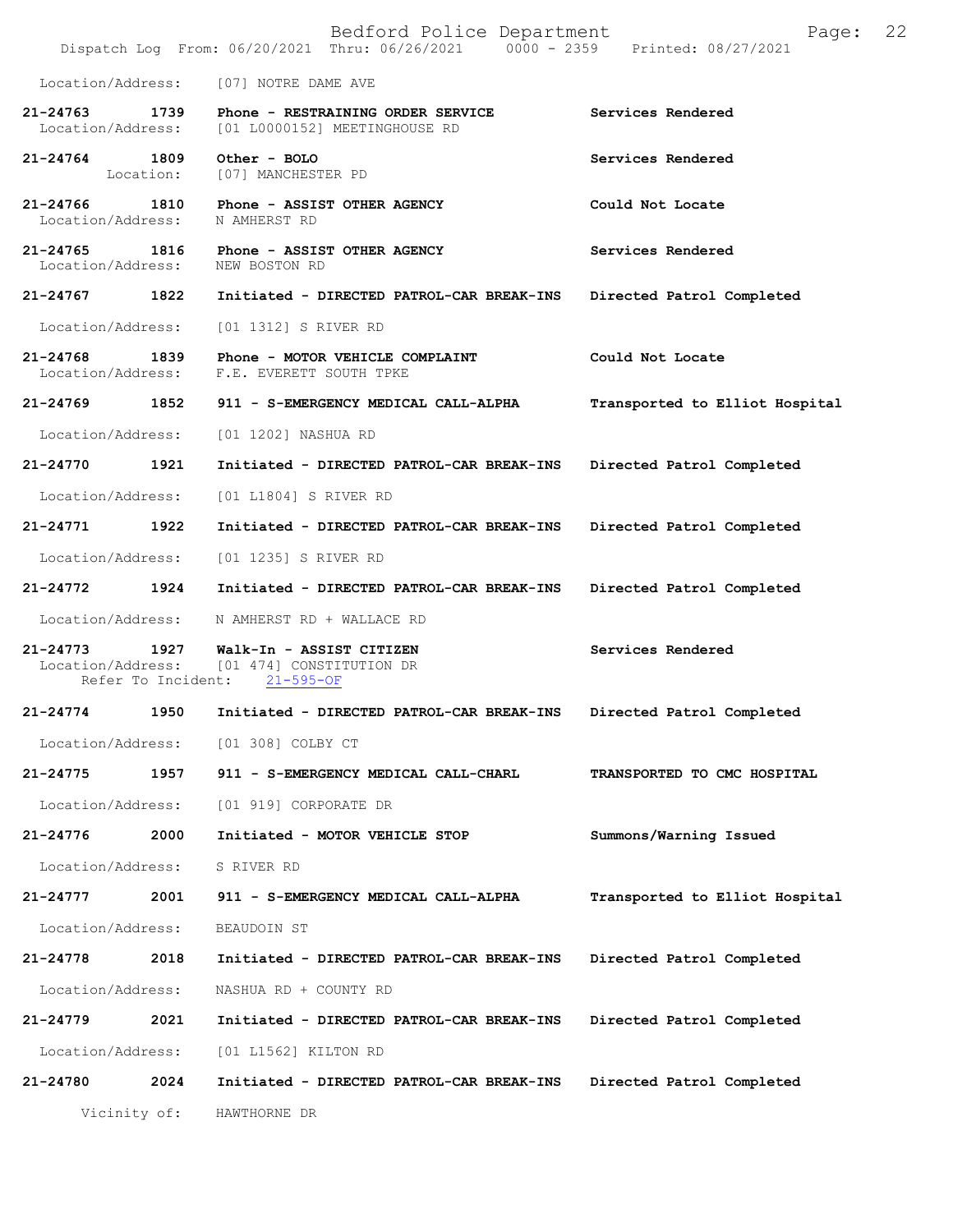Bedford Police Department Page: 23 Dispatch Log From: 06/20/2021 Thru: 06/26/2021 **21-24781 2038 Initiated - INVESTIGATION-FOLLOW UP Services Rendered**  [01 2016] N AMHERST RD **21-24782 2055 Initiated - BUILDING CHECK Building Checked/Secured**  Location/Address: [01 1627] RIDGEWOOD RD **21-24783 2059 Initiated - BUILDING CHECK Building Checked/Secured**  Location/Address: [01 L1178] ATWOOD LN **21-24784 2108 Initiated - BUILDING CHECK Building Checked/Secured**  Location/Address: [01 L2442] S RIVER RD **21-24785 2112 Initiated - BUILDING CHECK Building Checked/Secured**  Location/Address: [01 515] S RIVER RD **21-24786 2116 Initiated - BUILDING CHECK Building Checked/Secured**  Location/Address: [01 438] UPJOHN ST **21-24787 2126 Initiated - BUILDING CHECK Building Checked/Secured**  Location/Address: [01 376] KILTON RD **21-24788 2128 Initiated - DIRECTED PATROL BURGLARY Directed Patrol Completed**  Location/Address: JENKINS RD + BEALS RD **21-24789 2129 Initiated - BUILDING CHECK Building Checked/Secured**  Location/Address: [01 232] LIBERTY HILL RD **21-24790 2133 Initiated - DIRECTED PATROL BURGLARY Directed Patrol Completed**  Location/Address: [01 L1805] BEDFORD FARMS DR **21-24791 2139 Initiated - BUILDING CHECK Could Not Locate**  Location/Address: [01 234] COUNTY RD **21-24792 2144 Initiated - DIRECTED PATROL BURGLARY Directed Patrol Completed**  Location/Address: [01 L357] WHITE AVE **21-24793 2153 Initiated - BUILDING CHECK Building Checked/Secured**  Location/Address: [01 2260] KILTON RD **21-24794 2157 911 - SUSP ACTIVITIES-IN PROGRESS Services Rendered**  Location/Address: OLD SAWMILL RD **21-24795 2223 911 - GUNSHOT Could Not Locate**  Location/Address: CAMBRIDGE RD 21-24796 2310 911 - SUSP ACTIVITIES-IN PROGRESS Services Rendered Location/Address: SUFFOLK CT Location/Address: **21-24797 2313 Phone - CHECK THE WELFARE Services Rendered**  Location/Address: BACK RIVER RD **21-24798 2358 Initiated - DIRECTED PATROL DWI Directed Patrol Completed** 

Location/Address: 101, RTE + CHESTNUT DR

**For Date: 06/23/2021 - Wednesday**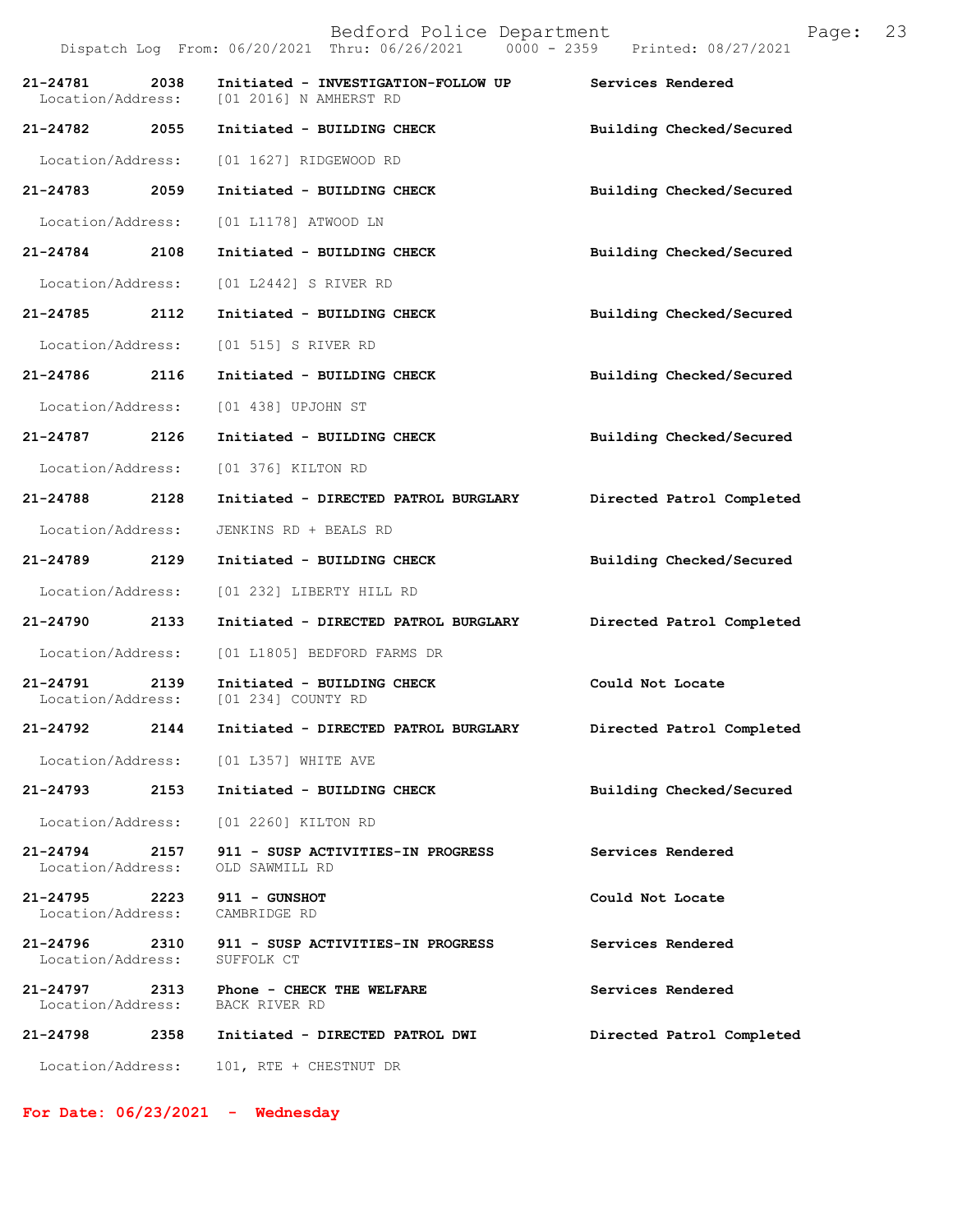|                               |                                         | Dispatch Log From: 06/20/2021 Thru: 06/26/2021 0000 - 2359 Printed: 08/27/2021                                            |                           |
|-------------------------------|-----------------------------------------|---------------------------------------------------------------------------------------------------------------------------|---------------------------|
| 21-24799                      | 0008                                    | Initiated - DIRECTED PATROL DWI                                                                                           | Directed Patrol Completed |
| Vicinity of:                  |                                         | 114 RTE + DONALD ST                                                                                                       |                           |
| 21-24800 0009                 |                                         | Initiated - DIRECTED PATROL DWI                                                                                           | Directed Patrol Completed |
| Location/Address:             |                                         | S RIVER RD + COLBY CT                                                                                                     |                           |
| 21-24801 0009                 |                                         | Initiated - DIRECTED PATROL DWI                                                                                           | Directed Patrol Completed |
| Location/Address:             |                                         | S RIVER RD + MEETINGHOUSE RD                                                                                              |                           |
| 21-24802 0029                 |                                         | Initiated - DIRECTED PATROL DWI                                                                                           | Directed Patrol Completed |
| Location/Address:             |                                         | 101, RTE + BEAVER LN                                                                                                      |                           |
| 21-24803 0034                 |                                         | Initiated - DIRECTED PATROL DWI                                                                                           | Directed Patrol Completed |
| Location/Address:             |                                         | S RIVER RD + MEETINGHOUSE RD                                                                                              |                           |
| 21-24804 0034                 |                                         | Initiated - MOTOR VEHICLE STOP                                                                                            | Summons/Warning Issued    |
| Location/Address:             |                                         | 101, RTE + 114 RTE                                                                                                        |                           |
| 21-24805 0040                 |                                         | Initiated - DIRECTED PATROL DWI                                                                                           | Directed Patrol Completed |
| Location/Address:             |                                         | S RIVER RD + SOMERVILLE DR                                                                                                |                           |
| 21-24806 0041                 |                                         | Phone - SERVE WARRANT<br>Location/Address: [21] OFFICER JAMES ROCHE DR<br>Refer To Arrest: 21-350-AR                      | Arrest(s) Made            |
|                               | Arrest:<br>Address:<br>Age:<br>Charges: | ROWELL, CORRY JAY<br>NASHUA, NH<br>20<br>Simple Assault; Physical Contact or BI<br>Simple Assault; Physical Contact or BI |                           |
| 21-24807 0053                 |                                         | Initiated - MOTOR VEHICLE STOP                                                                                            | Summons/Warning Issued    |
|                               |                                         | Location/Address: S RIVER RD + HAWTHORNE DR                                                                               |                           |
| 21-24808 0103                 |                                         | Initiated - HIGHWAY CONDITIONS                                                                                            | No Action Required        |
| Location/Address:             |                                         | 114 RTE + NEW BOSTON RD                                                                                                   |                           |
| 21-24809                      | 0107                                    | Initiated - DIRECTED PATROL DWI                                                                                           | Directed Patrol Completed |
| Location/Address:             |                                         | S RIVER RD + KILTON RD                                                                                                    |                           |
| 21-24810                      | 0109                                    | Initiated - DIRECTED PATROL DWI                                                                                           | Directed Patrol Completed |
| Location/Address:             |                                         | 101, RTE + JENKINS RD                                                                                                     |                           |
| 21-24811                      | 0125                                    | Initiated - DIRECTED PATROL DWI                                                                                           | Directed Patrol Completed |
| Location/Address:             |                                         | S RIVER RD + EXECUTIVE PARK DR                                                                                            |                           |
| 21-24812<br>Location/Address: | 0133                                    | Initiated - SUSP ACTIVITIES<br>[01 L2471] S RIVER RD                                                                      | Services Rendered         |
| 21-24813                      | 0151                                    | Initiated - DIRECTED PATROL DWI                                                                                           | Directed Patrol Completed |
| Location/Address:             |                                         | 101, RTE + KAHLIKO LN                                                                                                     |                           |
| 21-24814                      | 0157                                    | Initiated - DIRECTED PATROL DWI                                                                                           | Directed Patrol Completed |
| Location/Address:             |                                         | S RIVER RD + MOORES CROSSING RD                                                                                           |                           |
| 21-24815                      | 0202                                    | Initiated - MOTOR VEHICLE STOP                                                                                            | Summons/Warning Issued    |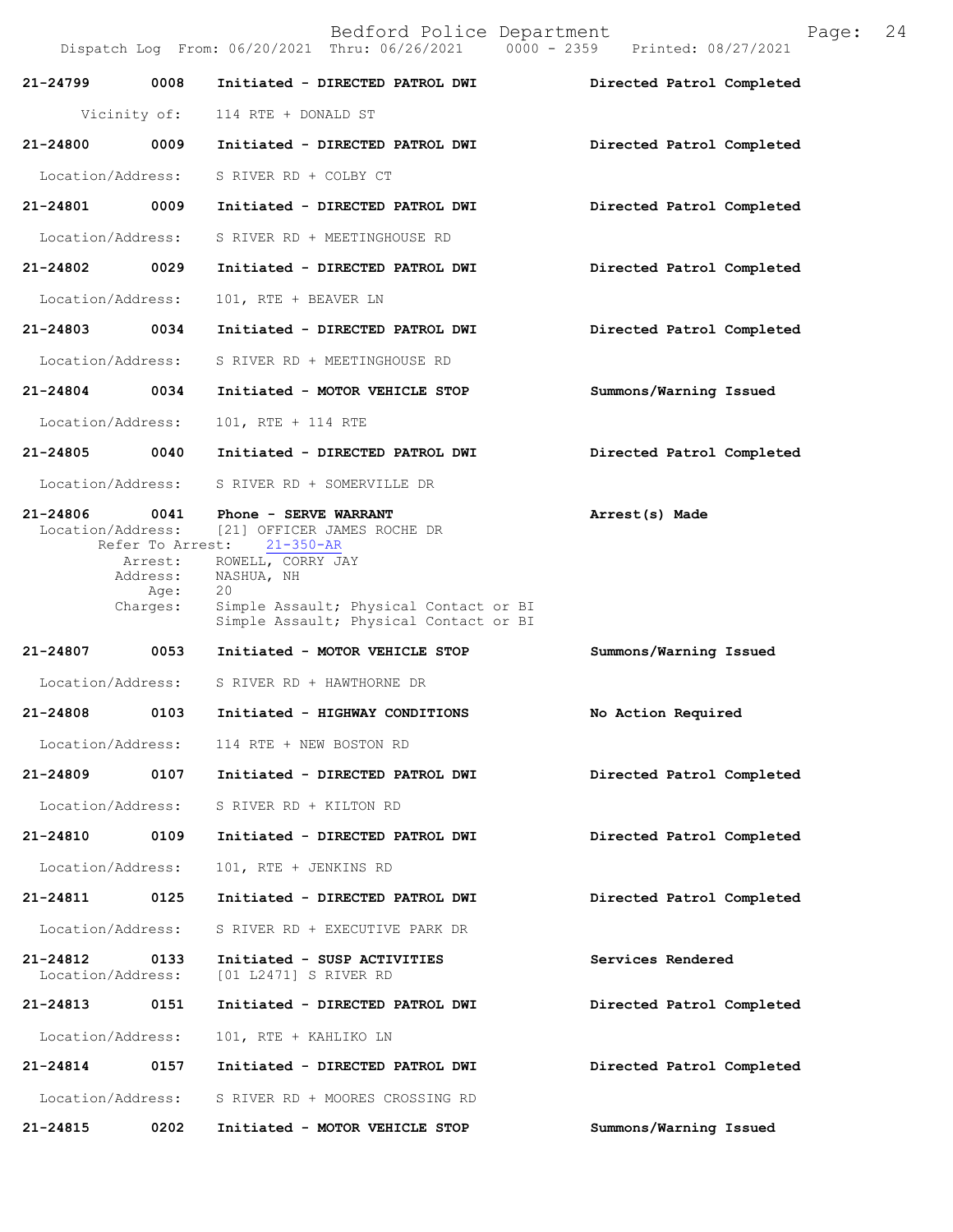| Location/Address:             |      | 101, RTE + HARDY RD                           |                           |
|-------------------------------|------|-----------------------------------------------|---------------------------|
| 21-24816                      | 0214 | Initiated - BUILDING CHECK                    | Building Checked/Secured  |
|                               |      | Location/Address: [01 L800] COLBY CT          |                           |
| 21-24817 0220                 |      | Initiated - BUILDING CHECK                    | Building Checked/Secured  |
| Location/Address:             |      | [01 463] NASHUA RD                            |                           |
| 21-24818                      | 0224 | Initiated - DIRECTED PATROL BURGLARY          | Directed Patrol Completed |
| Location/Address:             |      | BACK RIVER RD + MEADOWCREST DR                |                           |
| 21-24819 0227                 |      | Initiated - DIRECTED PATROL BURGLARY          | Directed Patrol Completed |
| Location/Address:             |      | WENDOVER WAY                                  |                           |
| 21-24820 0252                 |      | Initiated - BUILDING CHECK                    | Building Checked/Secured  |
| Location/Address:             |      | [01 L2447] 101, RTE                           |                           |
| 21-24821 0253                 |      | Initiated - BUILDING CHECK                    | Building Checked/Secured  |
| Location/Address:             |      | [01 515] S RIVER RD                           |                           |
| 21-24822 0331                 |      | Initiated - DIRECTED PATROL-CAR BREAK-INS     | Directed Patrol Completed |
| Location/Address:             |      | [01 1870] S RIVER RD                          |                           |
| 21-24823 0419                 |      | Initiated - DIRECTED PATROL BURGLARY          | Directed Patrol Completed |
| Location/Address:             |      | $[01 L0000553] 101$ , RTE                     |                           |
| 21-24824 0420                 |      | Initiated - DIRECTED PATROL DWI               | Directed Patrol Completed |
| Location/Address:             |      | S RIVER RD + HARVEY RD                        |                           |
| 21-24825<br>Location/Address: | 0430 | Phone - ALARM, BURGLAR<br>[01 138] S RIVER RD | Alarm - False             |
| 21-24826                      | 0500 | Initiated - MOTOR VEHICLE STOP                | Summons/Warning Issued    |
| Location/Address:             |      | 101, RTE + LIBERTY HILL RD                    |                           |
| 21-24827                      | 0513 | Initiated - DIRECTED PATROL TRAFFIC ENF       | Directed Patrol Completed |
| Location/Address:             |      | S RIVER RD + CLUB ACRE LN                     |                           |
| 21-24828                      | 0515 | Initiated - MOTOR VEHICLE STOP                | Summons/Warning Issued    |
| Location/Address:             |      | S RIVER RD + KILTON RD                        |                           |
| 21-24829                      | 0524 | Initiated - DIRECTED PATROL TRAFFIC ENF       | Directed Patrol Completed |
| Location/Address:             |      | BEDFORD CENTER RD + N AMHERST RD              |                           |
| 21-24830                      | 0527 | Initiated - DIRECTED PATROL TRAFFIC ENF       | Directed Patrol Completed |
| Location/Address:             |      | S RIVER RD + PALOMINO LN                      |                           |
| 21-24831                      | 0542 | Initiated - DIRECTED PATROL TRAFFIC ENF       | Directed Patrol Completed |
| Location/Address:             |      | 101, RTE + MEETINGHOUSE RD OFF RAMP           |                           |
| 21-24832                      | 0549 | Initiated - MOTOR VEHICLE STOP                | Summons/Warning Issued    |
| Location/Address:             |      | 101, RTE + 114 RTE                            |                           |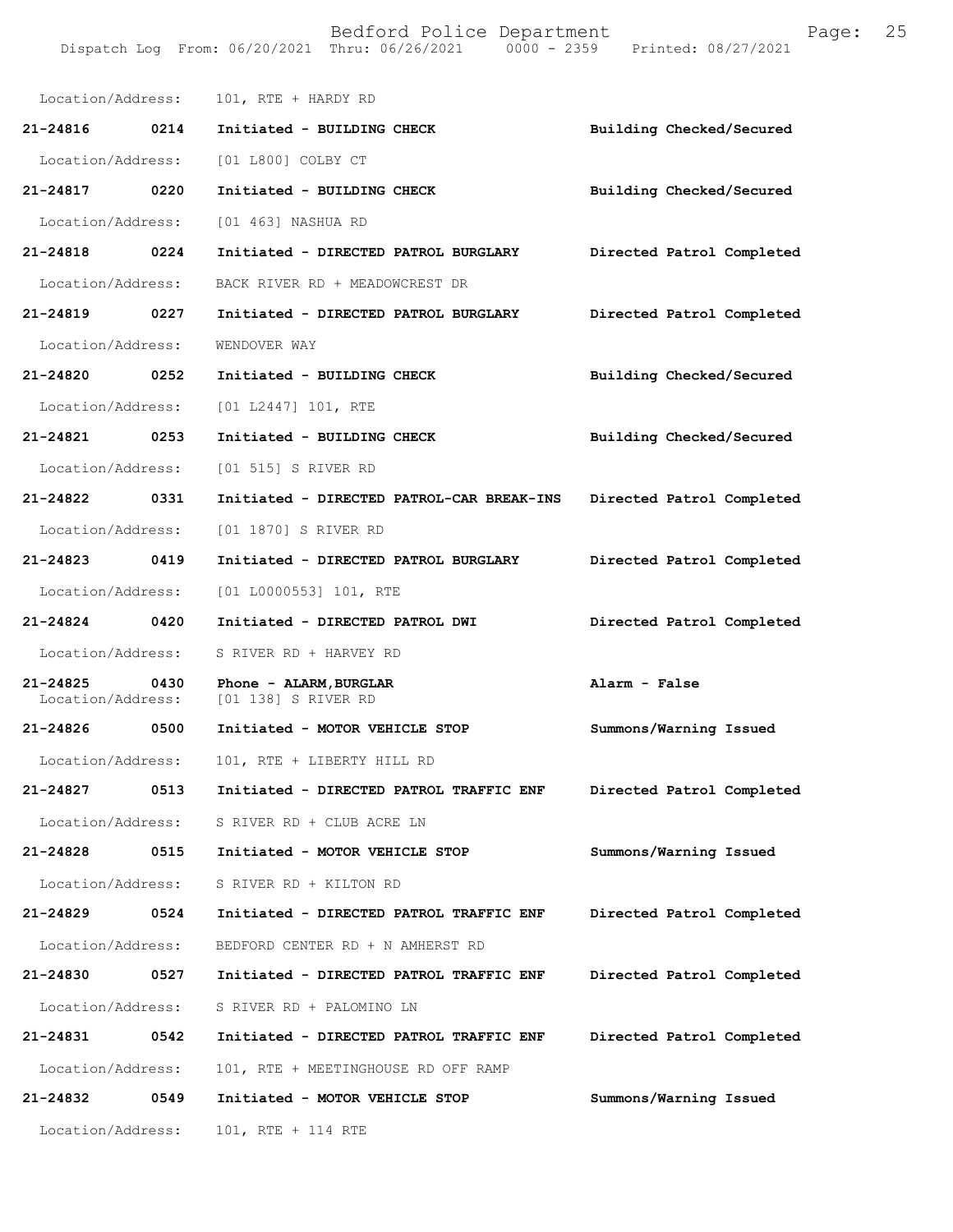| 21-24833 0549                 |      | Initiated - DIRECTED PATROL TRAFFIC ENF                          | Directed Patrol Completed |
|-------------------------------|------|------------------------------------------------------------------|---------------------------|
| Vicinity of:                  |      | NEW BOSTON RD + WALLACE RD                                       |                           |
| 21-24834                      | 0600 | Initiated - DIRECTED PATROL TRAFFIC ENF                          | Directed Patrol Completed |
| Location/Address:             |      | WALLACE RD + $101$ , RTE                                         |                           |
| 21-24835                      | 0603 | Initiated - MOTOR VEHICLE STOP                                   | Summons/Warning Issued    |
| Location/Address:             |      | 101, RTE + 114 RTE                                               |                           |
| 21-24836 0607                 |      | Initiated - DIRECTED PATROL TRAFFIC ENF                          | Directed Patrol Completed |
| Location/Address:             |      | BOYNTON ST + DAVIES ST                                           |                           |
| 21-24837<br>Location/Address: | 0716 | 911 - S-EMERGENCY MEDICAL CALL-BRAVO<br>WHIPPOORWILL LN          | <b>NO TRANSPORT</b>       |
| 21-24838 0717                 |      | Initiated - MOTOR VEHICLE STOP                                   | Summons/Warning Issued    |
| Location/Address:             |      | RIDGEWOOD RD + S RIVER RD                                        |                           |
| 21-24839 0726                 |      | Initiated - DIRECTED PATROL TRAFFIC ENF                          | Directed Patrol Completed |
| Location/Address:             |      | 114 RTE + 101, RTE                                               |                           |
| 21-24840<br>Location/Address: | 0732 | 911 - MOTOR VEHICLE COMP-IN PROGRESS<br>101, RTE + JOPPA HILL RD | Could Not Locate          |
| 21-24841 0732                 |      | Initiated - DIRECTED PATROL TRAFFIC ENF                          | Directed Patrol Completed |
| Location/Address:             |      | WALLACE RD + $101$ , RTE                                         |                           |
| 21-24842 0745                 |      | Initiated - DIRECTED PATROL TRAFFIC ENF                          | Directed Patrol Completed |
| Location/Address:             |      | S RIVER RD + KILTON RD                                           |                           |
| 21-24843 0745                 |      | Initiated - DIRECTED PATROL TRAFFIC ENF                          | Directed Patrol Completed |
| Location/Address:             |      | S RIVER RD + MEETINGHOUSE RD                                     |                           |
| 21-24844                      | 0752 | Initiated - DIRECTED PATROL TRAFFIC ENF                          | Directed Patrol Completed |
| Location/Address:             |      | NEW BOSTON RD + WALLACE RD                                       |                           |
| 21-24845                      | 0802 | Initiated - DIRECTED PATROL TRAFFIC ENF                          | Directed Patrol Completed |
| Location/Address:             |      | NASHUA RD + 101, RTE                                             |                           |
| 21-24846                      | 0807 | Initiated - DIRECTED PATROL TRAFFIC ENF                          | Directed Patrol Completed |
| Location/Address:             |      | S RIVER RD + UPJOHN ST                                           |                           |
| 21-24847<br>Location/Address: | 0819 | Initiated - MOTOR VEHICLE STOP<br><b>UPJOHN ST</b>               | NO PAPERWORK              |
| 21-24848                      | 0829 | Initiated - DIRECTED PATROL TRAFFIC ENF                          | Directed Patrol Completed |
| Location/Address:             |      | S RIVER RD + COLBY CT                                            |                           |
| 21-24849<br>Location/Address: | 0833 | Initiated - DISABLED MOTOR VEHICLE<br>WHITE AVE                  | Services Rendered         |
| 21-24850                      | 0837 | Initiated - DIRECTED PATROL TRAFFIC ENF                          | Directed Patrol Completed |
| Location/Address:             |      | 101, RTE + MEETINGHOUSE RD                                       |                           |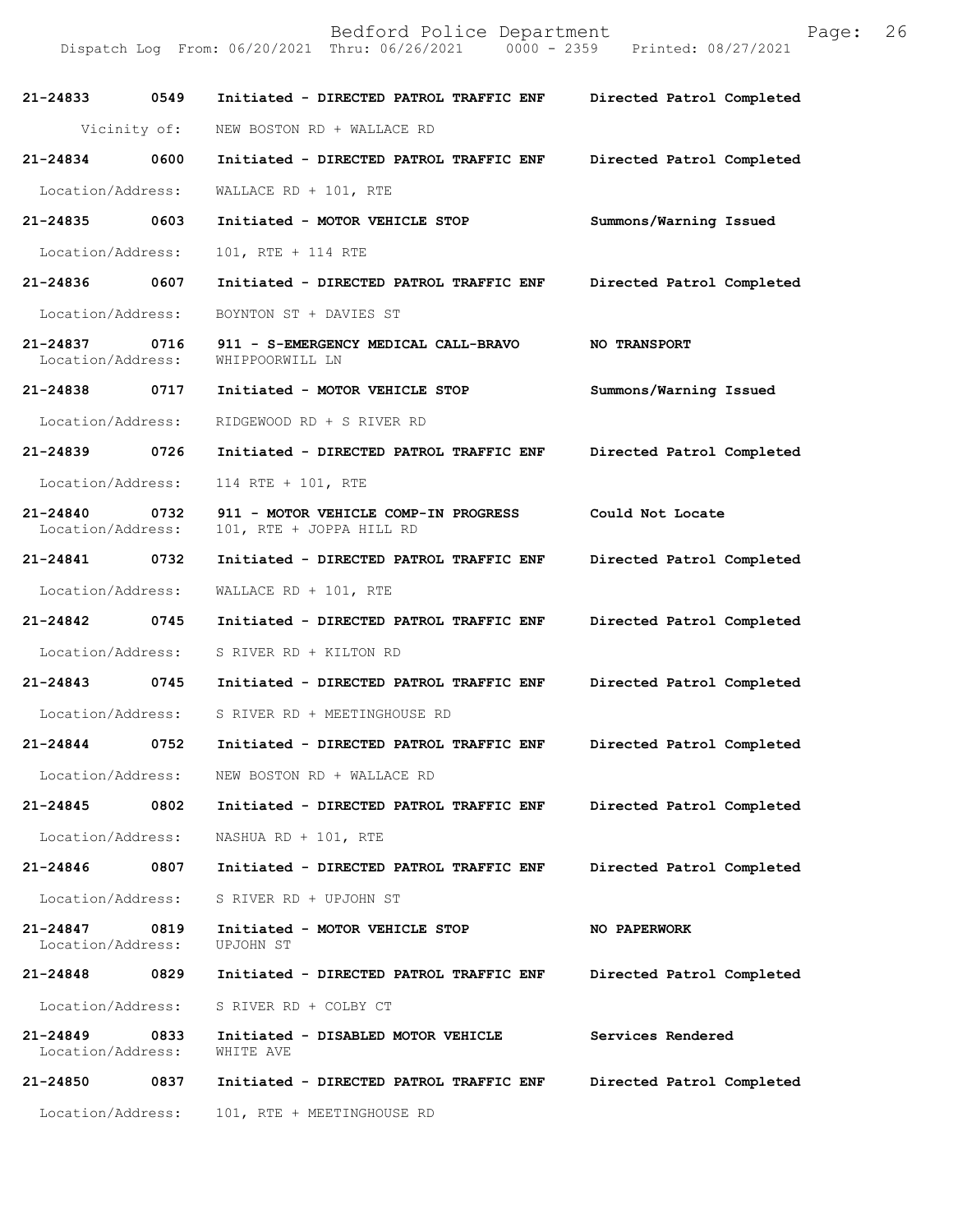|                                    |                            | Dispatch Log From: 06/20/2021 Thru: 06/26/2021<br>$0000 - 2359$                | Printed: 08/27/2021            |
|------------------------------------|----------------------------|--------------------------------------------------------------------------------|--------------------------------|
| 21-24851                           | 0845                       | Initiated - MOTOR VEHICLE STOP                                                 | Summons/Warning Issued         |
| Location/Address:                  |                            | S RIVER RD                                                                     |                                |
| 21-24852 0847                      |                            | Initiated - DIRECTED PATROL TRAFFIC ENF                                        | Directed Patrol Completed      |
| Location/Address:                  |                            | S RIVER RD + BACK RIVER RD                                                     |                                |
| 21-24853<br>Location/Address:      | 0847                       | Phone - RESTRAINING ORDER<br>[01 1794] S RIVER RD                              | Services Rendered              |
| $21 - 24854$                       | 0853                       | Phone - ALARM, HOLD UP/PANIC<br>Location/Address: [01 1050] DONALD ST          | Alarm - False                  |
| 21-24855 0901<br>Location/Address: | Refer To Incident:         | Initiated - MOTOR VEHICLE STOP<br>S RIVER RD<br>$21 - 596 - OF$                | Investigated                   |
| 21-24856                           | 0925                       | Initiated - MOTOR VEHICLE STOP                                                 | Summons/Warning Issued         |
| Location/Address:                  |                            | 101, RTE + 114 RTE                                                             |                                |
| 21-24857 0934                      |                            | 911 - S-EMERGENCY MEDICAL CALL-CHARL                                           | Transported to Elliot Hospital |
| Location/Address:                  |                            | [01 L2098] HAWTHORNE DR                                                        |                                |
| 21-24858                           | 1001                       | Initiated - DIRECTED PATROL BURGLARY                                           | Directed Patrol Completed      |
|                                    | Vicinity of:               | CAMP RD                                                                        |                                |
| 21-24859                           | 1004                       | Initiated - DIRECTED PATROL-CAR BREAK-INS                                      | Directed Patrol Completed      |
| Location/Address:                  |                            | LIBERTY HILL RD + COUNTY RD                                                    |                                |
| 21-24860                           | 1014                       | Initiated - DIRECTED PATROL-CAR BREAK-INS                                      | Directed Patrol Completed      |
| Location/Address:                  |                            | WASHINGTON PL                                                                  |                                |
| 21-24861 1017                      |                            | Initiated - DIRECTED PATROL TRAFFIC ENF                                        | Directed Patrol Completed      |
| Location/Address:                  |                            | DONALD ST + 114 RTE                                                            |                                |
| 21-24862<br>Location/Address:      | 1021                       | Phone - ALARM, HOLD UP/PANIC<br>[01 2288] WASHINGTON PL                        | Alarm - False                  |
| 21-24863                           | 1025                       | Initiated - DIRECTED PATROL BURGLARY                                           | Directed Patrol Completed      |
| Location/Address:                  |                            | HARDY RD + N AMHERST RD                                                        |                                |
| 21-24864                           | 1034                       | Initiated - MOTOR VEHICLE STOP                                                 | Summons/Warning Issued         |
| Location/Address:                  |                            | 101, RTE                                                                       |                                |
| 21-24865<br>Location/Address:      | 1036<br>Refer To Incident: | Walk-In - FOUND PROPERTY<br>MINISTERIAL RD + MINISTERIAL BR<br>$21 - 597 - OF$ | Services Rendered              |
| 21-24866<br>Location/Address:      | 1044                       | Initiated - RESTRAINING ORDER SERVICE<br>[01 1794] S RIVER RD                  | Services Rendered              |
| 21-24867<br>Location/Address:      | 1118                       | Initiated - ANIMAL COMPLAINT<br>MCALLISTER RD + MINISTERIAL RD                 | Services Rendered              |
| 21-24868                           | 1130                       | Initiated - DIRECTED PATROL-CAR BREAK-INS                                      | Directed Patrol Completed      |
|                                    |                            | Vicinity of: [01 L1804] S RIVER RD                                             |                                |
| 21-24869<br>Location/Address:      | 1134                       | Walk-In - CHECK THE WELFARE<br>POWDER HILL RD                                  | Services Rendered              |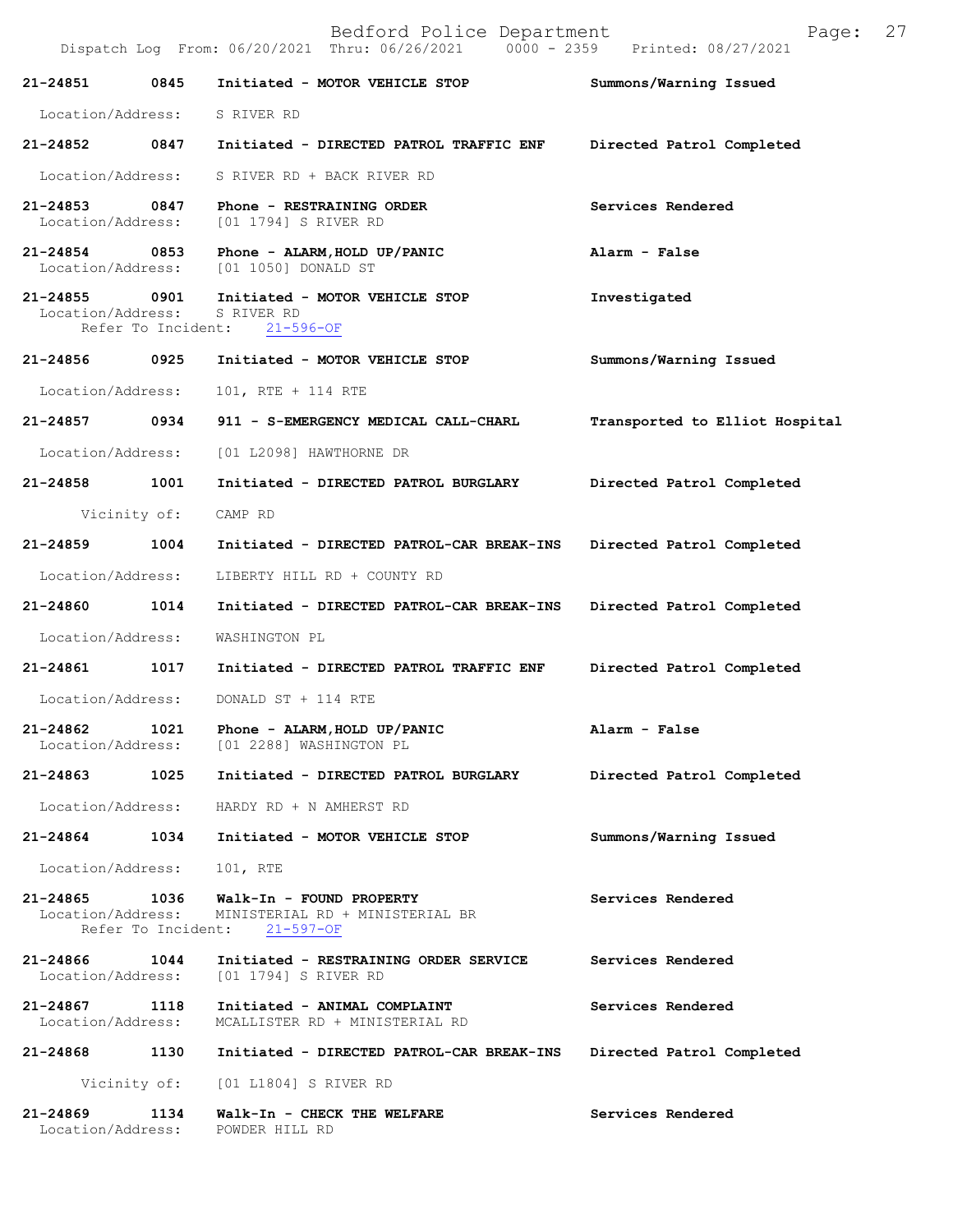Bedford Police Department Page: 28 Dispatch Log From: 06/20/2021 Thru: 06/26/2021 **21-24870 1147 Initiated - DIRECTED PATROL TRAFFIC ENF Directed Patrol Completed**  Location/Address: S RIVER RD + HULL RD **21-24871 1150 Initiated - MOTOR VEHICLE STOP Summons/Warning Issued**  Location/Address: KILTON RD **21-24872 1210 Phone - ALARM,BURGLAR Alarm - False**  Location/Address: [01 L2240] COL DANIELS DR **21-24873 1210 Initiated - SUSP ACTIVITIES Services Rendered**  Location/Address: [01 L904] 101, RTE

**21-24874 1220 Initiated - MOTOR VEHICLE STOP Summons/Warning Issued**  Location/Address: S RIVER RD + WASHINGTON PL

**21-24875 1229 Phone - NUISANCE/NOISE COMPLIANT Services Rendered**  Location/Address: [01 L1572] S RIVER RD

**21-24876 1234 911 - S-EMERGENCY MEDICAL CALL-ALPHA TRANSPORTED TO CMC HOSPITAL** 

Location/Address: MEADOWCREST DR

**21-24877 1237 Initiated - DIRECTED PATROL TRAFFIC ENF Directed Patrol Completed** 

Location/Address: S RIVER RD + MEETINGHOUSE RD

**21-24878 1242 Initiated - DISABLED MOTOR VEHICLE Services Rendered**  Location/Address: 114 RTE + OLD BEDFORD ROAD OVERPASS

**21-24879 1246 Initiated - ANIMAL COMPLAINT Services Rendered**  Location/Address: [01 L896] CONSTITUTION DR

**21-24880 1257 Initiated - DIRECTED PATROL TRAFFIC ENF Directed Patrol Completed** 

Location/Address: NEW BOSTON RD + JOPPA HILL RD

**21-24881 1311 Initiated - ASSIST OTHER AGENCY Services Rendered**  Location/Address: 101, RTE

**21-24882 1330 Initiated - DIRECTED PATROL TRAFFIC ENF Directed Patrol Completed** 

Location/Address: S RIVER RD + HAWTHORNE DR

**21-24883 1347 Initiated - MOTOR VEHICLE STOP Summons/Warning Issued** 

Location/Address: S RIVER RD + COMMERCE PARK NORTH

**21-24884 1357 Initiated - DIRECTED PATROL-CAR BREAK-INS Directed Patrol Completed** 

**21-24885 1425 Initiated - MOTOR VEHICLE STOP Summons/Warning Issued** 

Location/Address: [01 L562] WALLACE RD

Location/Address: 101, RTE + PLUMMER ROAD OVERPASS

**21-24886 1428 911 - S-EMERGENCY MEDICAL CALL-ALPHA NO TRANSPORT**  Location/Address: [01 L1466] RIDGEWOOD RD

**21-24887 1450 Phone - S-FIRE ALARM Services Rendered**  Location/Address: COBBLER LN

**21-24888 1505 Phone - FRAUD Services Rendered**  Location/Address: [01 L260] S RIVER RD

**21-24889 1520 Phone - S-MUTUAL AID-MEDICAL TRANSPORTED TO CMC HOSPITAL**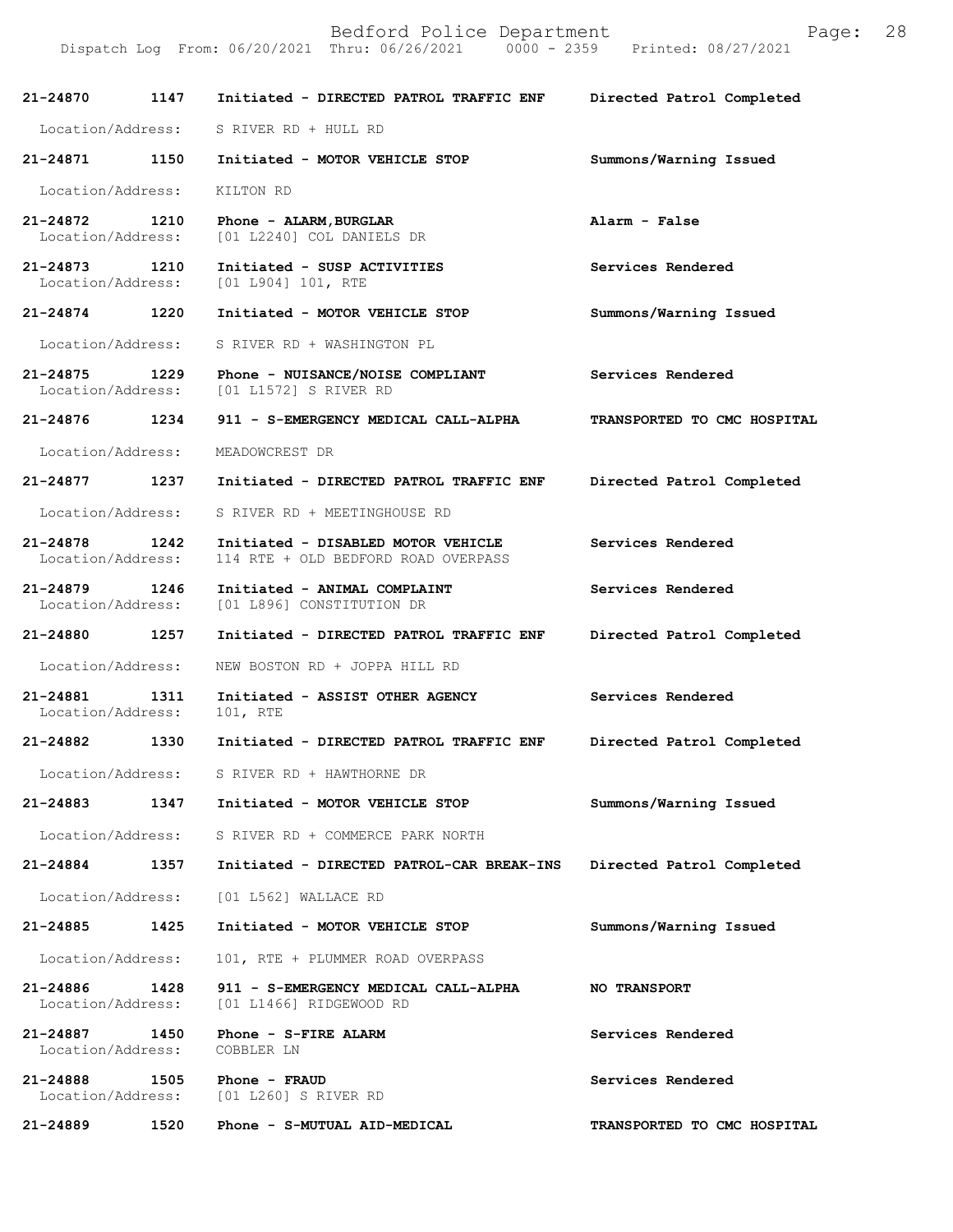| Location/Address:             |           | [04] MOUND CT                                                          |                                |
|-------------------------------|-----------|------------------------------------------------------------------------|--------------------------------|
| 21-24890 1523                 |           | Initiated - MOTOR VEHICLE STOP                                         | Summons/Warning Issued         |
|                               |           | Location/Address: S RIVER RD + KILTON RD                               |                                |
| 21-24891 1533                 |           | 911 - S-EMERGENCY MEDICAL CALL-CHARL                                   | Transported to Elliot Hospital |
| Location/Address:             |           | [01 1489] LEAVY DR                                                     |                                |
| 21-24892                      | 1534      | Initiated - DIRECTED PATROL TRAFFIC ENF                                | Directed Patrol Completed      |
| Location/Address:             |           | 101, RTE + CONSTITUTION DR                                             |                                |
| 21-24893                      | 1540      | Phone - DOMESTIC DISTURBANCE<br>Location/Address: [01 L110] S RIVER RD | Could Not Locate               |
| 21-24894 1549                 |           | 911 - 911 Abandoned<br>Location/Address: [01 1506] WASHINGTON PL       | Services Rendered              |
| 21-24895                      | 1552      | Initiated - MOTOR VEHICLE STOP                                         | Summons/Warning Issued         |
|                               | Location: | PARKING LOT OF CARRABBAS                                               |                                |
| 21-24896 1553                 |           | Initiated - DIRECTED PATROL TRAFFIC ENF                                | Directed Patrol Completed      |
| Location/Address:             |           | 101, RTE + WALLACE RD                                                  |                                |
| 21-24897<br>Location/Address: | 1600      | 911 - CHECK THE WELFARE<br>[01 L1124] BRIAR RD                         | Services Rendered              |
| 21-24898                      | 1606      | Initiated - MOTOR VEHICLE STOP                                         | Summons/Warning Issued         |
| Location/Address:             |           | [01 1557] S RIVER RD                                                   |                                |
| 21-24899                      | 1610      | Initiated - MOTOR VEHICLE STOP                                         | Summons/Warning Issued         |
| Location/Address:             |           | 101, RTE                                                               |                                |
| 21-24900                      | 1619      | Initiated - MOTOR VEHICLE STOP                                         | Summons/Warning Issued         |
| Location/Address:             |           | EXECUTIVE PARK DR                                                      |                                |
| 21-24901                      | 1623      | Initiated - DIRECTED PATROL TRAFFIC ENF                                | Directed Patrol Completed      |
| Location/Address:             |           | NEW BOSTON RD + WALLACE RD                                             |                                |
| 21-24902                      | 1630      | Initiated - DIRECTED PATROL TRAFFIC ENF                                | Directed Patrol Completed      |
|                               |           | Location/Address: S RIVER RD + MEETINGHOUSE RD                         |                                |
| 21-24903                      | 1631      | Initiated - MOTOR VEHICLE STOP                                         | Summons/Warning Issued         |
| Location/Address:             |           | HAWTHORNE DR                                                           |                                |
| 21-24904                      | 1634      | Initiated - MOTOR VEHICLE STOP                                         | Summons/Warning Issued         |
| Location/Address:             |           | [01 1235] S RIVER RD                                                   |                                |
| 21-24905<br>Location/Address: | 1634      | Initiated - MOTOR VEHICLE STOP<br>HOLBROOK RD + ROBLIN RD              | NO PAPERWORK                   |
| 21-24906                      | 1642      | Initiated - DIRECTED PATROL TRAFFIC ENF                                | Directed Patrol Completed      |
| Location/Address:             |           | $101$ , RTE + ELK DR                                                   |                                |
| 21-24907                      | 1653      | Initiated - MOTOR VEHICLE STOP                                         | Summons/Warning Issued         |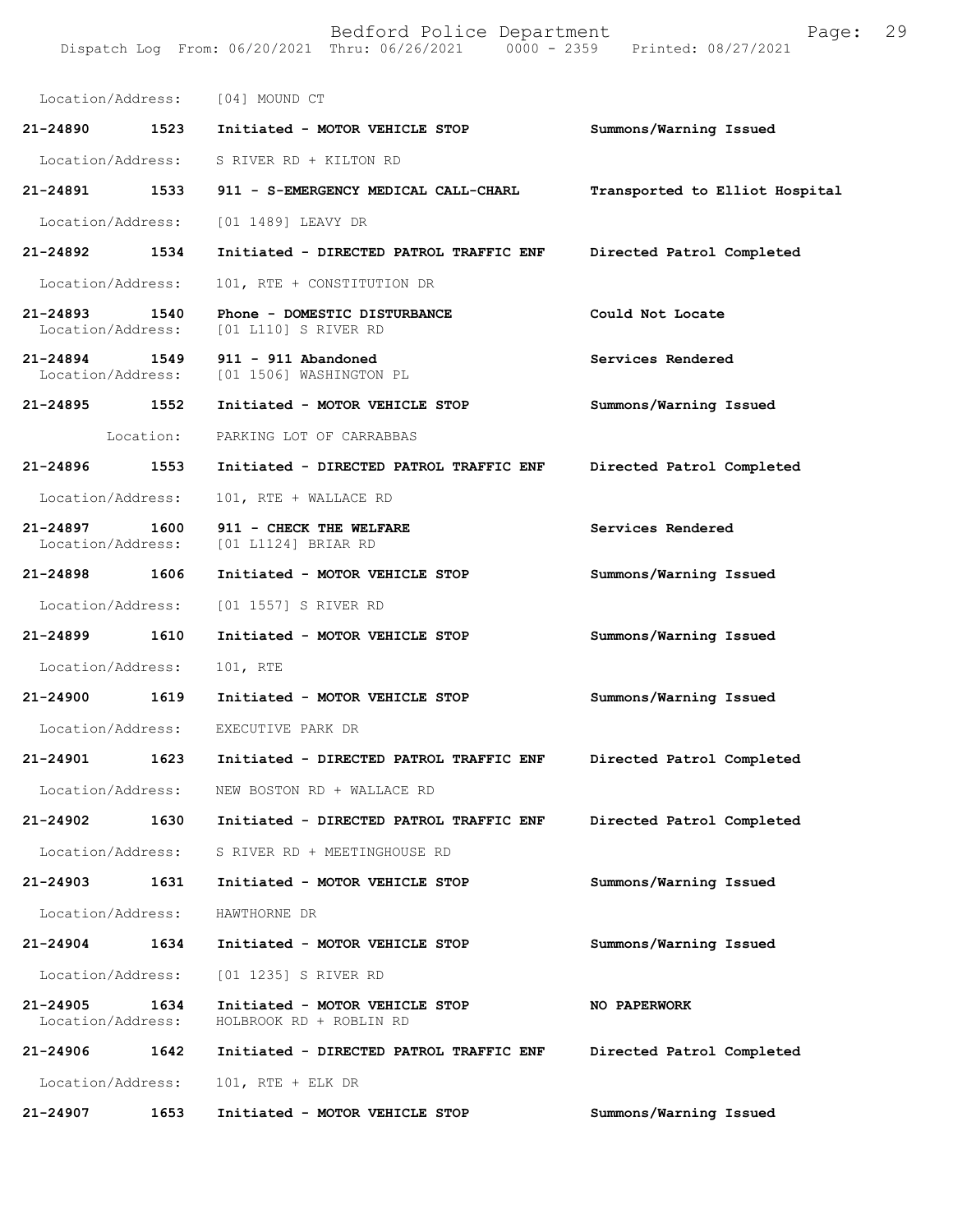|                                                                                            | Bedford Police Department<br>Dispatch Log From: 06/20/2021 Thru: 06/26/2021 0000 - 2359 Printed: 08/27/2021 | 30<br>Page:                    |
|--------------------------------------------------------------------------------------------|-------------------------------------------------------------------------------------------------------------|--------------------------------|
| Location/Address:                                                                          | S RIVER RD + MEETINGHOUSE RD                                                                                |                                |
| 21-24908                                                                                   | 1654<br>Initiated - DIRECTED PATROL TRAFFIC ENF                                                             | Directed Patrol Completed      |
| Location/Address:                                                                          | 101, RTE + SHAW DR                                                                                          |                                |
| 1706<br>21-24909                                                                           | Initiated - DIRECTED PATROL TRAFFIC ENF                                                                     | Directed Patrol Completed      |
| Location/Address:                                                                          | S RIVER RD + EASTMAN AVE                                                                                    |                                |
| 21-24910 1713                                                                              | 911 - S-EMERGENCY MEDICAL CALL-CHARL                                                                        | Transported to Elliot Hospital |
| Location/Address:                                                                          | [01 1879] SANDY POND PKWY                                                                                   |                                |
| 1716<br>21-24911                                                                           | Initiated - MOTOR VEHICLE STOP                                                                              | Summons/Warning Issued         |
| Location/Address:                                                                          | S RIVER RD                                                                                                  |                                |
| 1718<br>21-24912                                                                           | Initiated - MOTOR VEHICLE STOP                                                                              | Summons/Warning Issued         |
| Location/Address:                                                                          | 101, RTE + SOUTH RIVER RD SLIP RAMP                                                                         |                                |
| 1725<br>21-24913                                                                           | Initiated - MOTOR VEHICLE STOP                                                                              | Summons/Warning Issued         |
| Location/Address:                                                                          | 101, RTE + CONSTITUTION DR                                                                                  |                                |
| 21-24914<br>1735<br>Location/Address:                                                      | Phone - THEFT<br>EDWARD CIR                                                                                 | Services Rendered              |
| 1739<br>21-24915                                                                           | Initiated - MOTOR VEHICLE STOP                                                                              | Summons/Warning Issued         |
| Location/Address:                                                                          | S RIVER RD + CLUB ACRE LN                                                                                   |                                |
| 21-24917<br>1740<br>Location/Address:                                                      | Other - ASSIST OTHER AGENCY<br>WOBURN ABBEY DR                                                              | Services Rendered              |
| $21 - 24916$<br>1745<br>Location/Address:                                                  | Phone - MOTOR VEHICLE ACCIDENT<br>101, RTE                                                                  | Services Rendered              |
| 21-24918 1749                                                                              | Initiated - DIRECTED PATROL-CAR BREAK-INS                                                                   | Directed Patrol Completed      |
| Location/Address:                                                                          | N AMHERST RD + WALLACE RD                                                                                   |                                |
| 21-24919<br>1815                                                                           | Initiated - DIRECTED PATROL TRAFFIC ENF                                                                     | Directed Patrol Completed      |
| Location/Address:                                                                          | 101, RTE + NASHUA RD                                                                                        |                                |
| 21-24920<br>1816                                                                           | Initiated - COMMUNITY POLICING                                                                              | Directed Patrol Completed      |
| Location/Address:                                                                          | [01 696] WALLACE RD                                                                                         |                                |
| 21-24921<br>1831                                                                           | Phone - POLICE INFORMATION                                                                                  | No Action Required             |
| Location/Address:                                                                          | S RIVER RD                                                                                                  |                                |
| 21-24922<br>1842                                                                           | Initiated - MOTOR VEHICLE STOP                                                                              | Summons/Warning Issued         |
| Location/Address:                                                                          | 101, RTE + COVENANT WAY                                                                                     |                                |
| 1854<br>21-24923                                                                           | Initiated - DIRECTED PATROL-CAR BREAK-INS                                                                   | Directed Patrol Completed      |
| Location/Address:                                                                          | LEAVY DR + COOPER LN                                                                                        |                                |
| 21-24924<br>1900<br>Location/Address:<br>Refer To Summons:<br>Summons:<br>Address:<br>Age: | Initiated - MOTOR VEHICLE STOP<br>101, RTE<br>$21 - 351 - AR$<br>NUSSDORF, MILES C<br>BROOKLINE, NH<br>31   | Arrest(s) Made                 |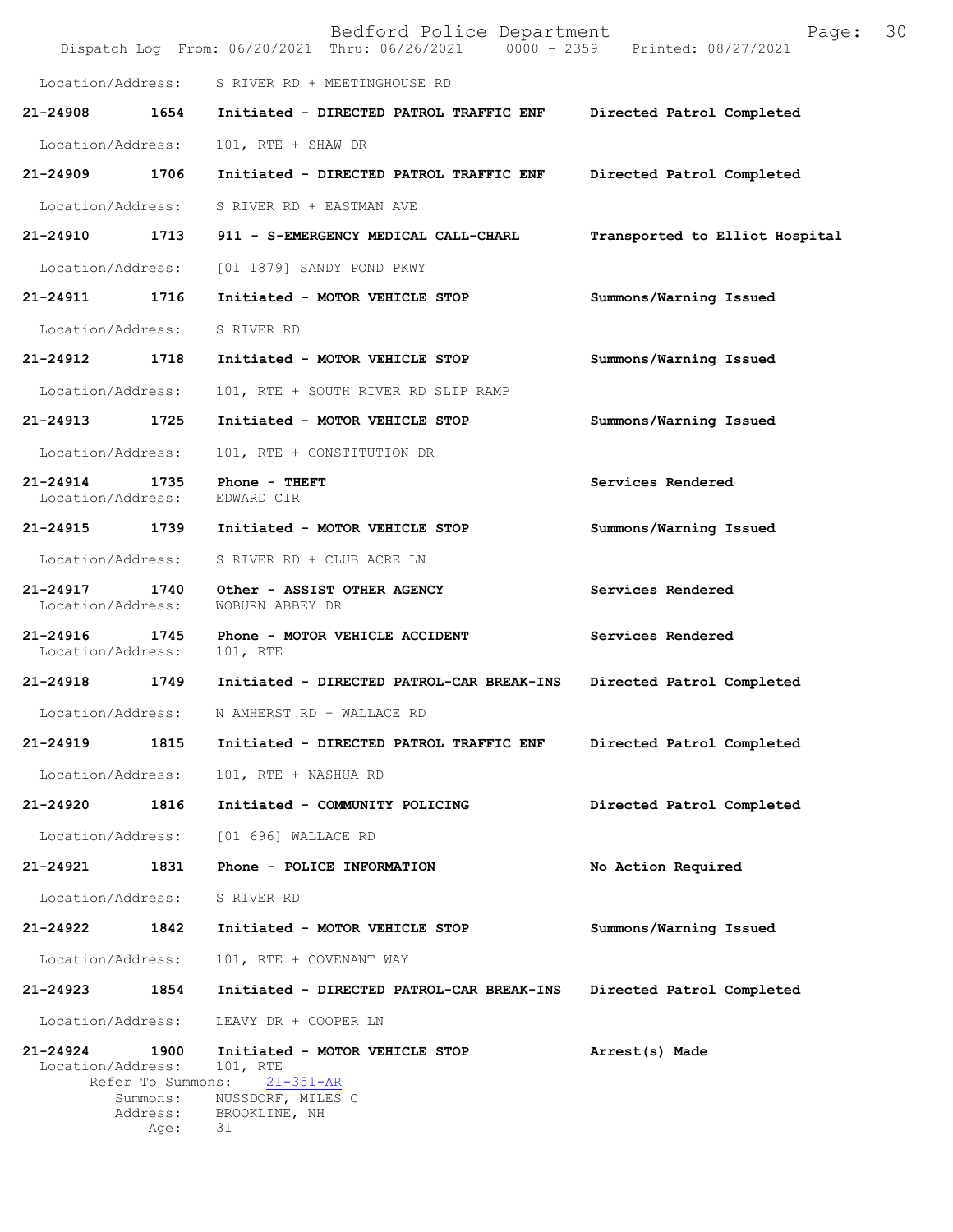|                                   |                            | Bedford Police Department<br>Dispatch Log From: 06/20/2021 Thru: 06/26/2021 0000 - 2359                         | Page:<br>Printed: 08/27/2021   | 31 |
|-----------------------------------|----------------------------|-----------------------------------------------------------------------------------------------------------------|--------------------------------|----|
|                                   | Charges:                   | License Reqd; Op w/o Valid License<br>Drive after Rev/Suspension<br>Unregistered Vehicle<br>Uninspected Vehicle |                                |    |
| 21-24925                          | 1909                       | Initiated - DIRECTED PATROL-CAR BREAK-INS                                                                       | Directed Patrol Completed      |    |
| Location/Address:                 |                            | [01 L1804] S RIVER RD                                                                                           |                                |    |
| 21-24926<br>Location/Address:     | 1929<br>Refer To Incident: | Phone - THEFT<br>LINE RD<br>$21 - 598 - OF$                                                                     | Investigated                   |    |
| 21-24927                          | 2014                       | Initiated - MOTOR VEHICLE STOP                                                                                  | Summons/Warning Issued         |    |
|                                   | Location:                  | WALGREENS DRIVEWAY                                                                                              |                                |    |
| 21-24928                          | 2030                       | Initiated - DIRECTED PATROL BURGLARY                                                                            | Directed Patrol Completed      |    |
| Location/Address:                 |                            | WALLACE RD + CIRCLE DR                                                                                          |                                |    |
| 21-24929                          | 2031                       | 911 - S-EMERGENCY MEDICAL CALL-ALPHA                                                                            | Transported to Elliot Hospital |    |
| Location/Address:                 |                            | [01 335] COLBY CT                                                                                               |                                |    |
| 21-24930<br>Location/Address:     | 2047<br>Refer To Incident: | Phone - DOMESTIC DISTURB.-IN PROGRESS<br>CAMBRIDGE RD<br>$21 - 599 - OF$                                        | Investigated                   |    |
| 21-24931                          | 2130                       | Initiated - DIRECTED PATROL-CAR BREAK-INS                                                                       | Directed Patrol Completed      |    |
| Location/Address:                 |                            | S RIVER RD + BACK RIVER RD                                                                                      |                                |    |
| 21-24932                          | 2141                       | Initiated - DIRECTED PATROL BURGLARY                                                                            | Directed Patrol Completed      |    |
| Location/Address:                 |                            | $[01 L0000587] 101$ , RTE                                                                                       |                                |    |
| $21 - 24933$<br>Location/Address: | 2218                       | Phone - SUSP ACTIVITIES<br>[01 L695] BEARDS HILL RD                                                             | Could Not Locate               |    |
| 21-24934<br>Location/Address:     | 2238                       | 911 - S-EMERGENCY MEDICAL CALL-DELTA<br>STRAFFORD LN                                                            | <b>NO TRANSPORT</b>            |    |
| 21-24935                          | 2318                       | Initiated - DIRECTED PATROL DWI                                                                                 | Directed Patrol Completed      |    |
| Location/Address:                 |                            | S RIVER RD + COLBY CT                                                                                           |                                |    |
| 21-24936                          | 2322                       | Other - BOLO                                                                                                    | No Action Required             |    |
| Location/Address:                 |                            | $[02]$ RTE. 101A + RTE. 122                                                                                     |                                |    |
| 21-24937                          | 2329                       | Initiated - DIRECTED PATROL DWI                                                                                 | Directed Patrol Completed      |    |
|                                   | Vicinity of:               | 101, RTE + WALLACE RD                                                                                           |                                |    |
| 21-24938                          | 2329                       | Initiated - DIRECTED PATROL DWI                                                                                 | Directed Patrol Completed      |    |
| Location/Address:                 |                            | 114 RTE + OLD BEDFORD ROAD OVERPASS                                                                             |                                |    |
| 21-24939<br>Location/Address:     | 2330                       | Phone - DISORDERLY CONDUCT-IN PROGRESS<br>[01 335] COLBY CT                                                     | Services Rendered              |    |
| 21-24940                          | 2334                       | Initiated - MOTOR VEHICLE STOP                                                                                  | Summons/Warning Issued         |    |
| Location/Address:                 |                            | 114 RTE + 101, RTE                                                                                              |                                |    |
| 21-24941<br>Location/Address:     | 2341                       | Initiated - MOTOR VEHICLE STOP<br>101, RTE + PINECREST DR                                                       | <b>NO PAPERWORK</b>            |    |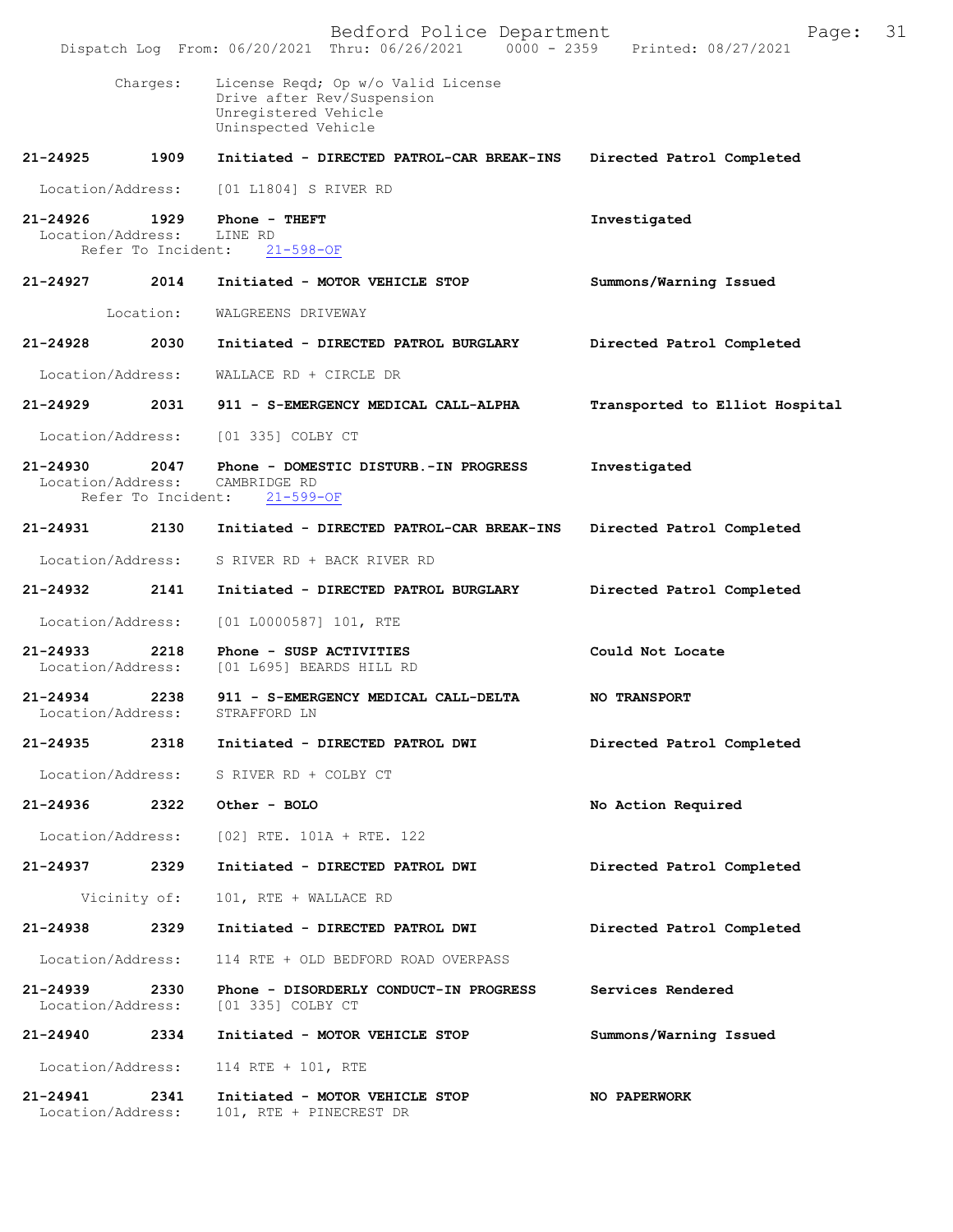|                   |              | Dispatch Log From: 06/20/2021 Thru: 06/26/2021 0000 - 2359 Printed: 08/27/2021 |                                |
|-------------------|--------------|--------------------------------------------------------------------------------|--------------------------------|
| 21-24942          | 2350         | Phone - MOTOR VEHICLE COMPLAINT                                                | No Action Required             |
|                   |              | Location/Address: I-293 NORTH                                                  |                                |
| 21-24943 2356     |              | Initiated - DIRECTED PATROL-CAR BREAK-INS                                      | Directed Patrol Completed      |
|                   | Vicinity of: | BEARDS HILL RD                                                                 |                                |
| 21-24944          | 2356         | Initiated - DIRECTED PATROL DWI                                                | Directed Patrol Completed      |
| Location/Address: |              | S RIVER RD + SOMERVILLE DR                                                     |                                |
| $21 - 24945$      | 2357         | Initiated - DIRECTED PATROL DWI                                                | Directed Patrol Completed      |
|                   | Vicinity of: | 101, RTE + CHESTNUT DR                                                         |                                |
| 21-24946 2359     |              | Initiated - MOTOR VEHICLE STOP                                                 | Summons/Warning Issued         |
|                   |              | Location/Address: 101, RTE + NASHUA RD                                         |                                |
|                   |              | For Date: $06/24/2021$ - Thursday                                              |                                |
| 21-24947          | 0021         | Initiated - DIRECTED PATROL DWI                                                | Directed Patrol Completed      |
| Location/Address: |              | S RIVER RD + MOORES CROSSING RD                                                |                                |
| 21-24948 0021     |              | Initiated - DIRECTED PATROL DWI                                                | Directed Patrol Completed      |
| Location/Address: |              | S RIVER RD + UPJOHN ST                                                         |                                |
| 21-24949          | 0022         | Initiated - DIRECTED PATROL DWI                                                | Directed Patrol Completed      |
|                   | Vicinity of: | 101, RTE + JENKINS RD                                                          |                                |
| 21-24950          | 0027         | Initiated - DIRECTED PATROL DWI                                                | Directed Patrol Completed      |
| Location/Address: |              | 101, RTE + CONSTITUTION DR                                                     |                                |
| 21-24951 0032     |              | Initiated - S-EMERGENCY MEDICAL CALL                                           | TRANSPORTED TO CMC HOSPITAL    |
| Location/Address: |              | COLBY CT                                                                       |                                |
| 21-24952          | 0039         | 911 - S-EMERGENCY MEDICAL CALL-DELTA                                           | Transported to Elliot Hospital |
| Location/Address: |              | BUTTONWOOD RD                                                                  |                                |
| 21-24953          | 0040         | Initiated - MOTOR VEHICLE STOP                                                 | Summons/Warning Issued         |
| Location/Address: |              | 101, RTE + WALLACE RD                                                          |                                |
| 21-24954          | 0115         | Initiated - BUILDING CHECK                                                     | Building Checked/Secured       |
| Location/Address: |              | [01 L1823] BOYNTON ST                                                          |                                |
| 21-24955          | 0120         | Initiated - DIRECTED PATROL DWI                                                | Directed Patrol Completed      |
|                   | Vicinity of: | 101, RTE + PINECREST DR                                                        |                                |
| 21-24956          | 0131         | Initiated - DIRECTED PATROL DWI                                                | Directed Patrol Completed      |
| Location/Address: |              | NEW BOSTON RD + WALLACE RD                                                     |                                |
| 21-24957          | 0133         | Initiated - DIRECTED PATROL DWI                                                | Directed Patrol Completed      |
| Location/Address: |              | S RIVER RD + KILTON RD                                                         |                                |
| 21-24958          | 0141         | Initiated - DIRECTED PATROL DWI                                                | Directed Patrol Completed      |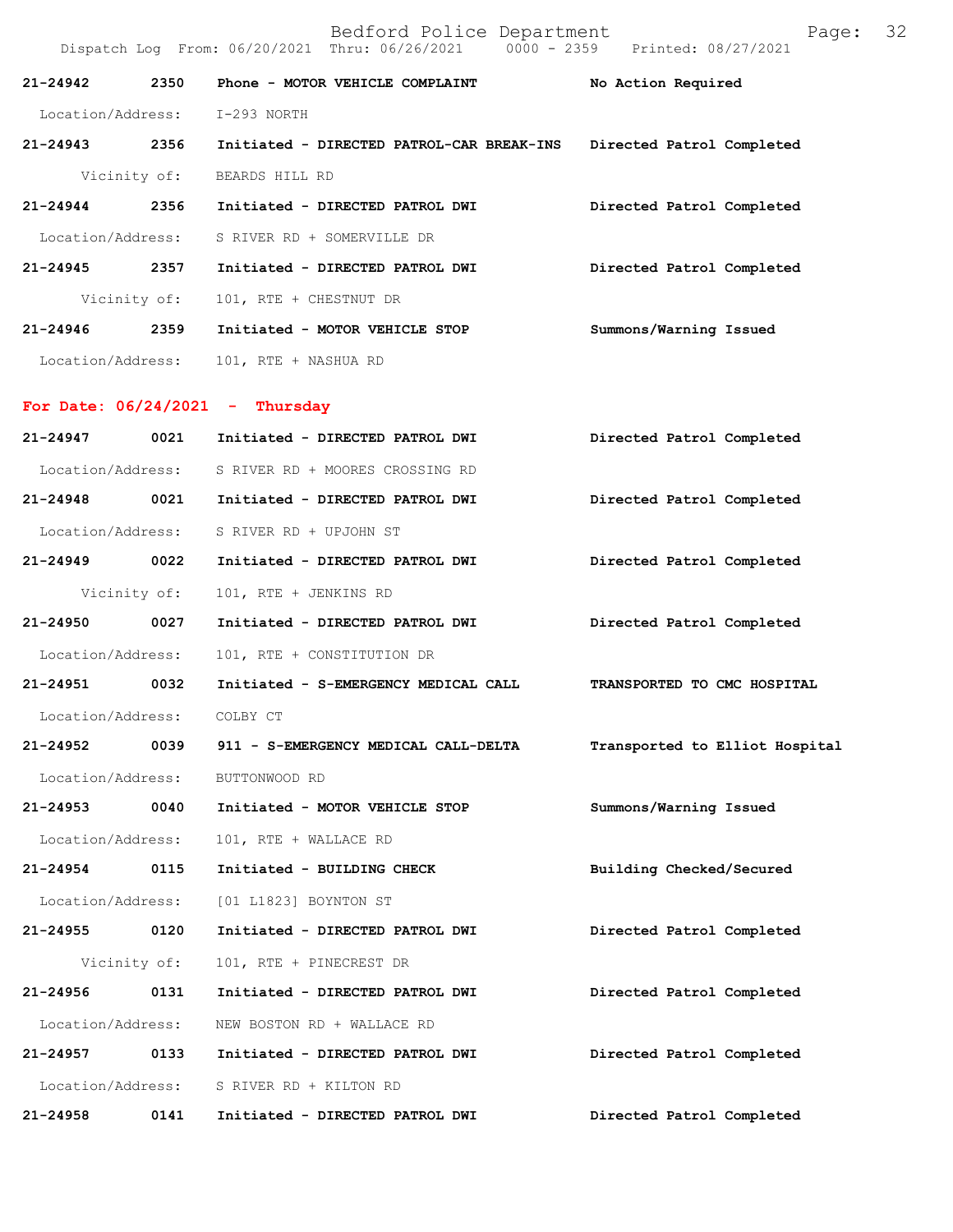|                   |              | Bedford Police Department<br>Dispatch Log From: 06/20/2021 Thru: 06/26/2021 0000 - 2359 Printed: 08/27/2021 | Page:                       | 33 |
|-------------------|--------------|-------------------------------------------------------------------------------------------------------------|-----------------------------|----|
| Location/Address: |              | S RIVER RD + BACK RIVER RD                                                                                  |                             |    |
| 21-24959          | 0204         | Initiated - MOTOR VEHICLE STOP                                                                              | Summons/Warning Issued      |    |
| Location/Address: |              | NEW BOSTON RD + DUNLAP DR                                                                                   |                             |    |
| 21-24960          | 0210         | Initiated - BUILDING CHECK                                                                                  | Building Checked/Secured    |    |
| Location/Address: |              | [01 463] NASHUA RD                                                                                          |                             |    |
| 21-24961 0212     |              | 911 - S-EMERGENCY MEDICAL CALL-CHARL                                                                        | TRANSPORTED TO CMC HOSPITAL |    |
| Location/Address: |              | <b>BURLEIGH TER</b>                                                                                         |                             |    |
| 21-24962          | 0215         | Initiated - BUILDING CHECK                                                                                  | Building Checked/Secured    |    |
| Location/Address: |              | [01 L848] TECHNOLOGY DR                                                                                     |                             |    |
| 21-24963          | 0224         | Initiated - MOTOR VEHICLE STOP                                                                              | Summons/Warning Issued      |    |
| Location/Address: |              | S RIVER RD + MEETINGHOUSE RD                                                                                |                             |    |
| 21-24964 0242     |              | Initiated - BUILDING CHECK                                                                                  | Building Checked/Secured    |    |
| Location/Address: |              | $[01 422] 101$ , RTE                                                                                        |                             |    |
| 21-24965 0250     |              | Initiated - DIRECTED PATROL DWI                                                                             | Directed Patrol Completed   |    |
| Location/Address: |              | MEETINGHOUSE RD + BEDFORD CENTER RD                                                                         |                             |    |
| 21-24966          | 0250         | Initiated - BUILDING CHECK                                                                                  | Building Checked/Secured    |    |
| Location/Address: |              | [01 L1823] BOYNTON ST                                                                                       |                             |    |
| 21-24967 0312     |              | Initiated - BUILDING CHECK                                                                                  | Building Checked/Secured    |    |
| Location/Address: |              | [01 400] MEETINGHOUSE RD                                                                                    |                             |    |
| 21-24968 0326     |              | Initiated - BUILDING CHECK                                                                                  | Building Checked/Secured    |    |
| Location/Address: |              | [01 234] COUNTY RD                                                                                          |                             |    |
| 21-24969          | 0328         | Initiated - DIRECTED PATROL-CAR BREAK-INS                                                                   | Directed Patrol Completed   |    |
|                   | Vicinity of: | MEETINGHOUSE RD + LIBERTY HILL RD                                                                           |                             |    |
| 21-24970          | 0346         | Initiated - DIRECTED PATROL-CAR BREAK-INS                                                                   | Directed Patrol Completed   |    |
|                   | Vicinity of: | DONALD ST                                                                                                   |                             |    |
| 21-24971          | 0348         | Initiated - DIRECTED PATROL-CAR BREAK-INS                                                                   | Directed Patrol Completed   |    |
| Location/Address: |              | N AMHERST RD + CAMPBELL RD                                                                                  |                             |    |
| 21-24972          | 0356         | Initiated - DIRECTED PATROL BURGLARY                                                                        | Directed Patrol Completed   |    |
| Location/Address: |              | [01 1235] S RIVER RD                                                                                        |                             |    |
| 21-24973          | 0418         | Initiated - DIRECTED PATROL-CAR BREAK-INS                                                                   | Directed Patrol Completed   |    |
|                   | Vicinity of: | HITCHING POST LN + KAHLIKO LN                                                                               |                             |    |
| 21-24974          | 0430         | Initiated - DIRECTED PATROL BURGLARY                                                                        | Directed Patrol Completed   |    |
| Location/Address: |              | TECHNOLOGY DR                                                                                               |                             |    |
| 21-24975          | 0452         | Initiated - DIRECTED PATROL TRAFFIC ENF                                                                     | Directed Patrol Completed   |    |
|                   | Vicinity of: | 101, RTE + KAHLIKO LN                                                                                       |                             |    |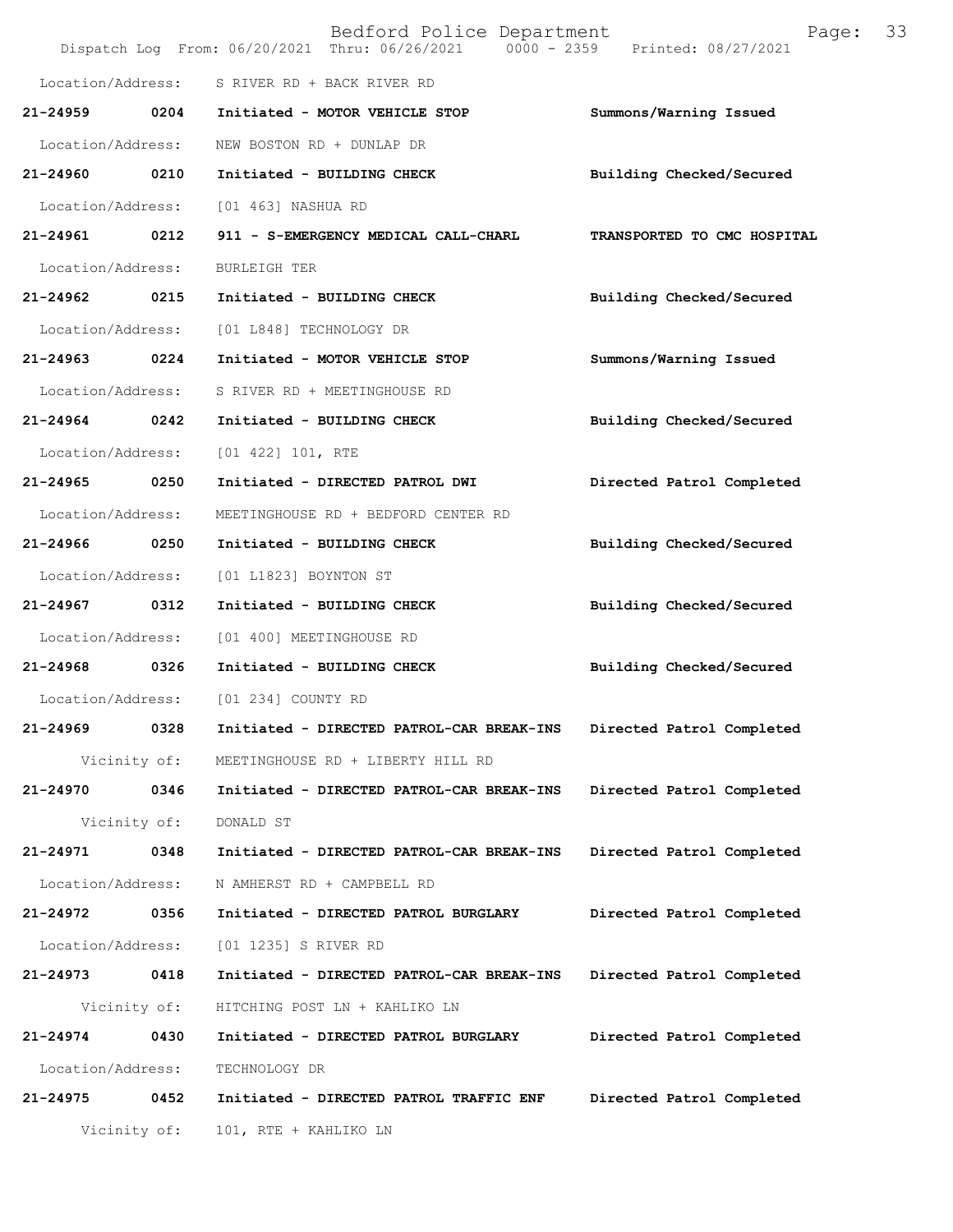| 21-24976                          | 0455 | Initiated - DIRECTED PATROL TRAFFIC ENF                | Directed Patrol Completed |
|-----------------------------------|------|--------------------------------------------------------|---------------------------|
| Location/Address:                 |      | 114 RTE + OLD BEDFORD ROAD OVERPASS                    |                           |
| 21-24977                          | 0508 | Initiated - DIRECTED PATROL TRAFFIC ENF                | Directed Patrol Completed |
| Location/Address:                 |      | S RIVER RD + KILTON RD                                 |                           |
| 21-24978                          | 0527 | Initiated - DIRECTED PATROL TRAFFIC ENF                | Directed Patrol Completed |
| Vicinity of:                      |      | WALLACE RD + $101$ , RTE                               |                           |
| 21-24979                          | 0551 | Initiated - DIRECTED PATROL TRAFFIC ENF                | Directed Patrol Completed |
| Location/Address:                 |      | OLD BEDFORD RD + HAZEN RD                              |                           |
| 21-24980<br>Location/Address:     | 0603 | Phone - CIVIL<br>NEW BOSTON RD                         | Services Rendered         |
| 21-24981<br>Location/Address:     | 0704 | Phone - S-MUTUAL AID-MEDICAL<br>[03] GOFFSTOWN BACK RD | <b>NO TRANSPORT</b>       |
| 21-24982                          | 0721 | Initiated - DIRECTED PATROL TRAFFIC ENF                | Summons/Warning Issued    |
| Location/Address:                 |      | S RIVER RD + UPJOHN ST                                 |                           |
| 21-24983 0726                     |      | Initiated - DIRECTED PATROL TRAFFIC ENF                | Summons/Warning Issued    |
| Location/Address:                 |      | BACK RIVER RD + S RIVER RD                             |                           |
| 21-24984 0726                     |      | Initiated - DIRECTED PATROL TRAFFIC ENF                | Directed Patrol Completed |
| Location/Address:                 |      | NEW BOSTON RD + CHESTERFIELD PL                        |                           |
| 21-24985                          | 0731 | Initiated - MOTOR VEHICLE STOP                         | Summons/Warning Issued    |
| Location/Address:                 |      | KILTON RD + SULLIVAN DR                                |                           |
| 21-24986                          | 0737 | Initiated - MOTOR VEHICLE STOP                         | Summons/Warning Issued    |
| Location/Address:                 |      | UPJOHN ST                                              |                           |
| 21-24987                          | 0801 | Initiated - DIRECTED PATROL TRAFFIC ENF                | Directed Patrol Completed |
| Location/Address:                 |      | MEETINGHOUSE RD + S RIVER RD                           |                           |
| 21-24988                          | 0802 | Initiated - DIRECTED PATROL TRAFFIC ENF                | Directed Patrol Completed |
| Location/Address:                 |      | MEETINGHOUSE RD + S RIVER RD                           |                           |
| 21-24989                          | 0804 | Initiated - DIRECTED PATROL TRAFFIC ENF                | Directed Patrol Completed |
| Location/Address:                 |      | SILVER SPRING DR + BACK RIVER RD                       |                           |
| 21-24990                          | 0818 | Initiated - DIRECTED PATROL TRAFFIC ENF                | Directed Patrol Completed |
| Location/Address:                 |      | MEETINGHOUSE RD + LIBERTY HILL RD                      |                           |
| $21 - 24991$<br>Location/Address: | 0824 | Phone - ALARM, BURGLAR<br>[01 L1179] COLBY CT          | Alarm - False             |
| 21-24992                          | 0827 | Initiated - MOTOR VEHICLE STOP                         | Summons/Warning Issued    |
| Location/Address:                 |      | CAMP RD + BACK RIVER RD                                |                           |
| 21-24993                          | 0828 | Initiated - DIRECTED PATROL TRAFFIC ENF                | Directed Patrol Completed |
| Location/Address:                 |      | 101, RTE + MEETINGHOUSE RD                             |                           |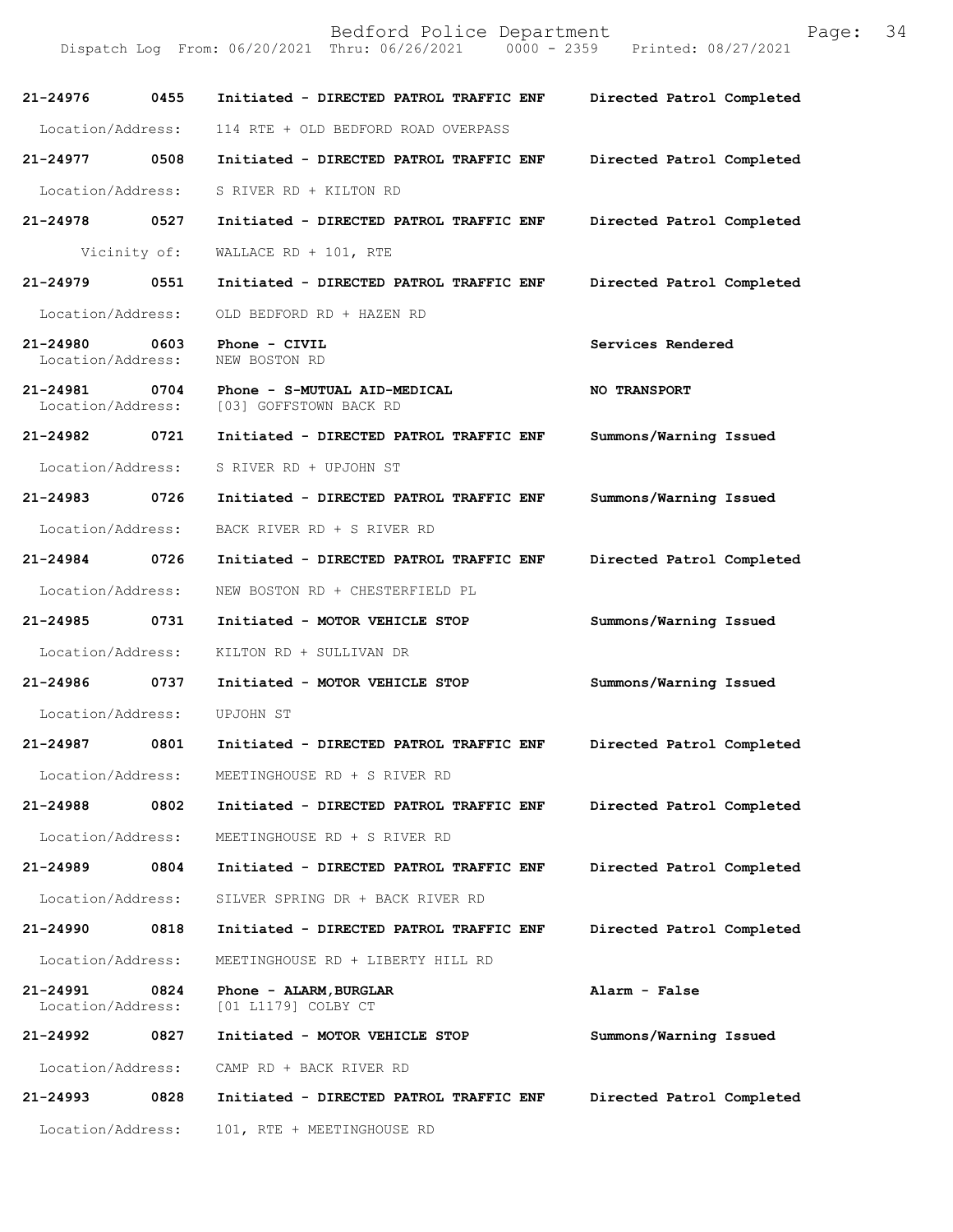| 21-24994                           | 0841                                                          | Initiated - DIRECTED PATROL TRAFFIC ENF                                                                                                                    | Directed Patrol Completed |
|------------------------------------|---------------------------------------------------------------|------------------------------------------------------------------------------------------------------------------------------------------------------------|---------------------------|
| Location/Address:                  |                                                               | S RIVER RD + KILTON RD                                                                                                                                     |                           |
| 21-24995 0849<br>Location/Address: | Refer To Summons:<br>Summons:<br>Address:<br>Age:<br>Charges: | Initiated - MOTOR VEHICLE STOP<br>S RIVER RD + EASTMAN AVE<br>$21 - 353 - AR$<br>THOMPSON, JOSHUA S<br>JAY, ME<br>34<br>Suspension of Vehicle Registration | Arrest(s) Made            |
| 21-24996<br>Location/Address:      | 0851                                                          | Phone - S-MUTUAL AID-MEDICAL<br>[03] GOFFSTOWN BACK RD                                                                                                     | <b>NO TRANSPORT</b>       |
| 21-24997 0904                      |                                                               | Initiated - DIRECTED PATROL TRAFFIC ENF                                                                                                                    | Directed Patrol Completed |
| Location/Address:                  |                                                               | 101, RTE + KILTON ROAD RAMP                                                                                                                                |                           |
| 21-24998                           | 0917                                                          | Initiated - MOTOR VEHICLE STOP                                                                                                                             | Summons/Warning Issued    |
| Location/Address:                  |                                                               | 114 RTE + PLUMMER HILL RD                                                                                                                                  |                           |
| 21-24999                           | 0924                                                          | Initiated - MOTOR VEHICLE STOP                                                                                                                             | Summons/Warning Issued    |
| Location/Address:                  |                                                               | 114 RTE + WHITE AVE                                                                                                                                        |                           |
| 21-25000 0928                      |                                                               | Initiated - DIRECTED PATROL-CAR BREAK-INS                                                                                                                  | Directed Patrol Completed |
| Location/Address:                  |                                                               | [01 L1804] S RIVER RD                                                                                                                                      |                           |
| 21-25001<br>Location/Address:      | 0930                                                          | 911 - S-EMERGENCY MEDICAL CALL-DELTA<br>MOORES CROSSING RD                                                                                                 | <b>NO TRANSPORT</b>       |
| 21-25002 0934                      |                                                               | Initiated - DIRECTED PATROL BURGLARY                                                                                                                       | Directed Patrol Completed |
|                                    | Vicinity of:                                                  | CAMP RD                                                                                                                                                    |                           |
| 21-25003 0938                      |                                                               | Initiated - DIRECTED PATROL BURGLARY                                                                                                                       | Directed Patrol Completed |
| Location/Address:                  |                                                               | RUNDLETT HILL RD + OLD BEDFORD RD                                                                                                                          |                           |
| $21 - 25004$                       | 0945                                                          | Walk-In - ASSIST-WALK IN                                                                                                                                   | Services Rendered         |
| 21-25005                           | 0945                                                          | Initiated - DIRECTED PATROL-CAR BREAK-INS Directed Patrol Completed                                                                                        |                           |
|                                    |                                                               | Location/Address: MARKET ST + MAIN ST                                                                                                                      |                           |
| 21-25006                           | 0957                                                          | Initiated - VACANT PROPERTY CHECK                                                                                                                          | Building Checked/Secured  |
| Location/Address:                  |                                                               | SOUTH HILLS DR                                                                                                                                             |                           |
| 21-25007<br>Location/Address:      | 1005                                                          | 911 - S- FIRE-BRUSH<br>[01 2290] BELLEMORE DR                                                                                                              | Services Rendered         |
| 21-25008<br>Location/Address:      | 1007                                                          | Phone - ABANDONED MOTOR VEHICLE<br>[01 L848] TECHNOLOGY DR                                                                                                 | Services Rendered         |
| 21-25009 1032                      |                                                               | Initiated - MOTOR VEHICLE STOP                                                                                                                             | Summons/Warning Issued    |
| Location/Address:                  |                                                               | [01 L2252] JENKINS RD                                                                                                                                      |                           |
| 21-25010                           | 1042                                                          | Initiated - DIRECTED PATROL BURGLARY                                                                                                                       | Directed Patrol Completed |
|                                    | Vicinity of:                                                  | BEALS RD + COL DANIELS DR                                                                                                                                  |                           |
| 21-25011                           | 1043                                                          | Initiated - VACANT PROPERTY CHECK                                                                                                                          | Building Checked/Secured  |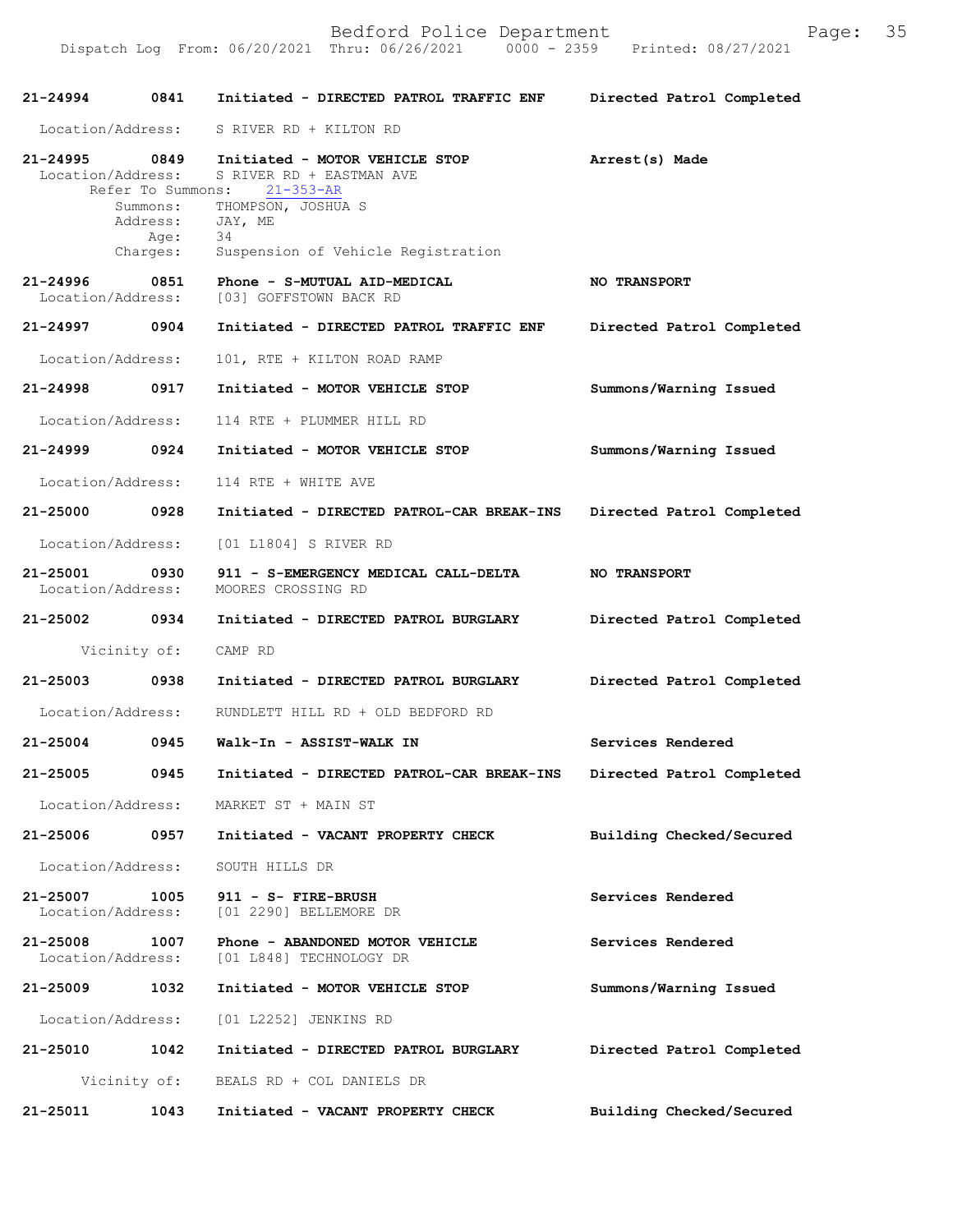|                                    |                    | Bedford Police Department<br>Dispatch Log From: 06/20/2021 Thru: 06/26/2021 0000 - 2359 Printed: 08/27/2021 | Page:                     | 36 |
|------------------------------------|--------------------|-------------------------------------------------------------------------------------------------------------|---------------------------|----|
| Location/Address:                  |                    | PERRY RD                                                                                                    |                           |    |
| 21-25012                           | 1049               | Initiated - DIRECTED PATROL BURGLARY                                                                        | Directed Patrol Completed |    |
| Location/Address:                  |                    | JOPPA HILL RD + PERRY RD                                                                                    |                           |    |
| 21-25013                           | 1050               | Initiated - MOTOR VEHICLE STOP                                                                              | Summons/Warning Issued    |    |
| Location/Address:                  |                    | 101, RTE + I-293 NORTH                                                                                      |                           |    |
| 21-25014 1057                      |                    | Initiated - MOTOR VEHICLE STOP                                                                              | Summons/Warning Issued    |    |
| Location/Address:                  |                    | 101, RTE + OLD BEDFORD RD                                                                                   |                           |    |
| 21-25015 1059<br>Location/Address: |                    | Phone - FRAUD<br>WINCHESTER LN                                                                              | Services Rendered         |    |
| 21-25016                           | 1106               | Initiated - MOTOR VEHICLE STOP                                                                              | Summons/Warning Issued    |    |
| Location/Address:                  |                    | S RIVER RD + UPJOHN ST                                                                                      |                           |    |
| 21-25017 1117                      |                    | Initiated - MOTOR VEHICLE STOP                                                                              | Summons/Warning Issued    |    |
| Location/Address:                  |                    | S RIVER RD                                                                                                  |                           |    |
| 21-25018                           | 1122               | Initiated - DIRECTED PATROL BURGLARY                                                                        | Directed Patrol Completed |    |
| Location/Address:                  |                    | WALLACE RD + CAMBRIDGE RD                                                                                   |                           |    |
|                                    |                    | 21-25019 1138 911 - S- FIRE-BRUSH<br>Location/Address: S RIVER RD                                           | Services Rendered         |    |
| 21-25020 1145                      | Refer To Incident: | Phone - VANDALISM<br>Location/Address: [01 L705] AUTUMN LN<br>$21 - 600 - OF$                               | Investigated              |    |
|                                    |                    | 21-25021 1150 Walk-In - COMMUNITY POLICING                                                                  | No Action Required        |    |
|                                    |                    | Location/Address: [01 474] CONSTITUTION DR                                                                  |                           |    |
| 21-25022                           | 1151               | Initiated - MOTOR VEHICLE STOP                                                                              | Summons/Warning Issued    |    |
| Location/Address:                  |                    | S RIVER RD                                                                                                  |                           |    |
| 21-25023<br>Location/Address:      | 1159               | Initiated - MOTOR VEHICLE STOP<br>101, RTE + F.E. EVERETT SOUTH TPKE                                        | <b>NO PAPERWORK</b>       |    |
| 21-25024                           | 1218               | Initiated - DIRECTED PATROL-CAR BREAK-INS                                                                   | Directed Patrol Completed |    |
| Location/Address:                  |                    | [01 1235] S RIVER RD                                                                                        |                           |    |
| 21-25025<br>Location/Address:      | 1224               | Phone - S-FIRE ALARM<br>[01 138] S RIVER RD                                                                 | Services Rendered         |    |
| 21-25026                           | 1229               | Initiated - MOTOR VEHICLE STOP                                                                              | Summons/Warning Issued    |    |
| Location/Address:                  |                    | OLD BEDFORD RD + 101, RTE                                                                                   |                           |    |
| 21-25027                           | 1238               | Initiated - MOTOR VEHICLE STOP                                                                              | Summons/Warning Issued    |    |
| Location/Address:                  |                    | OLD BEDFORD RD + 101, RTE                                                                                   |                           |    |
| 21-25028                           | 1241               | Initiated - DIRECTED PATROL TRAFFIC ENF                                                                     | Directed Patrol Completed |    |
|                                    | Vicinity of:       | WALLACE RD                                                                                                  |                           |    |
| 21-25029                           | 1248               | Initiated - MOTOR VEHICLE STOP                                                                              | Summons/Warning Issued    |    |
| Location/Address:                  |                    | 101, RTE + NASHUA RD                                                                                        |                           |    |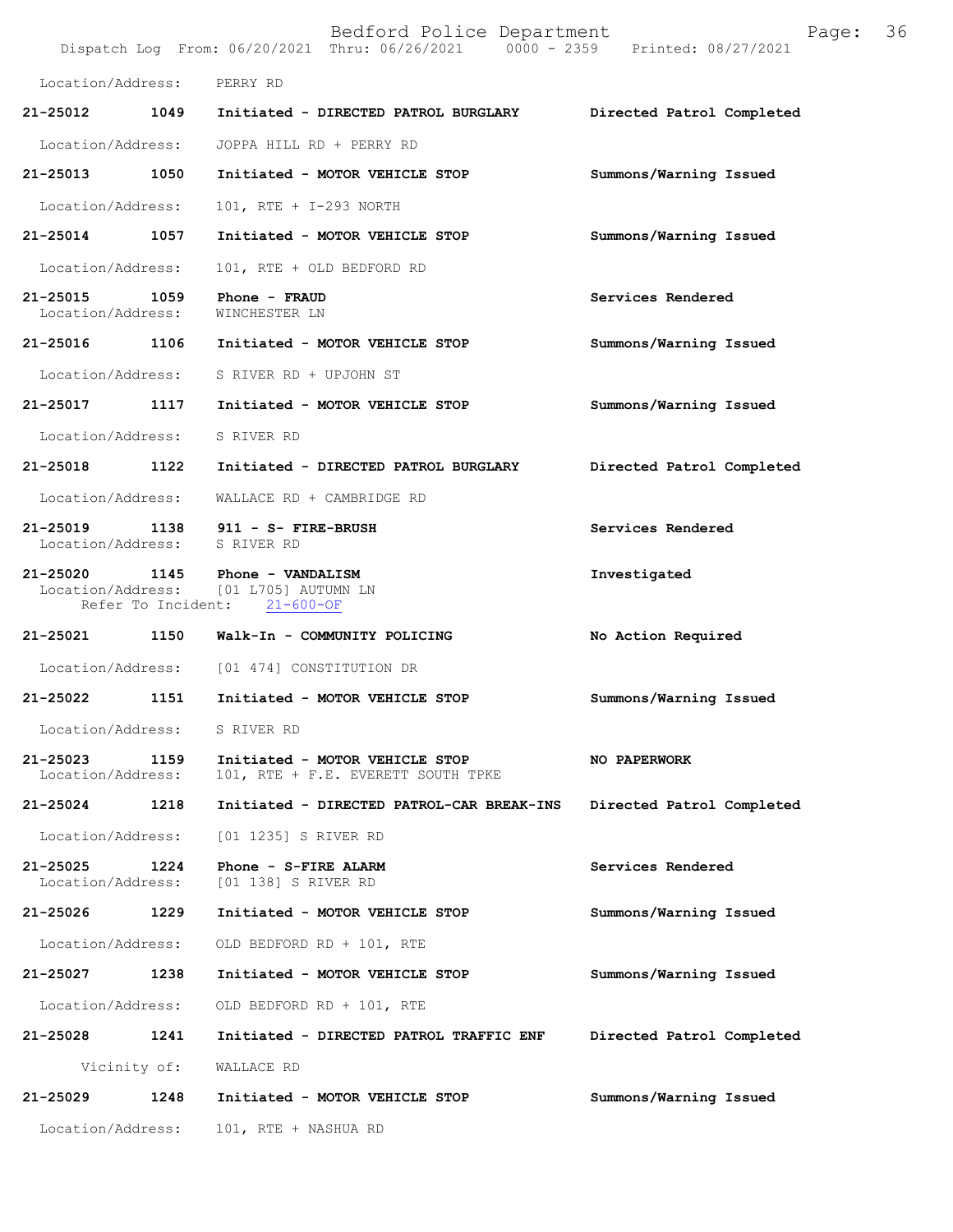| 21-25030<br>Location/Address:                            | 1300 | 911 - S-EMERGENCY MEDICAL CALL-CHARL<br>[01 L2252] JENKINS RD                | <b>NO TRANSPORT</b>           |
|----------------------------------------------------------|------|------------------------------------------------------------------------------|-------------------------------|
| 21-25031 1309                                            |      | Initiated - MOTOR VEHICLE STOP                                               | Summons/Warning Issued        |
| Location/Address:                                        |      | 101, RTE + CHESTNUT DR                                                       |                               |
| 21-25032                                                 | 1316 | Initiated - HIGHWAY CONDITIONS                                               | Taken/Refered to Other Agency |
| Location/Address:                                        |      | 101, RTE + 114 RTE                                                           |                               |
| 21-25033                                                 | 1317 | Initiated - DIRECTED PATROL-CAR BREAK-INS                                    | Directed Patrol Completed     |
| Location/Address:                                        |      | MEETINGHOUSE RD + ORCHARD HILL CIR                                           |                               |
| $21 - 25034$                                             | 1328 | Initiated - DIRECTED PATROL BURGLARY                                         | Directed Patrol Completed     |
| Vicinity of:                                             |      | PALOMINO LN                                                                  |                               |
| 21-25035<br>Location/Address:                            | 1335 | Phone - MOTOR VEHICLE COMP-IN PROGRESS<br>101, RTE                           | Services Rendered             |
| $21 - 25036$                                             | 1339 | Initiated - MOTOR VEHICLE STOP                                               | Summons/Warning Issued        |
| Location/Address:                                        |      | 101, RTE + PLUMMER ROAD OVERPASS                                             |                               |
| 21-25037 1350                                            |      | Initiated - MOTOR VEHICLE STOP                                               | Summons/Warning Issued        |
| Location/Address:                                        |      | 114 RTE + NEW BOSTON RD                                                      |                               |
| 21-25038                                                 | 1404 | Initiated - DIRECTED PATROL TRAFFIC ENF                                      | Directed Patrol Completed     |
| Location/Address:                                        |      | 101, RTE + 114 RTE                                                           |                               |
| 21-25039<br>Location/Address:                            | 1446 | Phone - SUSP ACTIVITIES<br>[01 1371] PULPIT RD                               | Services Rendered             |
| 21-25040 1505<br>Location/Address:<br>Refer To Incident: |      | Phone - THEFT<br>MACK ST<br>$21 - 602 - OF$                                  | Investigated                  |
| 21-25041                                                 |      | 1537 Phone - HIGHWAY CONDITIONS<br>Location/Address: PALOMINO LN + ATWOOD LN | Investigated                  |
| $21 - 25042$<br>Location/Address:                        | 1544 | 911 - S-EMERGENCY MEDICAL CALL-BRAVO<br>[01 1489] LEAVY DR                   | <b>NO TRANSPORT</b>           |
| 21-25043<br>Location/Address:<br>Refer To Incident:      | 1551 | Initiated - INVESTIGATION-FOLLOW UP<br>CAMBRIDGE RD<br>$21 - 599 - OF$       | Services Rendered             |
| 21-25044                                                 | 1553 | Phone - MOTOR VEHICLE COMP-IN PROGRESS                                       | Summons/Warning Issued        |
| Location/Address:                                        |      | 101, RTE + WALLACE RD                                                        |                               |
| 21-25045                                                 | 1609 | Initiated - DIRECTED PATROL TRAFFIC ENF                                      | Directed Patrol Completed     |
| Location/Address:                                        |      | 101, RTE + NASHUA RD                                                         |                               |
| 21-25046                                                 | 1618 | Initiated - MOTOR VEHICLE STOP                                               | Summons/Warning Issued        |
| Location/Address:                                        |      | 101, RTE + KAHLIKO LN                                                        |                               |
| 21-25047                                                 | 1622 | Initiated - MOTOR VEHICLE STOP                                               | Summons/Warning Issued        |
| Location/Address:                                        |      | MEETINGHOUSE RD + MEETINGHOUSE RD OFF RAMP                                   |                               |
| 21-25048                                                 | 1627 | Initiated - DIRECTED PATROL TRAFFIC ENF                                      | Directed Patrol Completed     |
|                                                          |      |                                                                              |                               |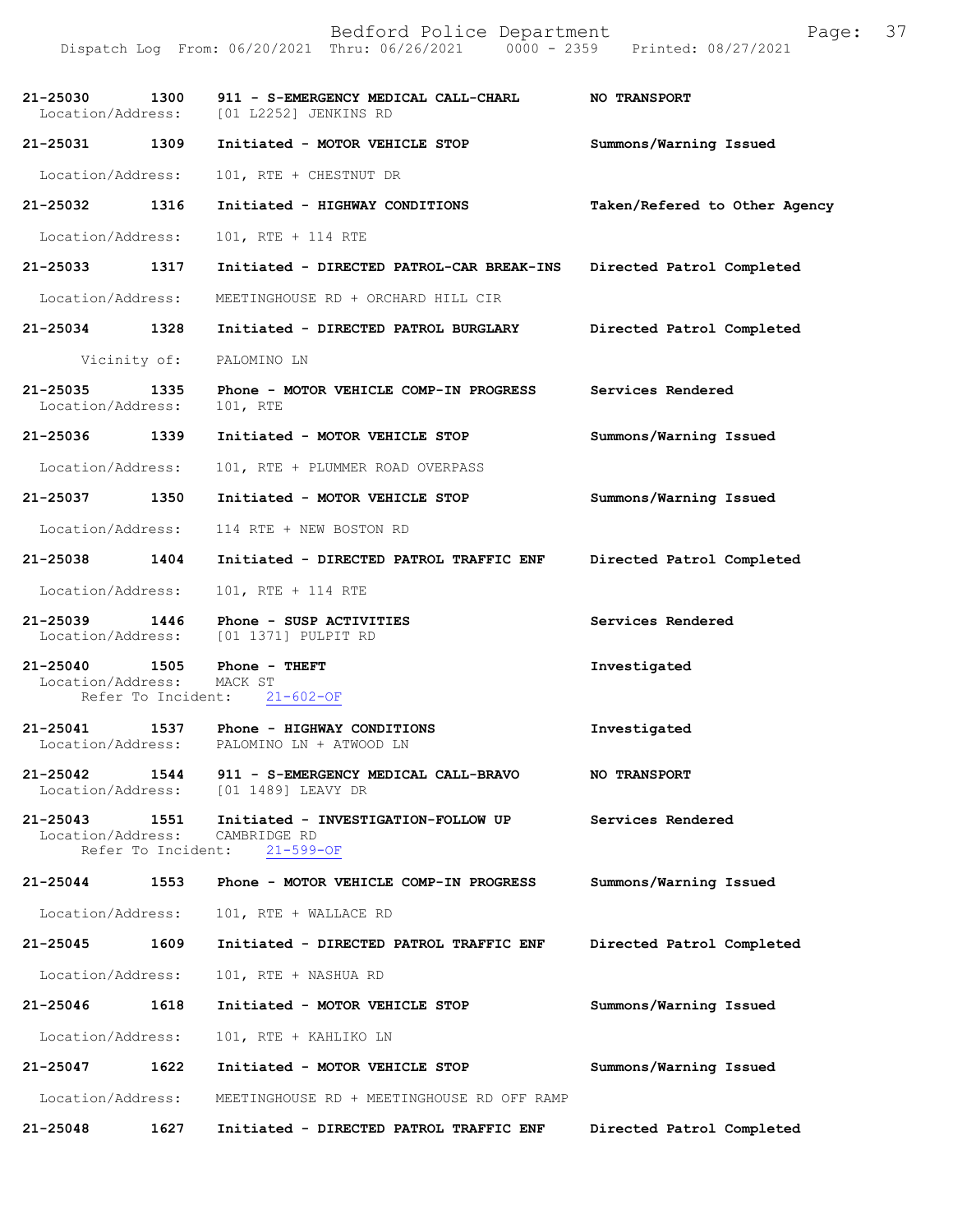Bedford Police Department Page: 38 Dispatch Log From: 06/20/2021 Thru: 06/26/2021 Location/Address: S RIVER RD + TECHNOLOGY DR **21-25049 1629 Initiated - DIRECTED PATROL TRAFFIC ENF Directed Patrol Completed**  Location/Address: S RIVER RD + TECHNOLOGY DR **21-25050 1631 Initiated - DIRECTED PATROL TRAFFIC ENF Directed Patrol Completed**  Location/Address: S RIVER RD + UPJOHN ST **21-25051 1635 Initiated - DIRECTED PATROL TRAFFIC ENF Directed Patrol Completed**  Location/Address: 101, RTE + CONSTITUTION DR **21-25052 1641 Initiated - DIRECTED PATROL TRAFFIC ENF Directed Patrol Completed**  Location/Address: 101, RTE + PINECREST DR **21-25053 1641 Initiated - MOTOR VEHICLE STOP Summons/Warning Issued**  Location/Address: S RIVER RD + BACK RIVER RD **21-25054 1646 Other - RESTRAINING ORDER Services Rendered**  Location/Address: **21-25055 1656 Initiated - MOTOR VEHICLE STOP NO PAPERWORK**  Location/Address: **21-25056 1706 Initiated - DIRECTED PATROL ACCIDENTS Directed Patrol Completed**  Location/Address: 114 RTE + 101, RTE **21-25057 1708 Initiated - MOTOR VEHICLE STOP Summons/Warning Issued**  Location/Address: [01 474] CONSTITUTION DR **21-25058 1709 Initiated - MOTOR VEHICLE STOP Summons/Warning Issued**  Location/Address: S RIVER RD + PALOMINO LN **21-25059 1713 Phone - HIGHWAY CONDITIONS Could Not Locate**  Location/Address: **21-25060 1713 Initiated - MOTOR VEHICLE STOP Summons/Warning Issued**  Location/Address: S RIVER RD **21-25061 1717 Phone - ALARM,BURGLAR Alarm - False**  Location/Address: **21-25062 1718 Phone - HIGHWAY CONDITIONS Services Rendered**  Location/Address: 101, RTE **21-25063 1721 Initiated - DIRECTED PATROL TRAFFIC ENF Directed Patrol Completed**  Location/Address: S RIVER RD + BACK RIVER RD **21-25064 1726 Initiated - MOTOR VEHICLE STOP Summons/Warning Issued**  Location/Address: [01 1689] S RIVER RD **21-25065 1732 Initiated - DIRECTED PATROL TRAFFIC ENF Directed Patrol Completed**  Location/Address: S RIVER RD + COLBY CT **21-25066 1733 Initiated - DIRECTED PATROL ACCIDENTS Directed Patrol Completed**  Location/Address: DONALD ST + 114 RTE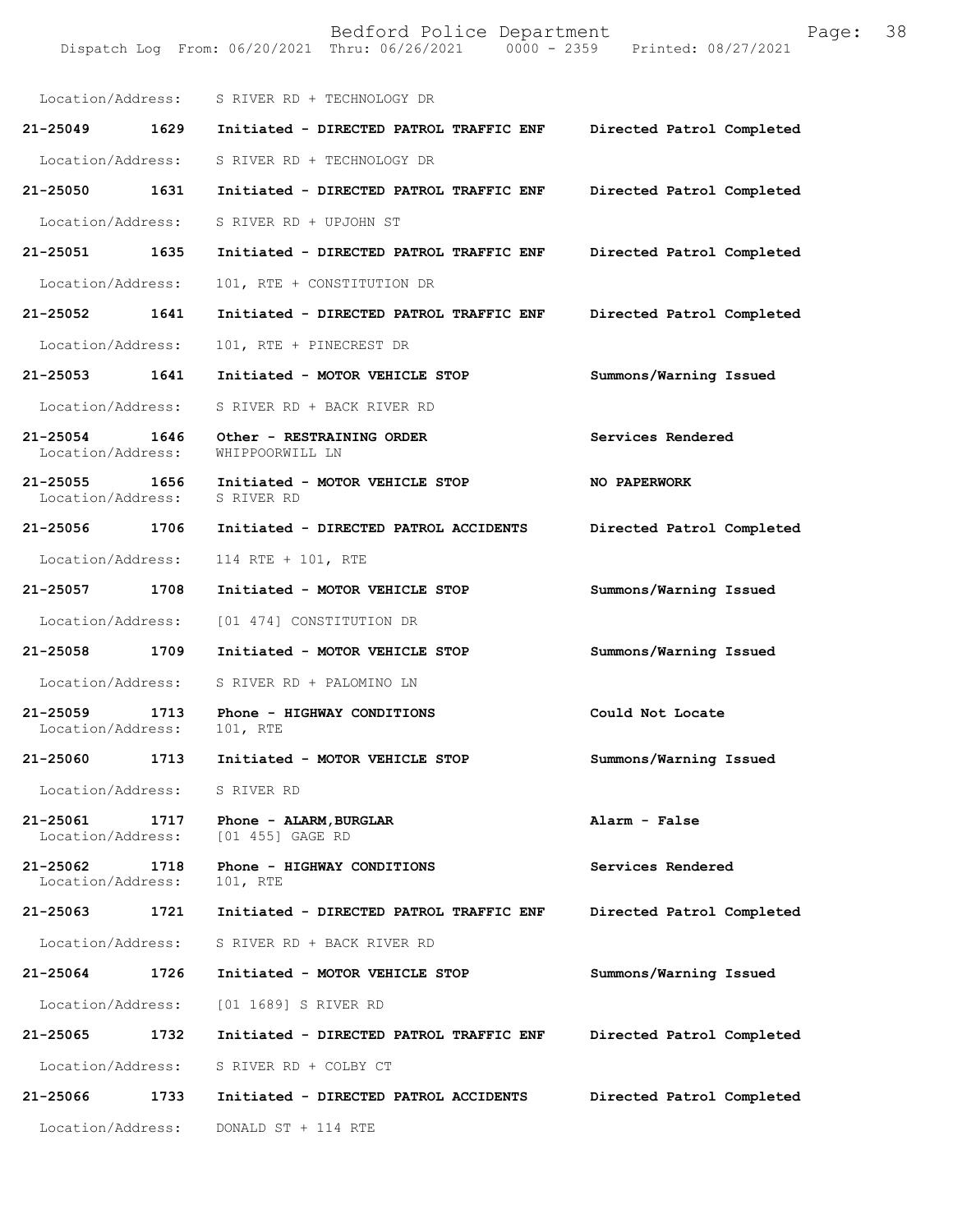| 21-25067                      | 1736                                | Initiated - DIRECTED PATROL TRAFFIC ENF                                                             | Directed Patrol Completed      |
|-------------------------------|-------------------------------------|-----------------------------------------------------------------------------------------------------|--------------------------------|
| Location/Address:             |                                     | JENKINS RD + BEALS RD                                                                               |                                |
| 21-25068                      | 1740                                | 911 - MOTOR VEHICLE COMP-IN PROGRESS                                                                | Summons/Warning Issued         |
| Location/Address:             |                                     | 101, RTE + WALLACE RD                                                                               |                                |
| 21-25069                      | 1740                                | Initiated - MOTOR VEHICLE STOP                                                                      | Summons/Warning Issued         |
| Location/Address:             |                                     | WASHINGTON PL                                                                                       |                                |
| 21-25070 1749                 |                                     | Initiated - MOTOR VEHICLE STOP                                                                      | Summons/Warning Issued         |
| Location/Address:             |                                     | JENKINS RD + QUINCY DR                                                                              |                                |
| 21-25071<br>Location/Address: | 1816                                | Phone - SCAMS (PHONE, EMAIL ETC)<br>[01 474] CONSTITUTION DR                                        | Services Rendered              |
| 21-25072                      | 1819                                | Phone - POLICE INFORMATION                                                                          | No Action Required             |
| Location/Address:             |                                     | S RIVER RD + BACK RIVER RD                                                                          |                                |
| 21-25073<br>Location/Address: | 1827                                | Phone - ALARM, BURGLAR<br>[01 L0000487] PALOMINO LN                                                 | Alarm - False                  |
| $21 - 25074$                  | 1835                                | Initiated - MOTOR VEHICLE STOP                                                                      | Summons/Warning Issued         |
| Location/Address:             |                                     | [01 L2271] S RIVER RD                                                                               |                                |
| 21-25075 1850                 |                                     | Phone - S-MUTUAL AID-MEDICAL                                                                        | Transported to Elliot Hospital |
|                               |                                     | Location/Address: [03] MAST RD                                                                      |                                |
| 21-25076                      | 1855<br>Refer To Incident:          | 911 - DISORDERLY CONDUCT-IN PROGRESS<br>Location/Address: [01 763] LEAVY DR<br>$21 - 603 - OF$      | Investigated                   |
| 21-25077 1913                 | Refer To Incident:                  | Phone - FRAUD<br>Location/Address: [01 L84] CAMP RD<br>$21 - 604 - OF$                              | Investigated                   |
| 21-25078                      | 1930                                | Initiated - DIRECTED PATROL MOUNTAIN BIKE                                                           | Directed Patrol Completed      |
| Location/Address:             |                                     | [01 1235] S RIVER RD                                                                                |                                |
| $21 - 25079$                  | 1936                                | Initiated - DIRECTED PATROL TRAFFIC ENF                                                             | Directed Patrol Completed      |
| Location/Address:             |                                     | S RIVER RD + HULL RD                                                                                |                                |
| 21-25080<br>Location/Address: | 1957                                | Phone - HIGHWAY CONDITIONS<br>[01 L0000792] S RIVER RD + EAST POINT DR                              | Services Rendered              |
| 21-25081                      | 2000                                | Initiated - MOTOR VEHICLE STOP                                                                      | Summons/Warning Issued         |
| Location/Address:             |                                     | S RIVER RD + UPJOHN ST                                                                              |                                |
| 21-25082<br>Location/Address: | 2002                                | Phone - ALARM, BURGLAR<br>[01 1285] S RIVER RD                                                      | Alarm - False                  |
| 21-25083                      | 2023                                | Initiated - DIRECTED PATROL-CAR BREAK-INS                                                           | Directed Patrol Completed      |
| Location/Address:             |                                     | LINE RD + PLAINS RD                                                                                 |                                |
| 21-25084<br>Location/Address: | 2038<br>Refer To Arrest:<br>Arrest: | Phone - CHECK THE WELFARE<br>[01 L848] TECHNOLOGY DR<br>$21 - 354 - AR$<br>VAUGHAN, MATTHEW WILLIAM | Arrest(s) Made                 |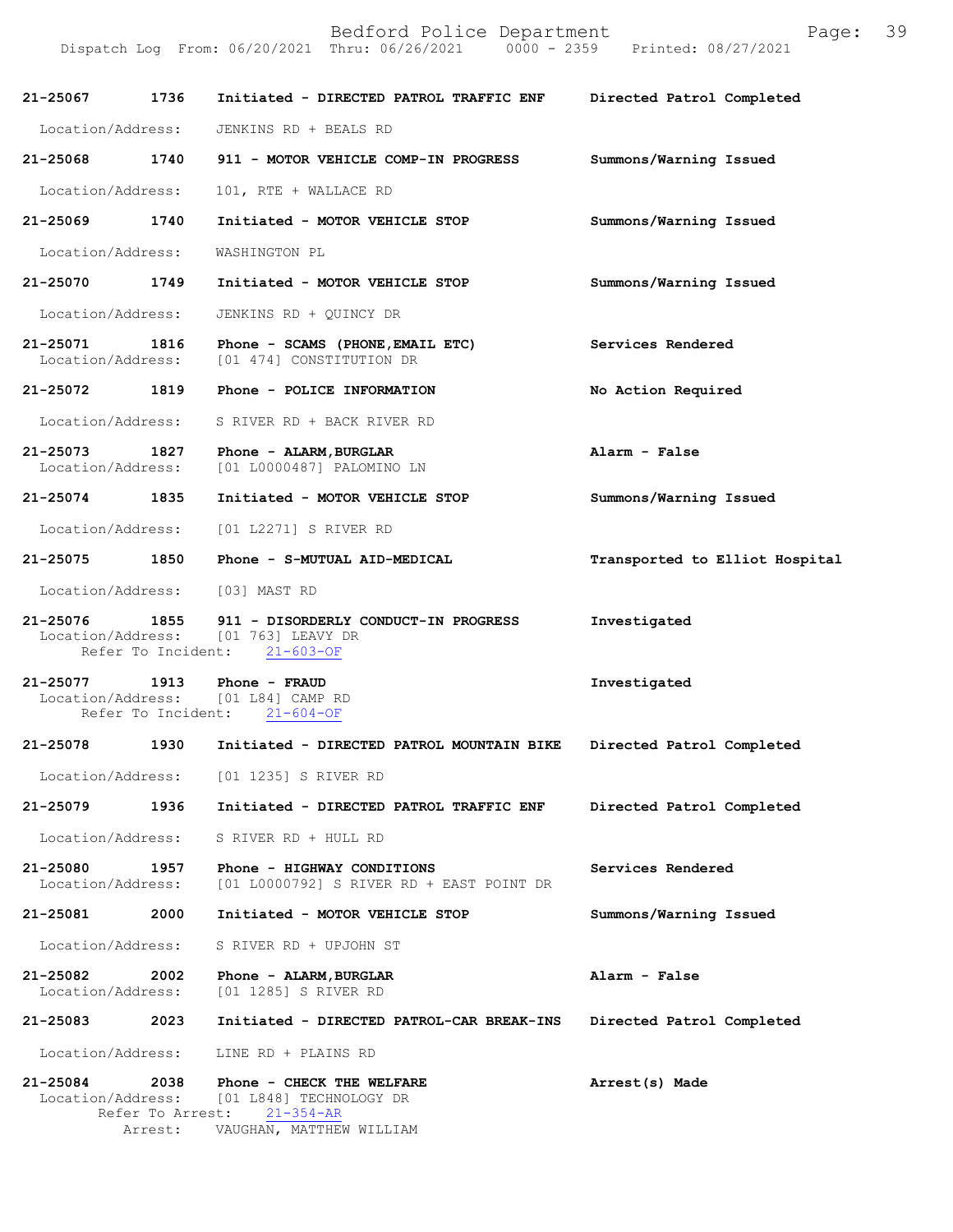Bedford Police Department Page: 40 Dispatch Log From: 06/20/2021 Thru: 06/26/2021 Address: NORTH ANDOVER, MA Age: 37 Charges: Cntrl Drug: Sale, etc. Methamphetamine <1 oz. ARREST ON A WARRANT **21-25085 2039 Initiated - DIRECTED PATROL-CAR BREAK-INS Directed Patrol Completed** Location/Address: WALLACE RD + N AMHERST RD **21-25086 2052 Initiated - DIRECTED PATROL-CAR BREAK-INS Directed Patrol Completed** Location/Address: MEETINGHOUSE RD + 101, RTE **21-25087 2110 Phone - INVESTIGATION-FOLLOW UP Investigated** Location/Address: WHIPPOORWILL LN **21-25088 2116 Initiated - DIRECTED PATROL-CAR BREAK-INS Directed Patrol Completed** Location/Address: MARKET ST + MAIN ST **21-25089 2121 Initiated - DIRECTED PATROL DWI Directed Patrol Completed** Location/Address: 101, RTE + WALLACE RD **21-25090 2125 Initiated - MOTOR VEHICLE STOP Services Rendered** Location/Address: [01 L241] 101, RTE **21-25091 2142 Initiated - DIRECTED PATROL DWI Directed Patrol Completed** Location/Address: 101, RTE + JENKINS RD **21-25092 2149 Phone - ALARM,BURGLAR Alarm - False** Location/Address: [01 L2295] 101, RTE **21-25093 2204 Other - BOLO No Action Required** Location: [84] DERRY TO MANCHESTER **21-25094 2230 Initiated - MOTOR VEHICLE STOP Summons/Warning Issued** Location/Address: S RIVER RD + CLUB ACRE LN **21-25095 2303 Phone - S-MUTUAL AID-MEDICAL TRANSPORTED TO CMC HOSPITAL** Location/Address: [03] IVY ST **21-25096 2317 Initiated - DIRECTED PATROL DWI Directed Patrol Completed** Location/Address: S RIVER RD + WASHINGTON PL **21-25097 2323 Initiated - DIRECTED PATROL DWI Directed Patrol Completed** Location/Address: 101, RTE + KAHLIKO LN **21-25098 2326 Initiated - DIRECTED PATROL DWI Directed Patrol Completed** Vicinity of: S RIVER RD + HAWTHORNE DR **21-25099 2330 Initiated - MOTOR VEHICLE STOP Summons/Warning Issued** Location/Address: 101, RTE + HITCHING POST LN **21-25100 2342 Initiated - MOTOR VEHICLE STOP Summons/Warning Issued** Location/Address: S RIVER RD + KILTON RD **21-25101 2350 Initiated - MOTOR VEHICLE STOP Summons/Warning Issued** Location/Address: 101, RTE + COVENANT WAY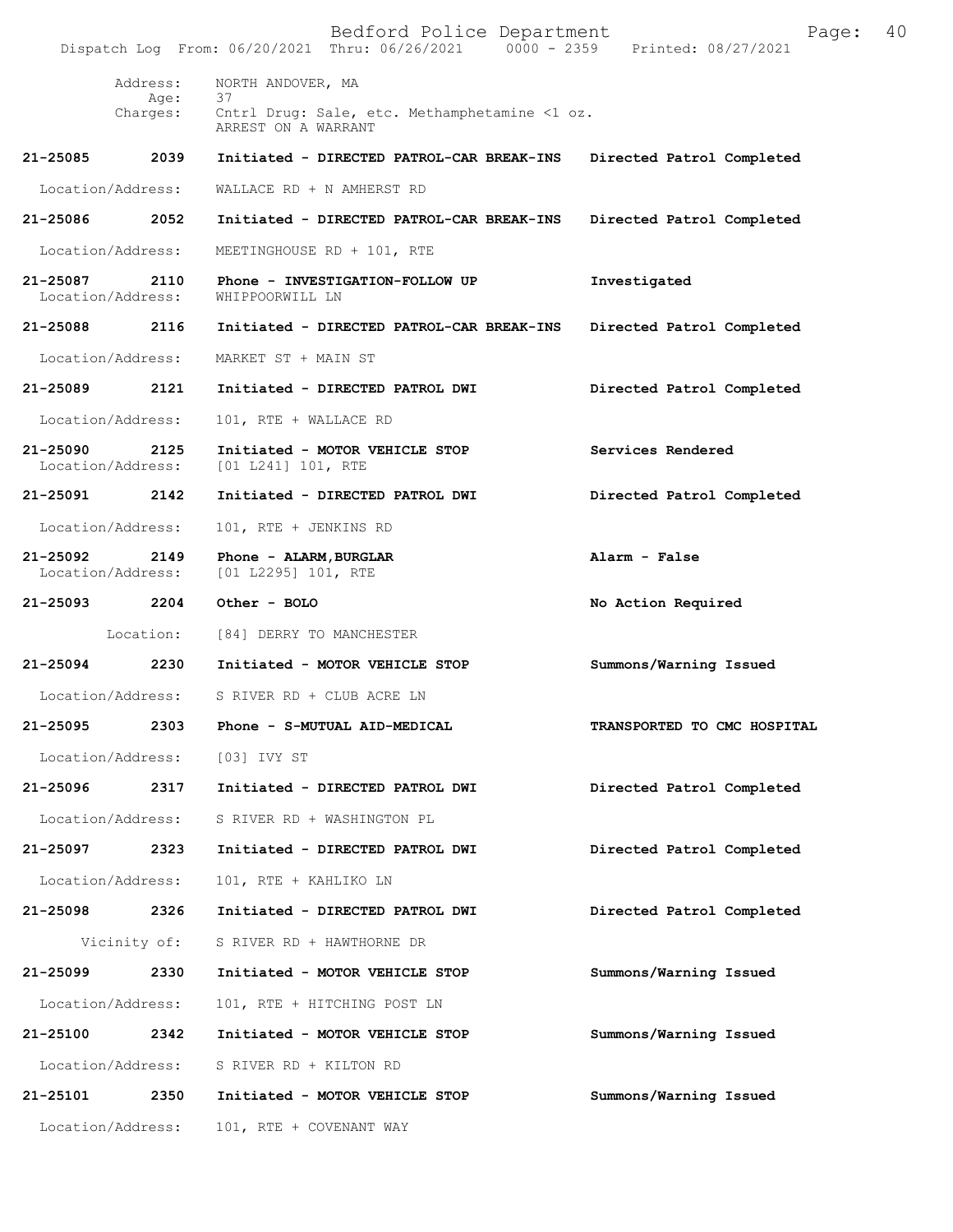Bedford Police Department Fage: 41 Dispatch Log From: 06/20/2021 Thru: 06/26/2021 0000 - 2359 Printed: 08/27/2021

**21-25102 2356 Initiated - DIRECTED PATROL DWI Directed Patrol Completed** 

Vicinity of: S RIVER RD + BACK RIVER RD

## **For Date: 06/25/2021 - Friday**

| 21-25103          | 0000         | Initiated - DIRECTED PATROL DWI           | Directed Patrol Completed |
|-------------------|--------------|-------------------------------------------|---------------------------|
| Location/Address: |              | 101, RTE + JENKINS RD                     |                           |
| 21-25104 0009     |              | Initiated - MOTOR VEHICLE STOP            | Summons/Warning Issued    |
| Location/Address: |              | S RIVER RD + HAWTHORNE DR                 |                           |
| 21-25105 0021     |              | Initiated - MOTOR VEHICLE STOP            | Summons/Warning Issued    |
| Location/Address: |              | 101, RTE + HARDY RD                       |                           |
| 21-25106 0035     |              | Initiated - DIRECTED PATROL DWI           | Directed Patrol Completed |
|                   | Vicinity of: | S RIVER RD + HARVEY RD                    |                           |
| 21-25107 0110     |              | Initiated - DIRECTED PATROL DWI           | Directed Patrol Completed |
|                   | Vicinity of: | S RIVER RD + SOMERVILLE DR                |                           |
| 21-25108 0114     |              | Initiated - DIRECTED PATROL DWI           | Directed Patrol Completed |
| Location/Address: |              | NEW BOSTON RD + WALLACE RD                |                           |
| 21-25109 0127     |              | Initiated - MOTOR VEHICLE STOP            | Summons/Warning Issued    |
| Location/Address: |              | NEW BOSTON RD + LINDAHL RD                |                           |
| 21-25110 0156     |              | Initiated - DIRECTED PATROL DWI           | Directed Patrol Completed |
| Location/Address: |              | 101, RTE + MEETINGHOUSE RD                |                           |
| 21-25111 0159     |              | Initiated - DIRECTED PATROL DWI           | Directed Patrol Completed |
| Location/Address: |              | DONALD ST + 114 RTE                       |                           |
| 21-25112 0202     |              | Initiated - DIRECTED PATROL BURGLARY      | Directed Patrol Completed |
| Location/Address: |              | [01 L705] AUTUMN LN                       |                           |
| 21-25113 0229     |              | Initiated - BUILDING CHECK                | Building Checked/Secured  |
|                   |              | Location/Address: [01 231] OLD BEDFORD RD |                           |
| 21-25114 0239     |              | Initiated - DIRECTED PATROL-CAR BREAK-INS | Directed Patrol Completed |
|                   |              | Vicinity of: COUNTY RD + BACK RIVER RD    |                           |
| 21-25115          | 0257         | Initiated - DIRECTED PATROL-CAR BREAK-INS | Directed Patrol Completed |
|                   | Vicinity of: | PALOMINO LN                               |                           |
| 21-25116          | 0306         | Initiated - DIRECTED PATROL-CAR BREAK-INS | Directed Patrol Completed |
| Vicinity of:      |              | IRON HORSE DR                             |                           |
| 21-25117          | 0308         | Initiated - DIRECTED PATROL BURGLARY      | Directed Patrol Completed |
| Location/Address: |              | NATHAN CUTLER DR                          |                           |
| 21-25118          | 0309         | Initiated - BUILDING CHECK                | Directed Patrol Completed |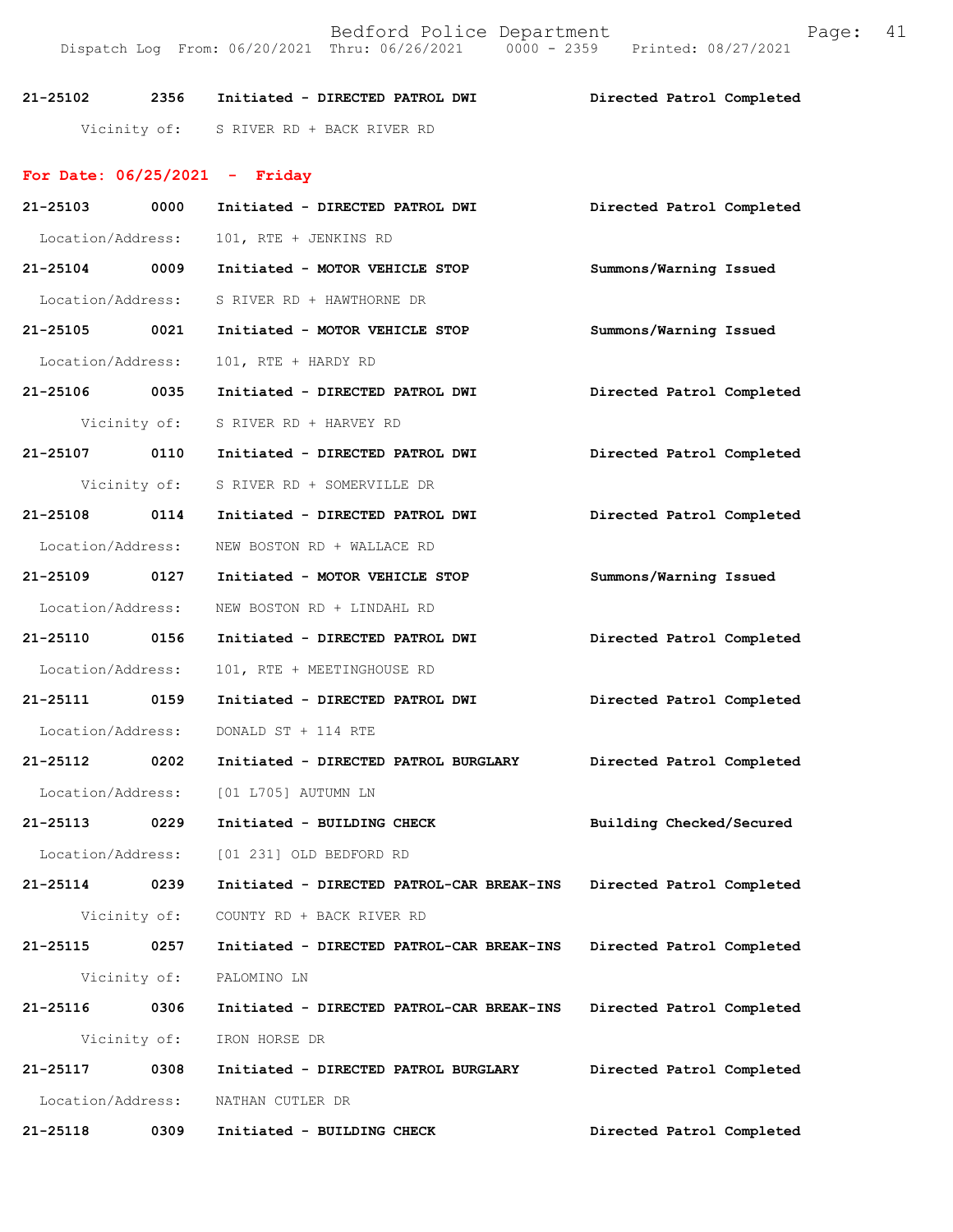Bedford Police Department Page: 42 Dispatch Log From: 06/20/2021 Thru: 06/26/2021 Location/Address: [01 L863] 101, RTE **21-25119 0332 Phone - ALARM,BURGLAR Alarm - False**  [01 L1607] 101, RTE **21-25120 0339 Initiated - DIRECTED PATROL-CAR BREAK-INS Directed Patrol Completed**  Location/Address: [01 1870] S RIVER RD **21-25121 0339 Initiated - DIRECTED PATROL DWI Directed Patrol Completed**  Location/Address: 101, RTE + WALLACE RD **21-25122 0349 Initiated - DIRECTED PATROL-CAR BREAK-INS Directed Patrol Completed**  Location/Address: [01 1033] COUNTY RD **21-25123 0400 Initiated - BUILDING CHECK Directed Patrol Completed**  Location/Address: [01 L0000780] NASHUA RD **21-25124 0402 Initiated - DIRECTED PATROL BURGLARY Directed Patrol Completed**  Location/Address: OLD BEDFORD RD + DONALD ST **21-25125 0411 Initiated - DIRECTED PATROL BURGLARY Directed Patrol Completed**  Location/Address: [01 308] COLBY CT **21-25126 0414 Initiated - BUILDING CHECK Directed Patrol Completed**  Location/Address: [01 463] NASHUA RD **21-25127 0449 Initiated - DIRECTED PATROL TRAFFIC ENF Directed Patrol Completed**  Vicinity of: S RIVER RD + MOORES CROSSING RD **21-25128 0455 Initiated - DIRECTED PATROL TRAFFIC ENF Directed Patrol Completed**  Location/Address: 101, RTE + KAHLIKO LN **21-25129 0455 Initiated - DIRECTED PATROL TRAFFIC ENF Directed Patrol Completed**  Location/Address: 101, RTE + CONSTITUTION DR **21-25130 0514 Initiated - DIRECTED PATROL TRAFFIC ENF Directed Patrol Completed**  Location/Address: 114 RTE + WHITE AVE **21-25131 0520 Initiated - MOTOR VEHICLE STOP Summons/Warning Issued**  Location/Address: 101, RTE + HITCHING POST LN **21-25132 0531 Initiated - DIRECTED PATROL TRAFFIC ENF Directed Patrol Completed**  Vicinity of: S RIVER RD + CLUB ACRE LN **21-25133 0554 Initiated - DIRECTED PATROL TRAFFIC ENF Directed Patrol Completed**  Location/Address: 101, RTE + MEETINGHOUSE RD **21-25134** 0623 Phone - MOTOR VEHICLE COMPLAINT Could Not Locate Location/Address: PATTEN RD + MEETINGHOUSE RD PATTEN RD + MEETINGHOUSE RD **21-25135 0729 Initiated - DIRECTED PATROL TRAFFIC ENF Directed Patrol Completed**  Location/Address: S RIVER RD + MEETINGHOUSE RD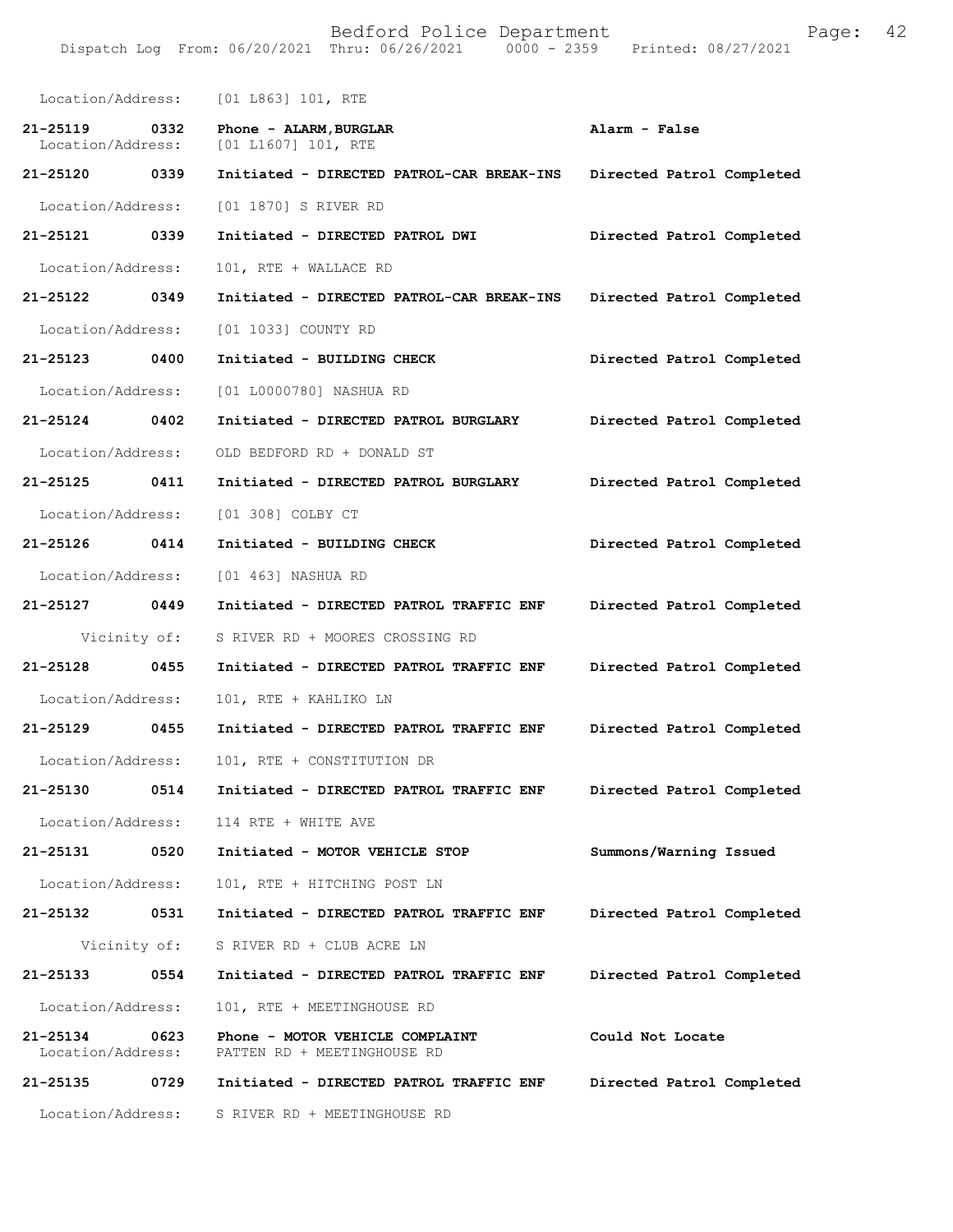Bedford Police Department Page: 43 Dispatch Log From: 06/20/2021 Thru: 06/26/2021 **21-25136 0732 Initiated - MOTOR VEHICLE STOP Summons/Warning Issued**  Location/Address: 101, RTE + I-293 NORTH **21-25137 0737 Initiated - DIRECTED PATROL TRAFFIC ENF Directed Patrol Completed**  Location/Address: 101, RTE + WALLACE RD **21-25138 0739 Initiated - DIRECTED PATROL TRAFFIC ENF Directed Patrol Completed**  Location/Address: 114 RTE + DONALD ST **21-25139 0747 Initiated - DIRECTED PATROL TRAFFIC ENF Directed Patrol Completed**  Location/Address: S RIVER RD + CLUB ACRE LN **21-25140 0751 Initiated - DIRECTED PATROL TRAFFIC ENF Services Rendered**  Vicinity of: BACK RIVER RD + SILVER SPRING DR **21-25141 0752 Initiated - DIRECTED PATROL TRAFFIC ENF Directed Patrol Completed**  Location/Address: PALOMINO LN + S RIVER RD **21-25142 0753 911 - S-EMERGENCY MEDICAL CALL-CHARL TRANSPORTED TO CMC HOSPITAL**  Location/Address: STEPHANIE DR **21-25143 0755 Initiated - MOTOR VEHICLE STOP Summons/Warning Issued**  Location/Address: 114 RTE + NEW BOSTON RD **21-25144 0800 Initiated - DIRECTED PATROL TRAFFIC ENF Directed Patrol Completed**  Location/Address: JOPPA HILL RD + 101, RTE **21-25145 0802 911 - 911 Abandoned Services Rendered**  Location/Address: [01 L0000558] CONSTITUTION DR **21-25146 0809 Initiated - MOTOR VEHICLE STOP Summons/Warning Issued**  Location/Address: [01 1689] S RIVER RD **21-25147 0810 Initiated - DIRECTED PATROL ACCIDENTS Directed Patrol Completed**  Location/Address: S RIVER RD + BACK RIVER RD **21-25148 0826 Initiated - DIRECTED PATROL TRAFFIC ENF Directed Patrol Completed**  Location/Address: NEW BOSTON RD + WALLACE RD **21-25149 0827 Initiated - DIRECTED PATROL TRAFFIC ENF Directed Patrol Completed**  Location/Address: NASHUA RD + 101, RTE **21-25150 0849 Initiated - DIRECTED PATROL TRAFFIC ENF Directed Patrol Completed**  Location/Address: MINISTERIAL RD + WALLACE RD **21-25151 0858 Initiated - DIRECTED PATROL TRAFFIC ENF Directed Patrol Completed**  Location/Address: 101, RTE + HARDY RD **21-25152 0900 Initiated - DIRECTED PATROL TRAFFIC ENF Directed Patrol Completed**  Location/Address: KILTON RD + S RIVER RD **21-25153 0907 911 - S-EMERGENCY MEDICAL CALL-BRAVO Transported to Elliot Hospital** Location/Address: SUZANNE DR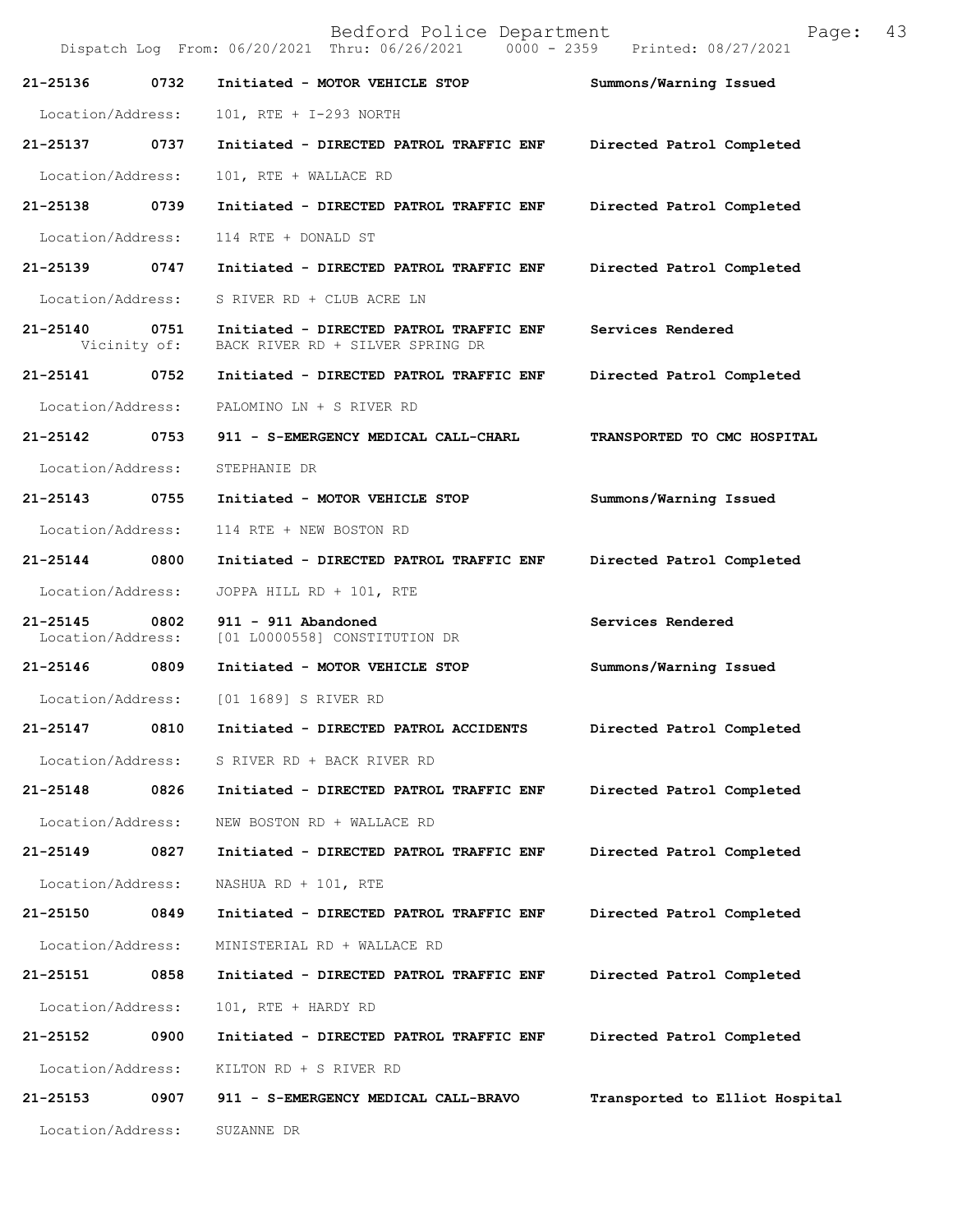| 21-25154 0912                      |                            | Initiated - MOTOR VEHICLE STOP                                    | Summons/Warning Issued    |
|------------------------------------|----------------------------|-------------------------------------------------------------------|---------------------------|
| Location/Address:                  |                            | KENSINGTON LN + MEETINGHOUSE RD                                   |                           |
| 21-25155 0923                      |                            | Initiated - MOTOR VEHICLE STOP                                    | Summons/Warning Issued    |
|                                    |                            |                                                                   |                           |
| Location/Address:                  |                            | NEW BOSTON RD + CHESTERFIELD PL                                   |                           |
| 21-25156 0930                      |                            | Phone - ALARM, HOLD UP/PANIC                                      | Alarm- correct code/reset |
| Location/Address:                  |                            | [01 L1314] BARRINGTON DR                                          |                           |
| 21-25157 0947                      |                            | Initiated - DIRECTED PATROL TRAFFIC ENF                           | Directed Patrol Completed |
| Location/Address:                  |                            | HITCHING POST LN + 101, RTE                                       |                           |
| 21-25158<br>Location/Address:      | 0948                       | Phone - S-FIRE ALARM<br>[01 165] COMMERCE DR                      | Services Rendered         |
| 21-25159 1001<br>Location/Address: |                            | Initiated - COMMUNITY POLICING<br>[01 269] CHURCH RD              | Services Rendered         |
| 21-25160 1001                      |                            | Initiated - DIRECTED PATROL TRAFFIC ENF                           | Directed Patrol Completed |
| Location/Address:                  |                            | JOPPA HILL RD + CAMPBELL RD                                       |                           |
| 21-25161 1005                      |                            | Initiated - DIRECTED PATROL TRAFFIC ENF                           | Directed Patrol Completed |
| Location/Address:                  |                            | LIBERTY HILL RD                                                   |                           |
| 21-25162 1006                      |                            | Initiated - DIRECTED PATROL-CAR BREAK-INS                         | Directed Patrol Completed |
| Location/Address:                  |                            | [01 1312] S RIVER RD                                              |                           |
| 21-25163 1042                      |                            | Initiated - DIRECTED PATROL BURGLARY                              | Directed Patrol Completed |
| Location/Address:                  |                            | MEETINGHOUSE RD + LIBERTY HILL RD                                 |                           |
| 21-25164 1048<br>Location/Address: |                            | Phone - POLICE INFORMATION<br>CAMBRIDGE RD                        | Services Rendered         |
| $21 - 25165$<br>Location/Address:  | 1130                       | Radio - S-EMERGENCY MEDICAL CALL<br>[01 269] CHURCH RD            | Services Rendered         |
| 21-25166                           | 1151                       | Initiated - DIRECTED PATROL-CAR BREAK-INS                         | Directed Patrol Completed |
|                                    |                            | Vicinity of: N AMHERST RD + HARDY RD                              |                           |
| 21-25167 1154                      |                            | Initiated - DIRECTED PATROL-CAR BREAK-INS                         | Directed Patrol Completed |
| Location/Address:                  |                            | PLUMMER RD + PALOMINO LN                                          |                           |
| 21-25168                           | 1155                       | Initiated - DIRECTED PATROL TRAFFIC ENF                           | Directed Patrol Completed |
| Location/Address:                  |                            | 101, RTE + 114 RTE                                                |                           |
| 21-25169 1220<br>Location/Address: |                            | Initiated - DISABLED MOTOR VEHICLE<br>NEW BOSTON RD + HOLBROOK RD | Services Rendered         |
| 21-25170<br>Location/Address:      | 1223<br>Refer To Incident: | Walk-In - FRAUD<br>CAMBRIDGE RD<br>$21 - 606 - OF$                | Investigated              |
| 21-25171                           | 1227                       | Initiated - DIRECTED PATROL TRAFFIC ENF                           | Directed Patrol Completed |
| Location/Address:                  |                            | PINECREST DR + 101, RTE                                           |                           |
| 21-25172                           | 1240                       | 911 - CHECK THE WELFARE                                           | Could Not Locate          |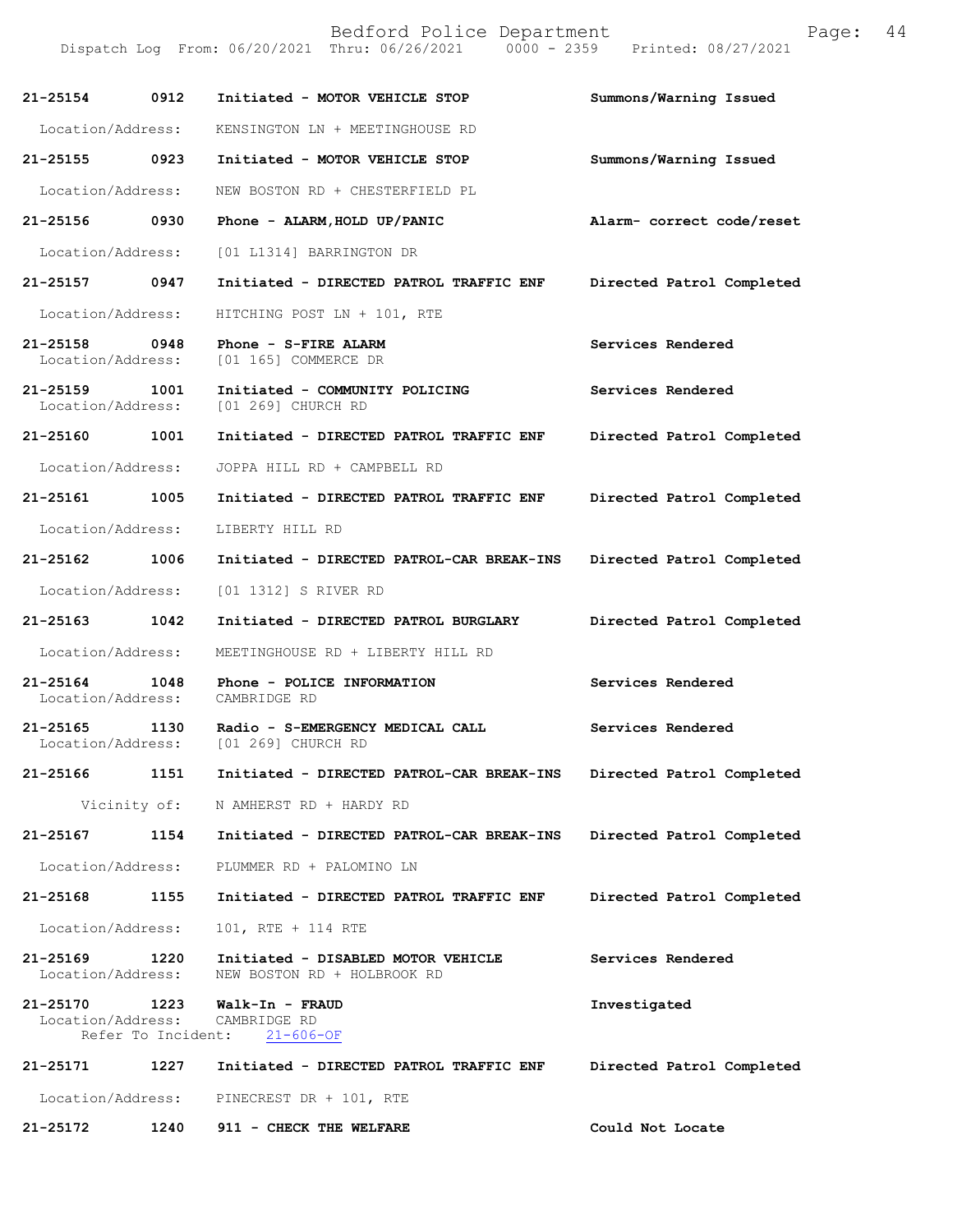|                                    |      | Bedford Police Department<br>Dispatch Log From: 06/20/2021 Thru: 06/26/2021 0000 - 2359 Printed: 08/27/2021 | Page:                       | 45 |
|------------------------------------|------|-------------------------------------------------------------------------------------------------------------|-----------------------------|----|
| Location/Address:                  |      | MEETINGHOUSE RD                                                                                             |                             |    |
|                                    |      | 21-25173 1309 Initiated - DIRECTED PATROL-CAR BREAK-INS                                                     | Directed Patrol Completed   |    |
| Vicinity of:                       |      | MCAFEE FARM RD + OLD EVERGREEN RD                                                                           |                             |    |
| 21-25174                           | 1316 | Initiated - DIRECTED PATROL TRAFFIC ENF                                                                     | Directed Patrol Completed   |    |
| Location/Address:                  |      | 101, RTE + WALLACE RD                                                                                       |                             |    |
| 21-25175 1323<br>Location/Address: |      | Phone - CIVIL<br>COL DANIELS DR                                                                             | Services Rendered           |    |
| 21-25176 1340                      |      | Initiated - MOTOR VEHICLE STOP                                                                              | Summons/Warning Issued      |    |
| Location/Address:                  |      | 101, RTE + CONSTITUTION DR                                                                                  |                             |    |
| 21-25177 1348<br>Location/Address: |      | 911 - 911 Abandoned<br>[01 L24] S RIVER RD                                                                  | Services Rendered           |    |
| 21-25178 1408<br>Location/Address: |      | 911 - MOTOR VEHICLE ACC-SPECIAL CIR.<br>[01 L1562] KILTON RD                                                | Services Rendered           |    |
| 21-25179 1408<br>Location/Address: |      | Phone - ASSIST CITIZEN<br>MEADOWCREST DR                                                                    | Services Rendered           |    |
| 21-25180 1428<br>Location/Address: |      | Other - SEX OFFENDER REGISTRATION<br>[01 474] CONSTITUTION DR                                               | Investigated                |    |
| 21-25181<br>Location/Address:      | 1441 | Phone - ANIMAL COMPLAINT<br>[01 474] CONSTITUTION DR                                                        | Services Rendered           |    |
| 21-25182 1523                      |      | Initiated - DIRECTED PATROL TRAFFIC ENF                                                                     | Directed Patrol Completed   |    |
| Location/Address:                  |      | 101, RTE + MEETINGHOUSE RD                                                                                  |                             |    |
| 21-25183                           | 1529 | Initiated - DIRECTED PATROL TRAFFIC ENF                                                                     | Directed Patrol Completed   |    |
| Location/Address:                  |      | S RIVER RD + BACK RIVER RD                                                                                  |                             |    |
| 21-25184                           | 1529 | Initiated - MOTOR VEHICLE STOP                                                                              | Summons/Warning Issued      |    |
| Location/Address:                  |      | 101, RTE                                                                                                    |                             |    |
| $21 - 25185$<br>Location/Address:  | 1534 | Initiated - DISABLED MOTOR VEHICLE<br>101, RTE + PLUMMER ROAD OVERPASS                                      | Services Rendered           |    |
| 21-25186                           | 1534 | 911 - S-EMERGENCY MEDICAL CALL-CHARL                                                                        | TRANSPORTED TO CMC HOSPITAL |    |
| Location/Address:                  |      | [01 L0000552] S RIVER RD                                                                                    |                             |    |
| 21-25187                           | 1535 | Initiated - DIRECTED PATROL ACCIDENTS                                                                       | Directed Patrol Completed   |    |
| Location/Address:                  |      | 101, RTE + NASHUA RD                                                                                        |                             |    |
| 21-25188                           | 1541 | 911 - S-EMERGENCY MEDICAL CALL-CHARL                                                                        | TRANSPORTED TO CMC HOSPITAL |    |
| Location/Address:                  |      | [01 L0000552] S RIVER RD                                                                                    |                             |    |
| 21-25189                           | 1546 | Initiated - MOTOR VEHICLE STOP                                                                              | Summons/Warning Issued      |    |
| Location/Address:                  |      | 101, RTE                                                                                                    |                             |    |
| 21-25190                           | 1557 | Initiated - MOTOR VEHICLE STOP                                                                              | Summons/Warning Issued      |    |
| Location/Address:                  |      | MARKET ST + MAIN ST                                                                                         |                             |    |
| 21-25198<br>Location/Address:      | 1600 | Initiated - INVESTIGATION-FOLLOW UP<br>[01 474] CONSTITUTION DR                                             | Investigated                |    |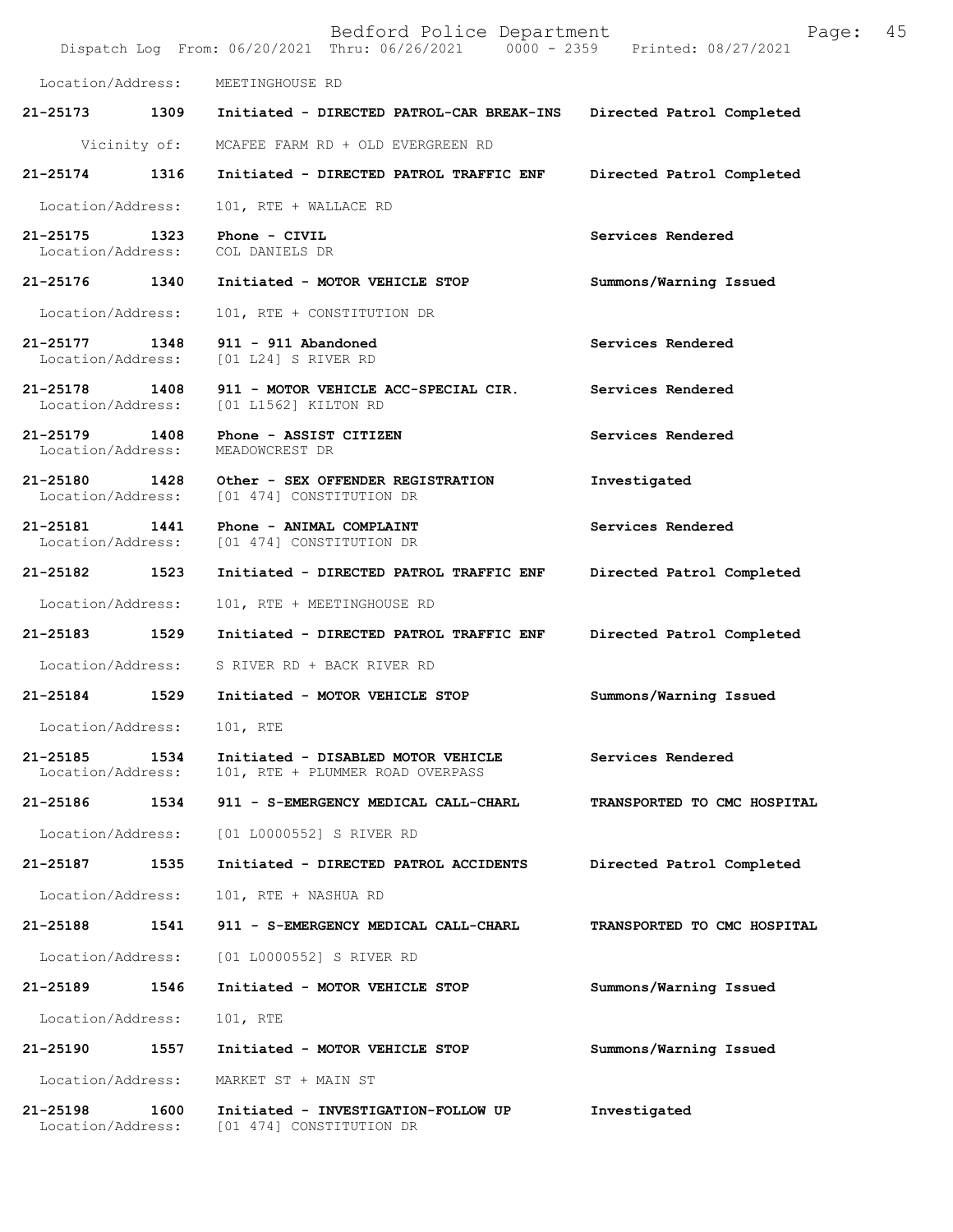|                               |                            | Bedford Police Department<br>Dispatch Log From: 06/20/2021 Thru: 06/26/2021 0000 - 2359 Printed: 08/27/2021 | 46<br>Page:               |
|-------------------------------|----------------------------|-------------------------------------------------------------------------------------------------------------|---------------------------|
|                               | Refer To Incident:         | $21 - 584 - OF$                                                                                             |                           |
| 21-25191                      | 1608                       | Initiated - DIRECTED PATROL TRAFFIC ENF                                                                     | Directed Patrol Completed |
| Location/Address:             |                            | 101, RTE + 114 RTE                                                                                          |                           |
| 21-25192 1612                 |                            | Initiated - DIRECTED PATROL TRAFFIC ENF                                                                     | Directed Patrol Completed |
| Location/Address:             |                            | S RIVER RD + SUNSET LN                                                                                      |                           |
| 21-25193<br>Location/Address: | 1613<br>Refer To Incident: | 911 - MOTOR VEHICLE ACC-SPECIAL CIR.<br>101, RTE + PLUMMER ROAD OVERPASS<br>$21 - 608 - OF$                 | Investigated              |
| 21-25194                      | 1617                       | Initiated - DIRECTED PATROL ACCIDENTS                                                                       | Directed Patrol Completed |
| Location/Address:             |                            | 101, RTE + MEETINGHOUSE RD                                                                                  |                           |
| 21-25195                      | 1642                       | Initiated - DIRECTED PATROL-CAR BREAK-INS                                                                   | Directed Patrol Completed |
| Location/Address:             |                            | [01 463] NASHUA RD                                                                                          |                           |
| 21-25196                      | 1652                       | Initiated - MOTOR VEHICLE STOP                                                                              | Summons/Warning Issued    |
| Location/Address:             |                            | 101, RTE + PLUMMER ROAD OVERPASS                                                                            |                           |
| 21-25197                      | 1658                       | Initiated - MOTOR VEHICLE STOP                                                                              | Summons/Warning Issued    |
| Location/Address:             |                            | S RIVER RD + MEETINGHOUSE RD                                                                                |                           |
| 21-25199                      | 1713                       | Initiated - DIRECTED PATROL-CAR BREAK-INS                                                                   | Directed Patrol Completed |
| Location/Address:             |                            | [01 L1777] WALLACE RD                                                                                       |                           |
| 21-25200                      | 1715                       | Initiated - MOTOR VEHICLE STOP                                                                              | Summons/Warning Issued    |
| Location/Address:             |                            | S RIVER RD + BACK RIVER RD                                                                                  |                           |
| 21-25201                      | 1726                       | Initiated - DIRECTED PATROL TRAFFIC ENF                                                                     | Directed Patrol Completed |
| Location/Address:             |                            | 101, RTE + CONSTITUTION DR                                                                                  |                           |
| 21-25202                      | 1731                       | Initiated - DIRECTED PATROL TRAFFIC ENF                                                                     | Directed Patrol Completed |
| Location/Address:             |                            | 101, RTE + KAHLIKO LN                                                                                       |                           |
| 21-25203                      | 1743                       | Other - BOLO                                                                                                | No Action Required        |
|                               | Location:                  | [02] AMHERST AREA                                                                                           |                           |
| 21-25204                      | 1747                       | Initiated - DIRECTED PATROL-CAR BREAK-INS                                                                   | Directed Patrol Completed |
| Location/Address:             |                            | [01 L1804] S RIVER RD                                                                                       |                           |
| 21-25205                      | 1803                       | Initiated - DIRECTED PATROL TRAFFIC ENF                                                                     | Directed Patrol Completed |
| Location/Address:             |                            | OLD BEDFORD RD + RUNDLETT HILL RD                                                                           |                           |
| 21-25206                      | 1808                       | Initiated - DIRECTED PATROL TRAFFIC ENF                                                                     | Directed Patrol Completed |
| Location/Address:             |                            | 101, RTE + JENKINS RD                                                                                       |                           |
| 21-25207<br>Location/Address: | 1819                       | Initiated - SERVE PAPERWORK<br>HAWTHORNE DR                                                                 | NO PAPERWORK              |
| 21-25208                      | 1821                       | Initiated - DIRECTED PATROL TRAFFIC ENF                                                                     | Directed Patrol Completed |
| Location/Address:             |                            | S RIVER RD + COLBY CT                                                                                       |                           |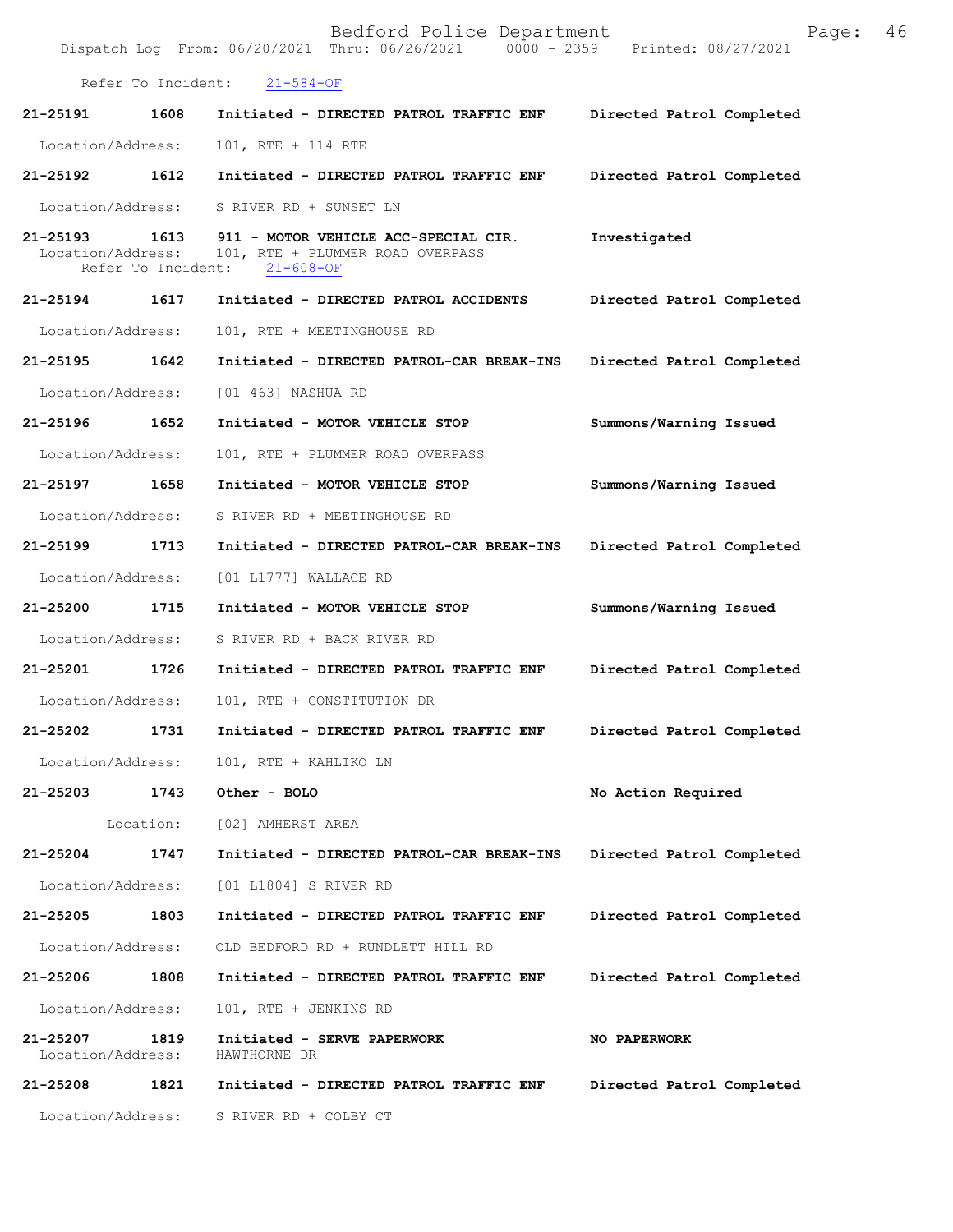Bedford Police Department Page: 47 Dispatch Log From: 06/20/2021 Thru: 06/26/2021 **21-25209 1824 Initiated - MOTOR VEHICLE STOP Summons/Warning Issued**  Location/Address: 101, RTE + WALLACE RD **21-25210 1839 Initiated - MOTOR VEHICLE STOP Summons/Warning Issued**  Location/Address: 101, RTE + CONSTITUTION DR **21-25211 1847 Initiated - DIRECTED PATROL-CAR BREAK-INS Directed Patrol Completed**  Location/Address: LIBERTY HILL RD + COUNTY RD **21-25212 1909 Initiated - DIRECTED PATROL MOUNTAIN BIKE Directed Patrol Completed**  Location/Address: OLD BEDFORD RD + RUNDLETT HILL RD **21-25213 2002 Initiated - MOTOR VEHICLE STOP NO PAPERWORK**  Location/Address: 101, RTE + CONSTITUTION DR **21-25214 2007 Initiated - DIRECTED PATROL TRAFFIC ENF Directed Patrol Completed**  Location/Address: 114 RTE + DONALD ST **21-25215 2022 Initiated - DIRECTED PATROL BURGLARY Directed Patrol Completed**  Location/Address: BACK RIVER RD + COUNTY RD **21-25216 2038 Initiated - INVESTIGATION-FOLLOW UP Investigated**  Location/Address: PATTERSON ST<br>Refer To Incident: 21-602-OF Refer To Incident: 21-25217 2103 Initiated - MOTOR VEHICLE STOP NO PAPERWORK Location/Address: 101, RTE + CONSTITUTION DR 101, RTE + CONSTITUTION DR **21-25218 2106 Initiated - DIRECTED PATROL DWI Directed Patrol Completed**  Location/Address: 101, RTE + WALLACE RD **21-25219 2110 Initiated - DIRECTED PATROL DWI Directed Patrol Completed**  Location/Address: S RIVER RD + CLUB ACRE LN **21-25220 2124 Phone - S-OUTSIDE SMOKE/ILLEGAL BURN Services Rendered**  Location/Address: ROCKINGHAM CT **21-25221 2141 Initiated - DIRECTED PATROL-CAR BREAK-INS Directed Patrol Completed**  Location/Address: [01 515] S RIVER RD **21-25222 2316 Initiated - DIRECTED PATROL DWI Directed Patrol Completed**  Location/Address: 101, RTE + 114 RTE **21-25223 2329 911 - S-EMERGENCY MEDICAL CALL-CHARL NO TRANSPORT**  Location/Address: OLD SAWMILL RD **21-25224 2331 Initiated - DIRECTED PATROL DWI Directed Patrol Completed**  Location/Address: 101, RTE + COVENANT WAY **21-25225 2339 Initiated - DIRECTED PATROL DWI Directed Patrol Completed**  Location/Address: 114 RTE + PLUMMER HILL RD **21-25226 2343 Initiated - DIRECTED PATROL DWI Directed Patrol Completed**  Location/Address: S RIVER RD + MEETINGHOUSE RD **21-25227 2344 Initiated - MOTOR VEHICLE STOP Summons/Warning Issued**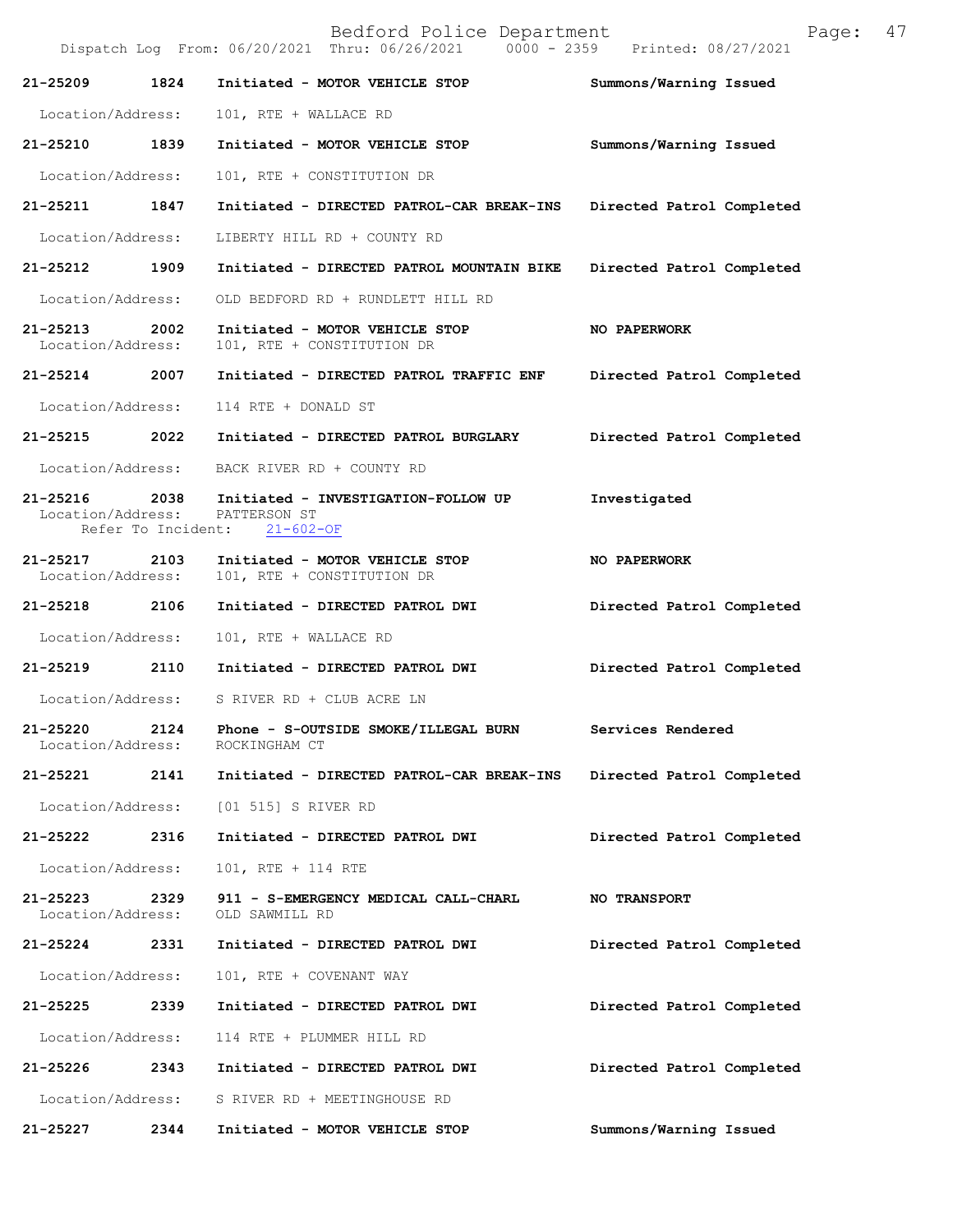Location/Address: S RIVER RD **21-25228 2350 Initiated - MOTOR VEHICLE STOP Summons/Warning Issued**  Location/Address: 114 RTE **21-25229 2357 Initiated - DIRECTED PATROL DWI Directed Patrol Completed**  Location/Address: S RIVER RD + UPJOHN ST

## **For Date: 06/26/2021 - Saturday**

| 21-25230 0002                      |      | Initiated - DIRECTED PATROL DWI             | Directed Patrol Completed |
|------------------------------------|------|---------------------------------------------|---------------------------|
| Location/Address:                  |      | 101, RTE + CHESTNUT DR                      |                           |
| 21-25231 0005                      |      | Initiated - MOTOR VEHICLE STOP              | Summons/Warning Issued    |
| Location/Address:                  |      | 114 RTE                                     |                           |
| 21-25232 0007                      |      | Initiated - MOTOR VEHICLE STOP              | Summons/Warning Issued    |
| Location/Address:                  |      | 101, RTE + WALLACE RD                       |                           |
| 21-25233 0012                      |      | Initiated - MOTOR VEHICLE STOP              | Summons/Warning Issued    |
| Location/Address:                  |      | S RIVER RD + PALOMINO LN                    |                           |
| 21-25234 0019                      |      | Initiated - MOTOR VEHICLE STOP              | Summons/Warning Issued    |
| Location/Address:                  |      | 114 RTE + DONALD ST                         |                           |
| 21-25235 0022                      |      | Initiated - MOTOR VEHICLE STOP              | Summons/Warning Issued    |
| Location/Address:                  |      | 101, RTE + WALLACE RD                       |                           |
| 21-25236 0033<br>Location/Address: |      | Phone - S-FIRE ALARM<br>[01 1255] COOPER LN | Services Rendered         |
| 21-25237 0043                      |      | Initiated - MOTOR VEHICLE STOP              | Summons/Warning Issued    |
| Location/Address:                  |      | 101, RTE + NASHUA RD                        |                           |
| 21-25238 0052                      |      | Initiated - DIRECTED PATROL DWI             | Directed Patrol Completed |
| Location/Address:                  |      | S RIVER RD + HAWTHORNE DR                   |                           |
| 21-25239 0108                      |      | Initiated - DIRECTED PATROL DWI             | Directed Patrol Completed |
| Location/Address:                  |      | 101, RTE + MEETINGHOUSE RD                  |                           |
| 21-25240 0111                      |      | Initiated - DIRECTED PATROL DWI             | Directed Patrol Completed |
| Location/Address:                  |      | S RIVER RD + PALOMINO LN                    |                           |
| 21-25241 0111                      |      | Initiated - MOTOR VEHICLE STOP              | Summons/Warning Issued    |
| Location/Address:                  |      | S RIVER RD + TECHNOLOGY DR                  |                           |
| 21-25242                           | 0114 | Initiated - MOTOR VEHICLE STOP              | Summons/Warning Issued    |
| Location/Address:                  |      | 101, RTE + HARDY RD                         |                           |
| 21-25243                           | 0118 | Initiated - DIRECTED PATROL DWI             | Directed Patrol Completed |
| Location/Address:                  |      | 101, RTE + GREY ROCK RD                     |                           |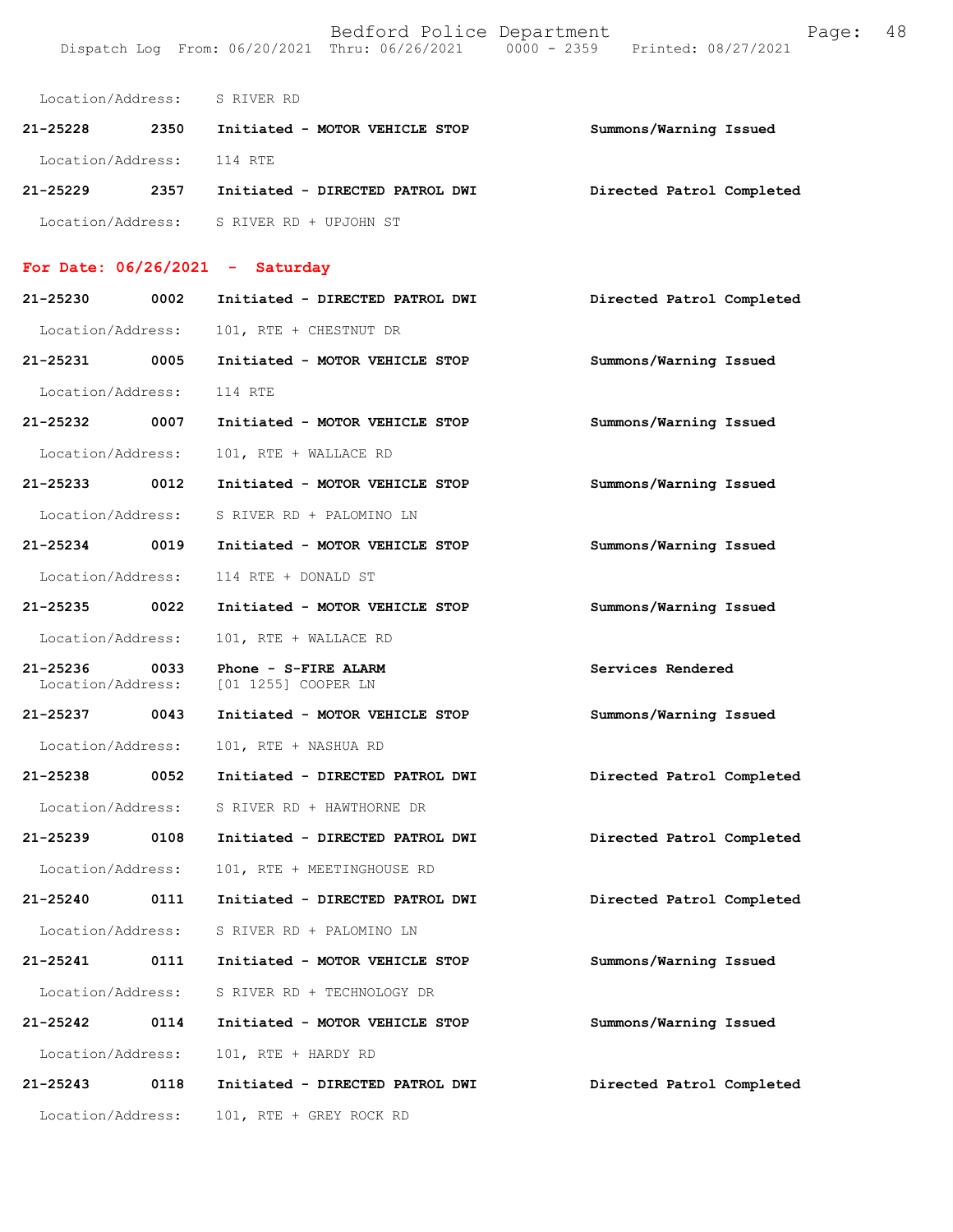|                                   |      | $0000 - 2359$<br>Dispatch Log From: 06/20/2021 Thru: 06/26/2021 | Printed: 08/27/2021       |
|-----------------------------------|------|-----------------------------------------------------------------|---------------------------|
| $21 - 25244$<br>Location/Address: | 0131 | Initiated - SUSP ACTIVITIES<br>COLBY CT                         | Services Rendered         |
| 21-25245 0138                     |      | Initiated - MOTOR VEHICLE STOP                                  | Summons/Warning Issued    |
| Location/Address:                 |      | 101, RTE + WALLACE RD                                           |                           |
| 21-25246<br>Location/Address:     | 0139 | Phone - S-FIRE ALARM<br>TAVISTOCK DR                            | Services Rendered         |
| 21-25247 0144                     |      | Initiated - DIRECTED PATROL DWI                                 | Directed Patrol Completed |
| Location/Address:                 |      | NEW BOSTON RD + CHESTERFIELD PL                                 |                           |
| 21-25248 0145                     |      | Initiated - MOTOR VEHICLE STOP                                  | Summons/Warning Issued    |
| Location/Address:                 |      | S RIVER RD                                                      |                           |
| 21-25249                          | 0208 | Initiated - BUILDING CHECK                                      | Directed Patrol Completed |
| Location/Address:                 |      | [01 L0000587] 101, RTE                                          |                           |
| 21-25250 0214                     |      | Initiated - BUILDING CHECK                                      | Building Checked/Secured  |
| Location/Address:                 |      | [01 192] NEW BOSTON RD                                          |                           |
| 21-25251 0223                     |      | Initiated - BUILDING CHECK                                      | Directed Patrol Completed |
| Location/Address:                 |      | [01 463] NASHUA RD                                              |                           |
| 21-25252                          | 0225 | Initiated - DIRECTED PATROL BURGLARY                            | Directed Patrol Completed |
| Location/Address:                 |      | HAWK DR                                                         |                           |
| 21-25253 0239                     |      | Initiated - BUILDING CHECK                                      | Building Checked/Secured  |
| Location/Address:                 |      | $[01 1277] 101$ , RTE                                           |                           |
| 21-25254 0240                     |      | Initiated - DIRECTED PATROL-CAR BREAK-INS                       | Directed Patrol Completed |
| Location/Address:                 |      | [01 324] HAWTHORNE DR                                           |                           |
| 21-25255                          | 0257 | Initiated - DIRECTED PATROL-CAR BREAK-INS                       | Directed Patrol Completed |
| Location/Address:                 |      | MOUNTAIN RD                                                     |                           |
| 21-25256                          | 0322 | Initiated - BUILDING CHECK                                      | Directed Patrol Completed |
| Location/Address:                 |      | [01 400] MEETINGHOUSE RD                                        |                           |
| 21-25257                          | 0334 | Initiated - DIRECTED PATROL BURGLARY                            | Directed Patrol Completed |
| Location/Address:                 |      | CONSTANCE ST                                                    |                           |
| 21-25258                          | 0353 | Initiated - DIRECTED PATROL-CAR BREAK-INS                       | Directed Patrol Completed |
| Location/Address:                 |      | PALOMINO LN + PLUMMER RD                                        |                           |
| 21-25259                          | 0357 | Initiated - DIRECTED PATROL BURGLARY                            | Directed Patrol Completed |
| Location/Address:                 |      | GREENFIELD PKWY + WALLACE RD                                    |                           |
| 21-25260                          | 0422 | Initiated - DIRECTED PATROL-CAR BREAK-INS                       | Directed Patrol Completed |
| Location/Address:                 |      | [01 1589] COLBY CT                                              |                           |
| 21-25261                          | 0428 | Initiated - DIRECTED PATROL BURGLARY                            | Directed Patrol Completed |
| Location/Address:                 |      | HARDY RD + REGENCY DR                                           |                           |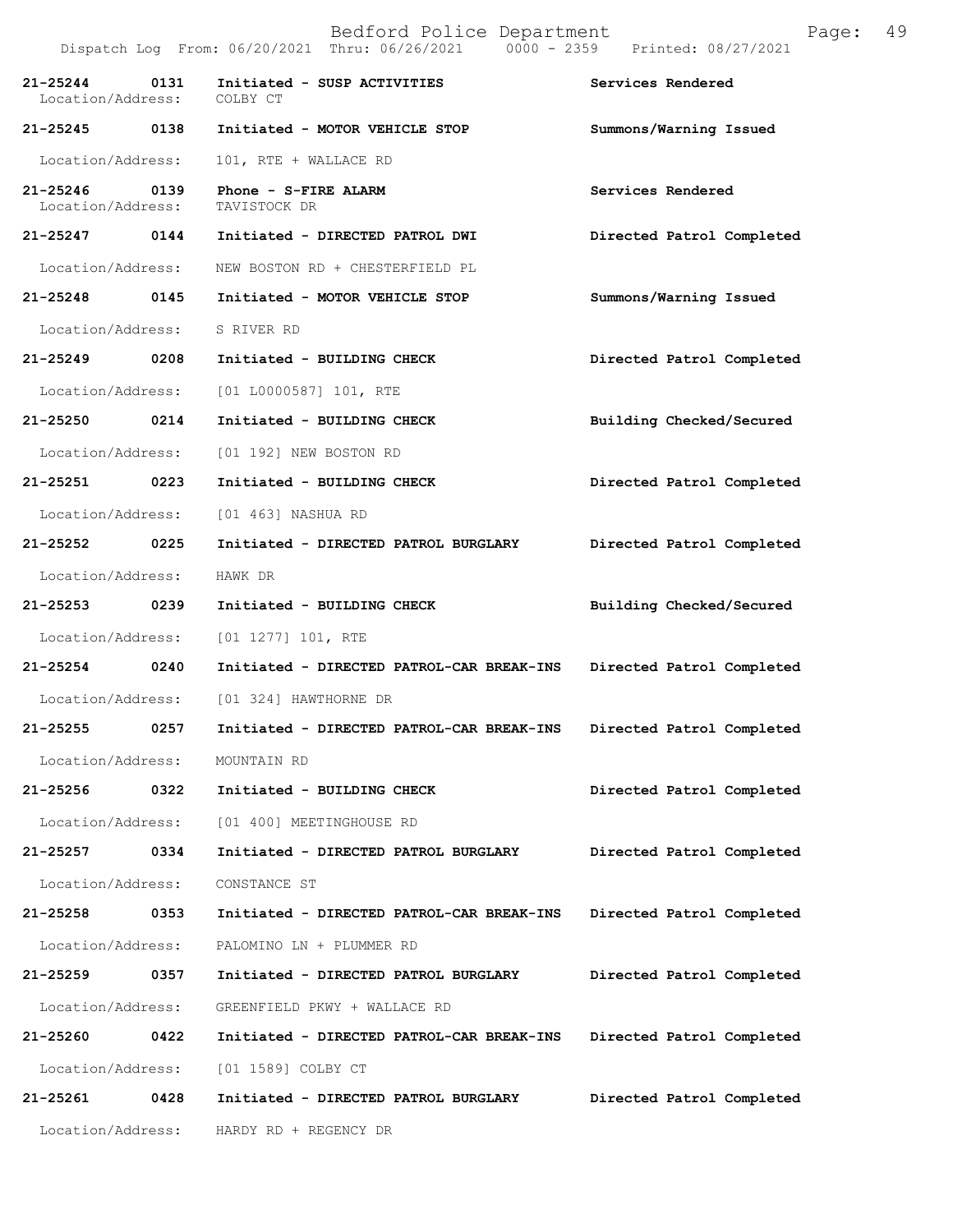| 21-25262 0454                      |      | Initiated - DIRECTED PATROL-CAR BREAK-INS             | Directed Patrol Completed |
|------------------------------------|------|-------------------------------------------------------|---------------------------|
| Location/Address:                  |      | [01 L2271] S RIVER RD                                 |                           |
| 21-25263                           | 0510 | Initiated - DIRECTED PATROL TRAFFIC ENF               | Directed Patrol Completed |
| Location/Address:                  |      | S RIVER RD + AUTUMN LN                                |                           |
| 21-25264 0510                      |      | Initiated - DIRECTED PATROL TRAFFIC ENF               | Directed Patrol Completed |
| Location/Address:                  |      | 101, RTE + MEETINGHOUSE RD                            |                           |
| 21-25265 0520                      |      | Initiated - DIRECTED PATROL TRAFFIC ENF               | Directed Patrol Completed |
| Location/Address:                  |      | 101, RTE + HITCHING POST LN                           |                           |
| 21-25266 0537                      |      | Initiated - DIRECTED PATROL TRAFFIC ENF               | Directed Patrol Completed |
| Location/Address:                  |      | 101, RTE + 114 RTE                                    |                           |
| 21-25267 0605                      |      | Initiated - DIRECTED PATROL TRAFFIC ENF               | Directed Patrol Completed |
| Location/Address:                  |      | S RIVER RD + BACK RIVER RD                            |                           |
| 21-25268 0607                      |      | Initiated - DIRECTED PATROL TRAFFIC ENF               | Directed Patrol Completed |
| Location/Address:                  |      | WALLACE RD + NEW BOSTON RD                            |                           |
| 21-25269 0608                      |      | Initiated - DIRECTED PATROL TRAFFIC ENF               | Directed Patrol Completed |
| Location/Address:                  |      | 101, RTE + JENKINS RD                                 |                           |
| 21-25270 0610<br>Location/Address: |      | Initiated - MOTOR VEHICLE STOP<br>S RIVER RD          | <b>NO PAPERWORK</b>       |
| 21-25271 0627                      |      | Initiated - MOTOR VEHICLE STOP                        | Summons/Warning Issued    |
| Location/Address:                  |      | NEW BOSTON RD                                         |                           |
| 21-25272 0738                      |      | Phone - ALARM,BURGLAR                                 | Alarm- correct code/reset |
|                                    |      | Location/Address: [01 L900] SUNSET LN                 |                           |
|                                    |      | Location/Address: [01 1255] COOPER LN                 | Services Rendered         |
| 21-25274                           | 0824 | Initiated - DIRECTED PATROL TRAFFIC ENF               | Directed Patrol Completed |
|                                    |      | Location/Address: BOYNTON ST + PLUMMER RD             |                           |
|                                    |      | 21-25275 0824 Initiated - DIRECTED PATROL TRAFFIC ENF | Directed Patrol Completed |
| Location/Address:                  |      | 101, RTE + NASHUA RD                                  |                           |
| 21-25276                           | 0833 | Initiated - DIRECTED PATROL TRAFFIC ENF               | Directed Patrol Completed |
| Location/Address:                  |      | 101, RTE + 114 RTE                                    |                           |
| 21-25277                           | 0846 | Initiated - DIRECTED PATROL TRAFFIC ENF               | Directed Patrol Completed |
|                                    |      | Location/Address: S RIVER RD + CLUB ACRE LN           |                           |
| 21-25278                           | 0848 | Initiated - MOTOR VEHICLE STOP                        | Summons/Warning Issued    |
| Location/Address:                  |      | 101, RTE                                              |                           |
| 21-25279 0849                      |      | Initiated - MOTOR VEHICLE STOP                        | Summons/Warning Issued    |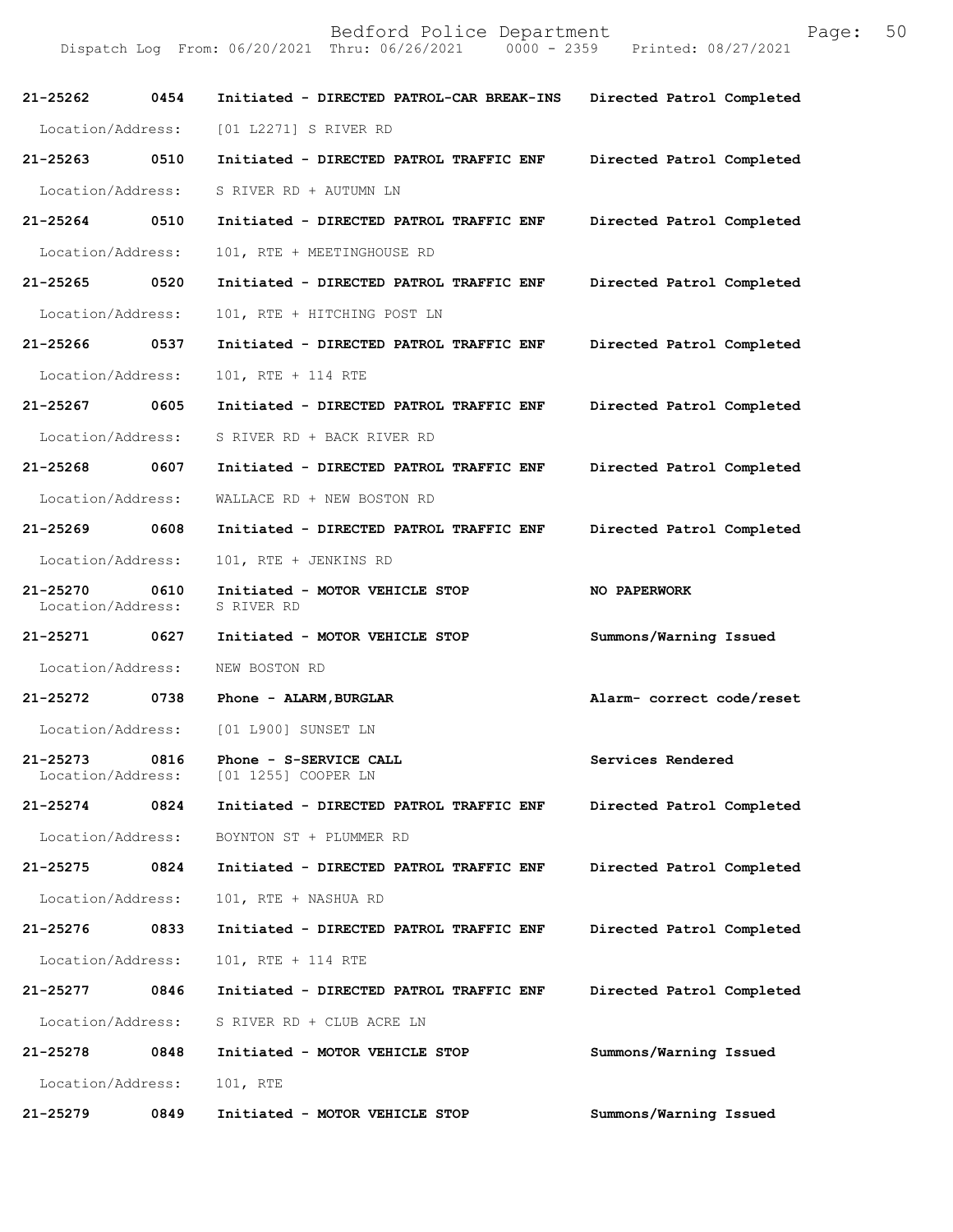|                               |              | Bedford Police Department<br>Dispatch Log From: 06/20/2021 Thru: 06/26/2021 0000 - 2359 | 51<br>Page:<br>Printed: 08/27/2021 |
|-------------------------------|--------------|-----------------------------------------------------------------------------------------|------------------------------------|
| Location/Address:             |              | 101, RTE + WALLACE RD                                                                   |                                    |
| 21-25280                      | 0851         | Initiated - MOTOR VEHICLE STOP                                                          | Summons/Warning Issued             |
| Location/Address:             |              | S RIVER RD + CLUB ACRE LN                                                               |                                    |
| 21-25281<br>Location/Address: | 0852         | 911 - S-EMERGENCY MEDICAL CALL<br>[01 L2252] JENKINS RD                                 | <b>NO TRANSPORT</b>                |
| 21-25282                      | 0857         | Initiated - MOTOR VEHICLE STOP                                                          | Summons/Warning Issued             |
| Location/Address:             |              | 101, RTE + PLUMMER ROAD OVERPASS                                                        |                                    |
| 21-25283                      | 0858         | Phone - ALARM, BURGLAR                                                                  | Alarm- correct code/reset          |
| Location/Address:             |              | [01 L1077] CAMPBELL RD                                                                  |                                    |
| 21-25284                      | 0909         | Phone - ALARM, BURGLAR                                                                  | Alarm- correct code/reset          |
| Location/Address:             |              | MILL STONE TER                                                                          |                                    |
| 21-25285                      | 0918         | Initiated - DIRECTED PATROL TRAFFIC ENF                                                 | Directed Patrol Completed          |
|                               | Vicinity of: | BACK RIVER RD + S RIVER RD                                                              |                                    |
| 21-25286                      | 0919         | Initiated - DIRECTED PATROL TRAFFIC ENF                                                 | Directed Patrol Completed          |
| Location/Address:             |              | 101, RTE + WALLACE RD                                                                   |                                    |
| 21-25287<br>Location/Address: | 0929         | Phone - ALARM, BURGLAR<br>[01 95] RIVERWAY PL                                           | Alarm - False                      |
| 21-25289<br>Location/Address: | 0938         | Phone - HIGHWAY CONDITIONS<br>GREELEY HILL RD + N AMHERST RD                            | Investigated                       |
| 21-25288                      | 0939         | Initiated - DIRECTED PATROL TRAFFIC ENF                                                 | Directed Patrol Completed          |
| Location/Address:             |              | 101, RTE + JENKINS RD                                                                   |                                    |
| 21-25290                      | 0942         | Initiated - DIRECTED PATROL TRAFFIC ENF                                                 | Directed Patrol Completed          |
| Location/Address:             |              | KILTON RD + S RIVER RD                                                                  |                                    |
| 21-25291                      | 0944         | Initiated - MOTOR VEHICLE STOP                                                          | Summons/Warning Issued             |
| Location/Address:             |              | 101, RTE + COVENANT WAY                                                                 |                                    |
| 21-25292                      | 0950         | Initiated - DIRECTED PATROL TRAFFIC ENF                                                 | Directed Patrol Completed          |
| Location/Address:             |              | 101, RTE + MEETINGHOUSE RD                                                              |                                    |
| 21-25293                      | 1002         | Initiated - MOTOR VEHICLE STOP                                                          | Summons/Warning Issued             |
| Location/Address:             |              | OLD BEDFORD RD + LEAVY DR                                                               |                                    |
| 21-25294                      | 1016         | Phone - DOG COMPLAINT                                                                   | No Action Required                 |
| Location/Address:             |              | [01 L1705] N AMHERST RD                                                                 |                                    |
| 21-25295                      | 1022         | Initiated - MOTOR VEHICLE STOP                                                          | Summons/Warning Issued             |
| Location/Address:             |              | RIDGEWOOD RD + ATWOOD LN                                                                |                                    |
| 21-25296                      | 1035         | Initiated - DIRECTED PATROL TRAFFIC ENF                                                 | Directed Patrol Completed          |
| Location/Address:             |              | NASHUA RD + WALLACE RD                                                                  |                                    |
| 21-25297                      | 1046         | 911 - S-EMERGENCY MEDICAL CALL-BRAVO                                                    | Transported to Elliot Hospital     |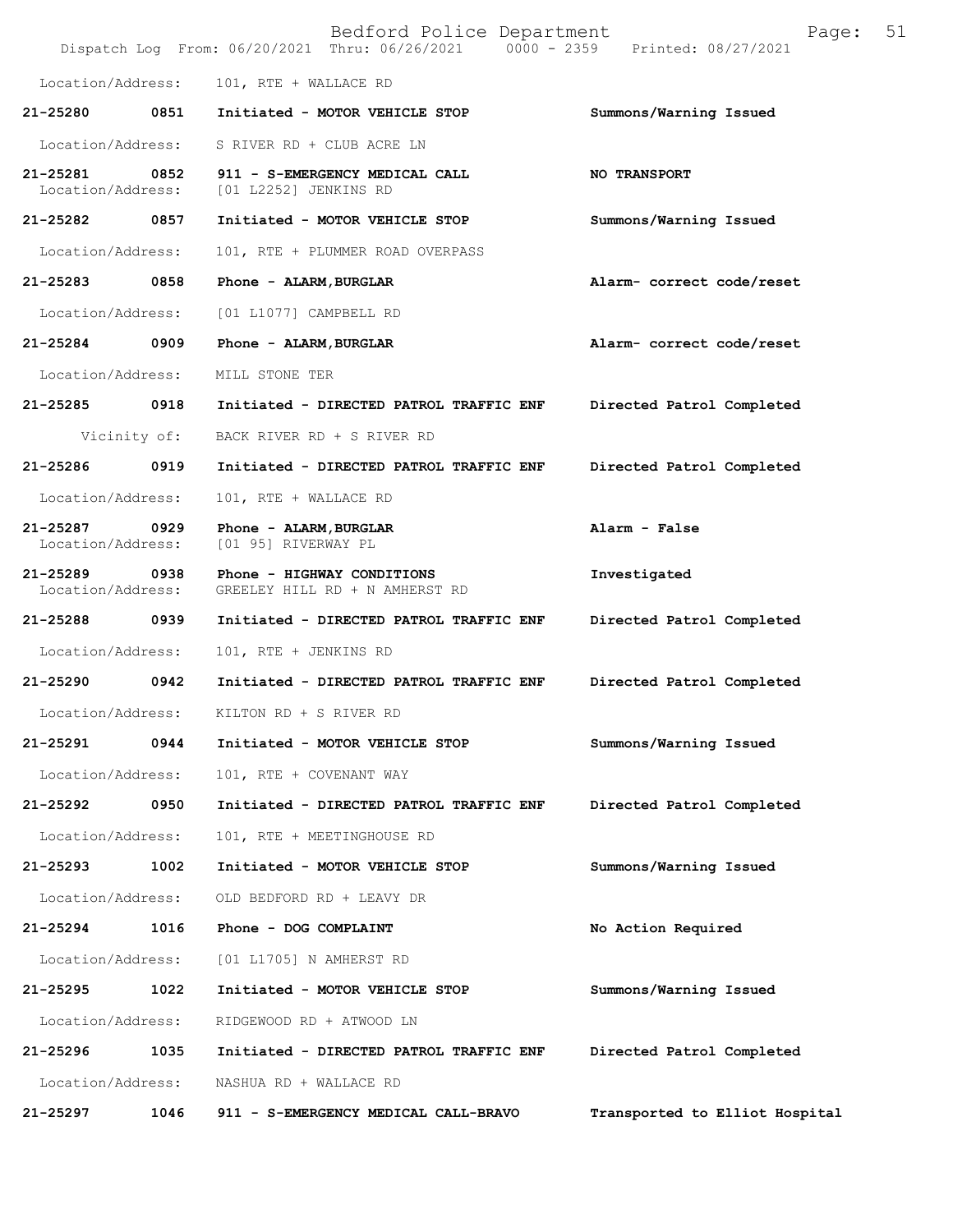|                               |              | Bedford Police Department<br>Dispatch Log From: 06/20/2021 Thru: 06/26/2021 0000 - 2359 Printed: 08/27/2021 | Page:                       | 52 |
|-------------------------------|--------------|-------------------------------------------------------------------------------------------------------------|-----------------------------|----|
| Location/Address:             |              | SPYGLASS POINT CIR                                                                                          |                             |    |
| 21-25298                      | 1046         | Initiated - DIRECTED PATROL TRAFFIC ENF                                                                     | Directed Patrol Completed   |    |
| Location/Address:             |              | 101, RTE + OLD BEDFORD RD                                                                                   |                             |    |
| 21-25299                      | 1049         | Phone - DOG COMPLAINT                                                                                       | No Action Required          |    |
| Location/Address:             |              | OLD BEDFORD RD                                                                                              |                             |    |
| 21-25300                      | 1101         | Initiated - MOTOR VEHICLE STOP                                                                              | Summons/Warning Issued      |    |
| Location/Address:             |              | 101, RTE + BOYNTON ST                                                                                       |                             |    |
| 21-25302<br>Location/Address: | 1101         | Walk-In - ASSIST CITIZEN<br>[01 474] CONSTITUTION DR                                                        | Services Rendered           |    |
| 21-25301 1102                 |              | Initiated - MOTOR VEHICLE STOP                                                                              | Summons/Warning Issued      |    |
| Location/Address:             |              | 101, RTE + PLUMMER ROAD OVERPASS                                                                            |                             |    |
| 21-25303                      | 1108         | 911 - S-EMERGENCY MEDICAL CALL-DELTA                                                                        | TRANSPORTED TO CMC HOSPITAL |    |
| Location/Address:             |              | [01 1050] DONALD ST                                                                                         |                             |    |
| 21-25304                      | 1115         | Initiated - DIRECTED PATROL-CAR BREAK-INS                                                                   | Directed Patrol Completed   |    |
| Location/Address:             |              | [01 1235] S RIVER RD                                                                                        |                             |    |
| 21-25305                      | 1144         | Initiated - DIRECTED PATROL-CAR BREAK-INS                                                                   | Directed Patrol Completed   |    |
| Location/Address:             |              | BEALS RD + COL DANIELS DR                                                                                   |                             |    |
| 21-25306                      | 1150         | Initiated - DIRECTED PATROL-CAR BREAK-INS                                                                   | Directed Patrol Completed   |    |
| Location/Address:             |              | [01 1050] DONALD ST                                                                                         |                             |    |
| 21-25307                      | 1158         | Initiated - DIRECTED PATROL-CAR BREAK-INS                                                                   | Directed Patrol Completed   |    |
| Location/Address:             |              | [01 L1803] S RIVER RD                                                                                       |                             |    |
| 21-25308                      | 1213         | Initiated - MOTOR VEHICLE STOP                                                                              | Summons/Warning Issued      |    |
| Location/Address:             |              | 101, RTE + WALLACE RD                                                                                       |                             |    |
| 21-25309                      | 1240         | Initiated - DIRECTED PATROL-CAR BREAK-INS                                                                   | Directed Patrol Completed   |    |
|                               | Vicinity of: | SEBBINS POND DR + COUNTY RD                                                                                 |                             |    |
| 21-25310<br>Location/Address: | 1253         | Initiated - VACANT PROPERTY CHECK<br>[01 L581] LEDGEWOOD RD                                                 | Services Rendered           |    |
| 21-25311 1253                 |              | Initiated - DIRECTED PATROL TRAFFIC ENF                                                                     | Directed Patrol Completed   |    |
| Location/Address:             |              | DONALD ST + RUNDLETT HILL RD                                                                                |                             |    |
| 21-25312                      | 1301         | Initiated - DIRECTED PATROL TRAFFIC ENF                                                                     | Directed Patrol Completed   |    |
| Location/Address:             |              | PALOMINO LN + S RIVER RD                                                                                    |                             |    |
| 21-25313<br>Location/Address: | 1310         | Phone - CRIMINAL TRESPASS<br>[01 335] COLBY CT                                                              | Services Rendered           |    |
| 21-25314                      | 1313         | Phone - MOTOR VEHICLE COMPLAINT                                                                             | No Action Required          |    |
| Location/Address:             |              | 101, RTE + KILTON ROAD RAMP                                                                                 |                             |    |
| 21-25315<br>Location/Address: | 1329         | Phone - ALARM, BURGLAR<br>[01 1289] BEDFORD CENTER RD                                                       | Alarm - False               |    |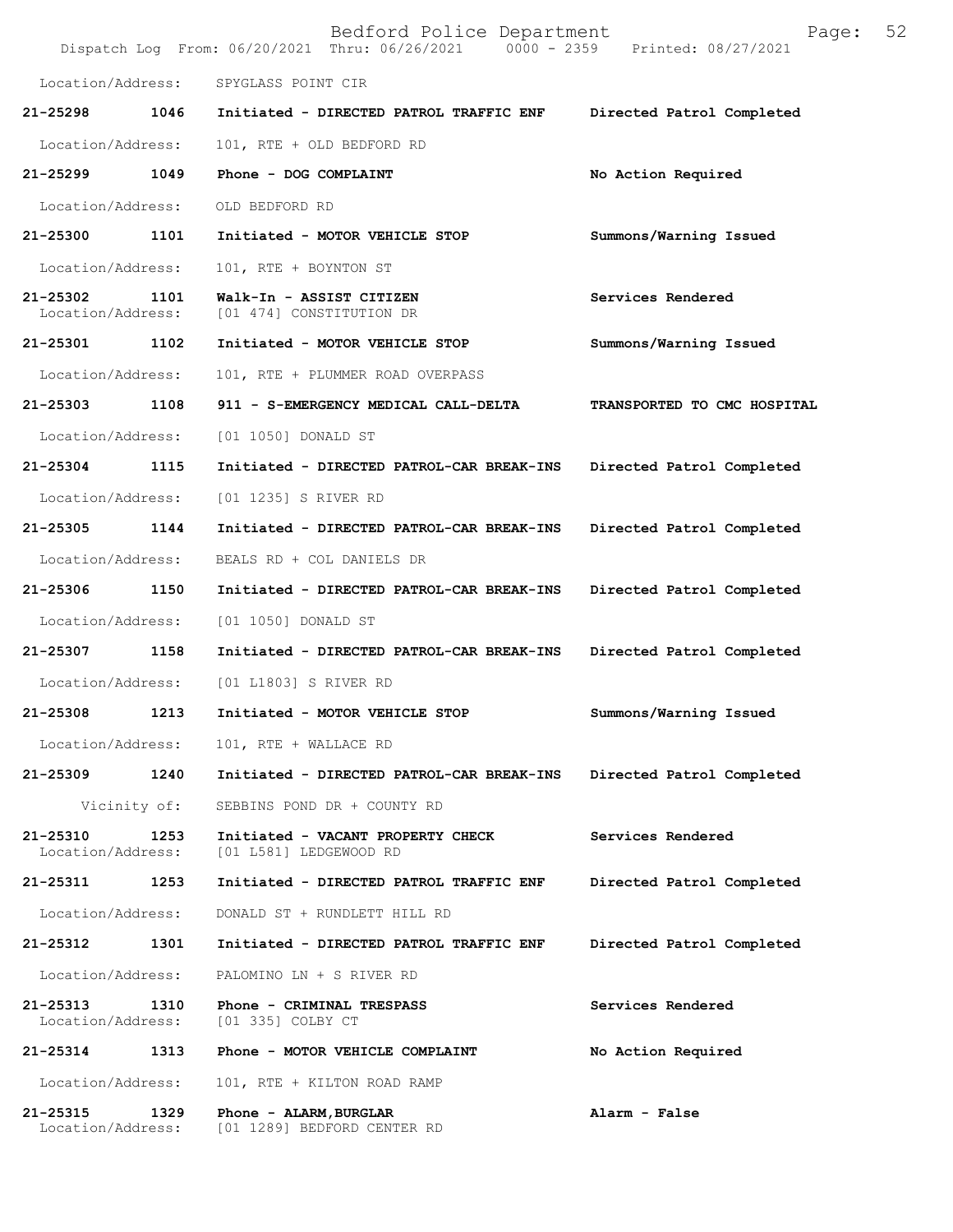Dispatch Log From: 06/20/2021 Thru: 06/26/2021 0000 - 2359 Printed: 08/27/2021

| 21-25316 1341                      |      | Initiated - SERVE PAPERWORK                                                                                                                                                                      | No Action Required        |
|------------------------------------|------|--------------------------------------------------------------------------------------------------------------------------------------------------------------------------------------------------|---------------------------|
| Location/Address:                  |      | [01 521] HAWTHORNE DR                                                                                                                                                                            |                           |
| 21-25317 1408<br>Location/Address: |      | Initiated - SUSP ACTIVITIES<br>S RIVER RD + KILTON RD                                                                                                                                            | Services Rendered         |
| 21-25318 1411<br>Location/Address: |      | Phone - S-MUTUAL AID-MEDICAL<br>[03] IVY ST                                                                                                                                                      | <b>NO TRANSPORT</b>       |
| 21-25319 1447                      |      | 911 - S- FIRE-BRUSH<br>Location/Address: [01 L1843] S RIVER RD                                                                                                                                   | Extinquished              |
| 21-25320 1532                      |      | Initiated - DIRECTED PATROL TRAFFIC ENF                                                                                                                                                          | Directed Patrol Completed |
| Location/Address:                  |      | S RIVER RD + HULL RD                                                                                                                                                                             |                           |
| 21-25321 1535                      |      | Initiated - DIRECTED PATROL TRAFFIC ENF                                                                                                                                                          | Directed Patrol Completed |
| Location/Address:                  |      | 101, RTE + WALLACE RD                                                                                                                                                                            |                           |
| 21-25322 1545<br>Location/Address: |      | Initiated - MOTOR VEHICLE STOP<br>PALOMINO LN                                                                                                                                                    | <b>NO PAPERWORK</b>       |
| 21-25323 1556<br>Location/Address: |      | Initiated - DIRECTED PATROL TRAFFIC ENF<br>S RIVER RD + COLBY CT                                                                                                                                 | Could Not Locate          |
| 21-25324 1600                      |      | Initiated - MOTOR VEHICLE STOP                                                                                                                                                                   | Summons/Warning Issued    |
| Location/Address:                  |      | 101, RTE                                                                                                                                                                                         |                           |
| 21-25325 1609                      |      | Initiated - DIRECTED PATROL TRAFFIC ENF                                                                                                                                                          | Directed Patrol Completed |
| Location/Address:                  |      | 101, RTE + KILTON ROAD RAMP                                                                                                                                                                      |                           |
| 21-25326 1616<br>Location/Address: | Age: | Initiated - MOTOR VEHICLE STOP<br>MEETINGHOUSE RD + 101, RTE<br>Refer To Summons: 21-355-AR<br>Summons: PEARSON, CRAIG<br>Address: MANCHESTER, NH<br>38<br>Charges: Drive after Rev/Sus - subsqt | Arrest(s) Made            |
| 21-25327 1620                      |      | Initiated - DIRECTED PATROL TRAFFIC ENF                                                                                                                                                          | Directed Patrol Completed |
| Location/Address:                  |      | 101, RTE + COVENANT WAY                                                                                                                                                                          |                           |
| 21-25328                           | 1622 | Initiated - MOTOR VEHICLE STOP                                                                                                                                                                   | Summons/Warning Issued    |
| Location/Address:                  |      | 101, RTE + 114 RTE                                                                                                                                                                               |                           |
| 21-25329                           | 1627 | Initiated - MOTOR VEHICLE STOP                                                                                                                                                                   | Summons/Warning Issued    |
| Location/Address:                  |      | BOYNTON ST + WAYSIDE DR                                                                                                                                                                          |                           |
| 21-25330<br>Location/Address:      | 1637 | Initiated - MOTOR VEHICLE STOP<br>[01 L0000553] 101, RTE                                                                                                                                         | NO PAPERWORK              |
| 21-25331                           | 1649 | Initiated - DIRECTED PATROL TRAFFIC ENF                                                                                                                                                          | Directed Patrol Completed |
| Location/Address:                  |      | 101, RTE + 114 RTE                                                                                                                                                                               |                           |
| 21-25332                           | 1651 | Initiated - DIRECTED PATROL TRAFFIC ENF                                                                                                                                                          | Directed Patrol Completed |
| Location/Address:                  |      | S RIVER RD + AUTUMN LN                                                                                                                                                                           |                           |

**Directed Patrol Completed 21-25333 1658 Initiated - DIRECTED PATROL TRAFFIC ENF**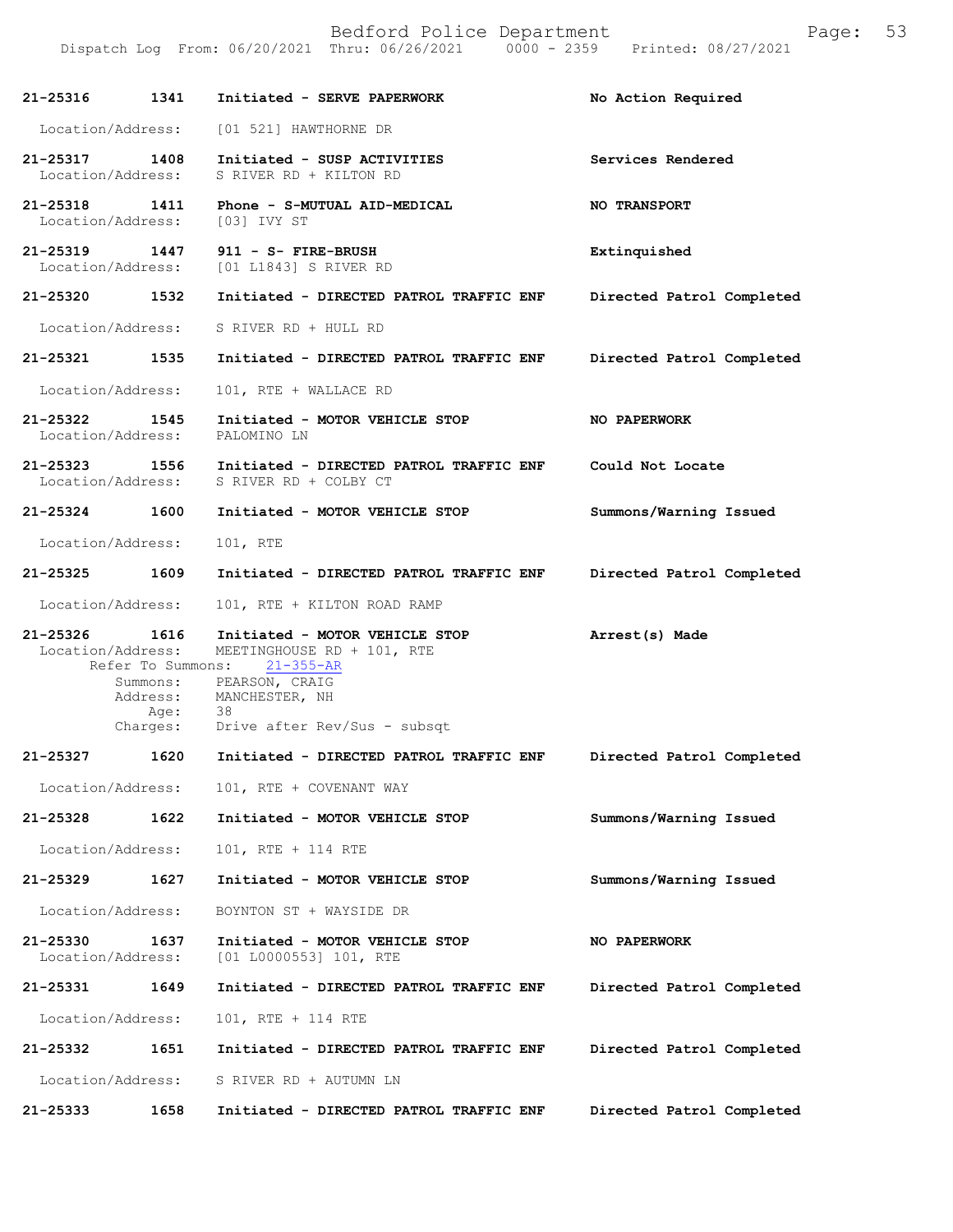|                               |                    | Bedford Police Department<br>Dispatch Log From: 06/20/2021 Thru: 06/26/2021 0000 - 2359 | Page:<br>Printed: 08/27/2021   | 54 |
|-------------------------------|--------------------|-----------------------------------------------------------------------------------------|--------------------------------|----|
| Location/Address:             |                    | 101, RTE + PINECREST DR                                                                 |                                |    |
| 21-25334                      | 1659               | Initiated - MOTOR VEHICLE STOP                                                          | Summons/Warning Issued         |    |
| Location/Address:             |                    | 101, RTE + CONSTITUTION DR                                                              |                                |    |
| 21-25335<br>Location/Address: | 1716               | 911 - S-MOTOR VEHICLE ACCIDENT INJ<br>F.E. EVERETT SOUTH TPKE                           | Could Not Locate               |    |
| 21-25336 1720                 |                    | 911 - S-EMERGENCY MEDICAL CALL-ALPHA                                                    | Transported to Elliot Hospital |    |
| Location/Address:             |                    | [01 335] COLBY CT                                                                       |                                |    |
| 21-25337<br>Location/Address: | 1737               | Phone - ASSIST UTILITY<br>OLD MILL RD                                                   | Services Rendered              |    |
| 21-25338                      | 1740               | Initiated - DIRECTED PATROL TRAFFIC ENF                                                 | Directed Patrol Completed      |    |
| Location/Address:             |                    | S RIVER RD + HAWTHORNE DR                                                               |                                |    |
| 21-25339                      | 1747               | Initiated - DIRECTED PATROL-CAR BREAK-INS                                               | Directed Patrol Completed      |    |
| Location/Address:             |                    | WALLACE RD + NASHUA RD                                                                  |                                |    |
| 21-25340<br>Location/Address: | 1800               | Phone - ASSIST OTHER AGENCY<br>F.E. EVERETT NORTH TPKE                                  | Services Rendered              |    |
| Location/Address:             |                    | 21-25341 1827 Phone - SUSP ACTIVITIES<br>S RIVER RD                                     | Investigated                   |    |
|                               | Refer To Incident: | $21 - 609 - OF$                                                                         |                                |    |
| 21-25342                      | 1828               | 911 - POLICE INFORMATION                                                                | No Action Required             |    |
| Location/Address:             |                    | [01 335] COLBY CT                                                                       |                                |    |
| 21-25343                      | 1921               | Initiated - DIRECTED PATROL-CAR BREAK-INS                                               | Directed Patrol Completed      |    |
| Location/Address:             |                    | [01 L2252] JENKINS RD                                                                   |                                |    |
| 21-25344                      | 1927               | Initiated - DIRECTED PATROL TRAFFIC ENF                                                 | Directed Patrol Completed      |    |
| Location/Address:             |                    | 101, RTE + MEETINGHOUSE RD                                                              |                                |    |
| 21-25345                      | 1936               | 911 - DOG COMPLAINT                                                                     | No Action Required             |    |
| Location/Address:             |                    | [01 1690] S RIVER RD                                                                    |                                |    |
| 21-25346                      | 1954               | Initiated - DIRECTED PATROL TRAFFIC ENF                                                 | Directed Patrol Completed      |    |
| Location/Address:             |                    | 101, RTE + NASHUA RD                                                                    |                                |    |
| 21-25347<br>Location/Address: | 2016               | Initiated - MOTOR VEHICLE STOP<br>101, RTE + CONSTITUTION DR                            | <b>NO PAPERWORK</b>            |    |
| 21-25348<br>Location/Address: | 2016               | Phone - NUISANCE/NOISE COMPLIANT<br>ESTHER DR                                           | Services Rendered              |    |
| 21-25349                      | 2043               | Initiated - DIRECTED PATROL BURGLARY                                                    | Directed Patrol Completed      |    |
| Location/Address:             |                    | WALLACE RD + N AMHERST RD                                                               |                                |    |
| 21-25350                      | 2044               | Initiated - DIRECTED PATROL-CAR BREAK-INS                                               | Directed Patrol Completed      |    |
| Location/Address:             |                    | [01 L1804] S RIVER RD                                                                   |                                |    |
| 21-25351<br>Location/Address: | 2048               | Initiated - MOTOR VEHICLE STOP<br>S RIVER RD + TECHNOLOGY DR                            | NO PAPERWORK                   |    |
| 21-25352                      | 2056               | Initiated - DIRECTED PATROL DWI                                                         | Directed Patrol Completed      |    |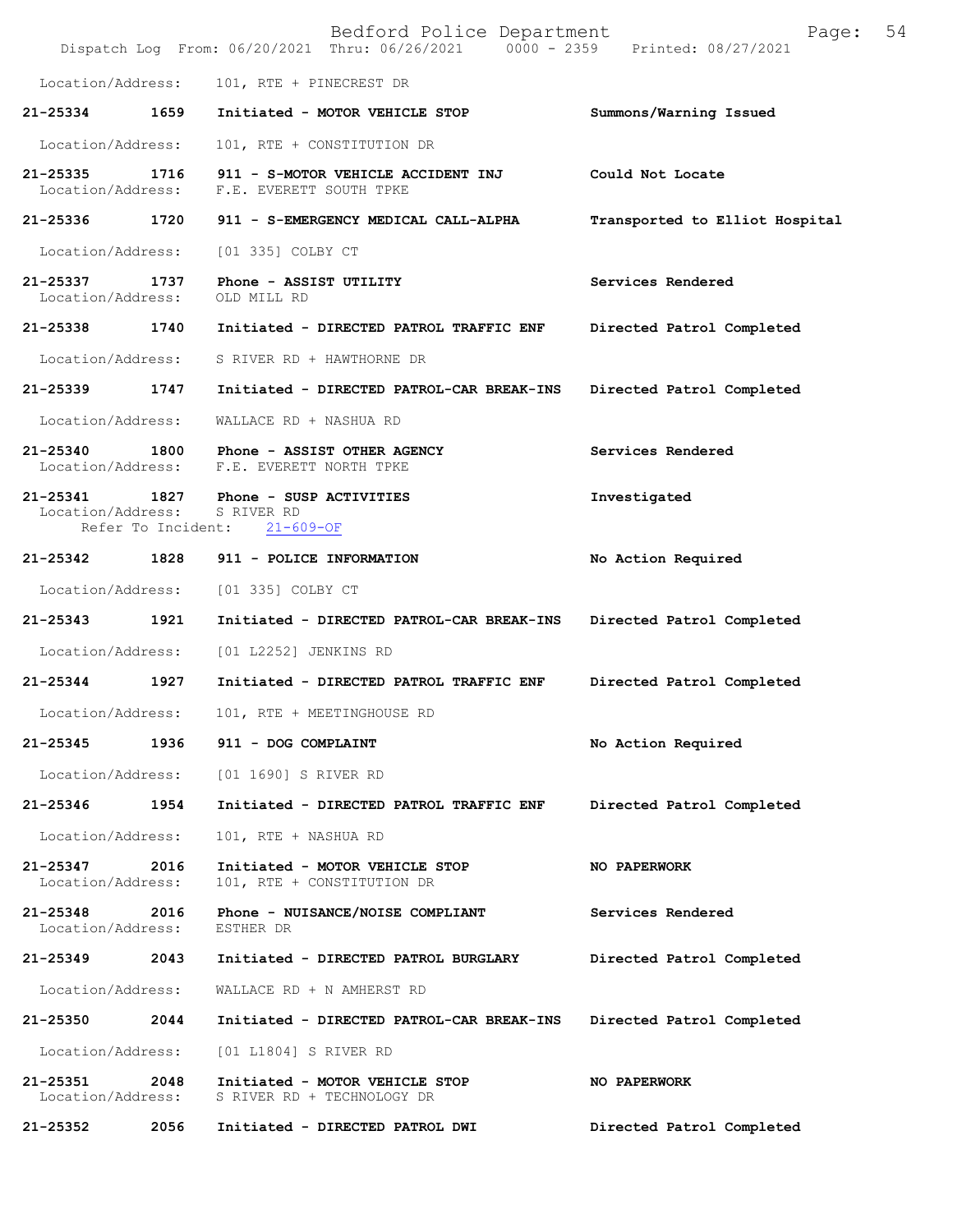|                               |                          | Location/Address: S RIVER RD + KILTON RD                                                                                                                                                               |                           |
|-------------------------------|--------------------------|--------------------------------------------------------------------------------------------------------------------------------------------------------------------------------------------------------|---------------------------|
| 21-25353 2056                 |                          | Initiated - DIRECTED PATROL DWI                                                                                                                                                                        | Directed Patrol Completed |
| Location/Address:             |                          | NEW BOSTON RD + CHESTERFIELD PL                                                                                                                                                                        |                           |
| 21-25354                      | 2059                     | Initiated - DIRECTED PATROL-CAR BREAK-INS                                                                                                                                                              | Directed Patrol Completed |
| Location/Address:             |                          | [01 L2271] S RIVER RD                                                                                                                                                                                  |                           |
| 21-25355 2101                 |                          | Initiated - MOTOR VEHICLE STOP                                                                                                                                                                         | Summons/Warning Issued    |
| Location/Address:             |                          | S RIVER RD                                                                                                                                                                                             |                           |
| 21-25356<br>Location/Address: | 2104                     | Phone - MOTOR VEHICLE COMPLAINT<br>S RIVER RD                                                                                                                                                          | Services Rendered         |
|                               |                          | 21-25358 2107 Phone - NUISANCE/NOISE COMPLIANT<br>Location/Address: BARR FARM RD                                                                                                                       | Could Not Locate          |
| 21-25357 2108                 |                          | Initiated - DIRECTED PATROL-CAR BREAK-INS                                                                                                                                                              | Directed Patrol Completed |
| Location/Address:             |                          | [01 324] HAWTHORNE DR                                                                                                                                                                                  |                           |
| 21-25359 2116                 |                          | Initiated - SUSP ACTIVITIES                                                                                                                                                                            | Summons/Warning Issued    |
| Location/Address:             |                          | HAWTHORNE DR                                                                                                                                                                                           |                           |
| 21-25360 2117                 |                          | Initiated - MOTOR VEHICLE STOP                                                                                                                                                                         | Summons/Warning Issued    |
| Location/Address:             |                          | 101, RTE                                                                                                                                                                                               |                           |
| 21-25361                      | 2120<br>Age:<br>Charges: | Initiated - MOTOR VEHICLE STOP<br>Location/Address: KILTON RD<br>Refer To Arrest: 21-356-AR<br>Arrest: VASSALLO, TAMATHA LYNN<br>Address: BEDFORD, NH<br>47<br>DUI 3rd; Impairment<br>DUI - impairment | Investigated              |
|                               |                          | 21-25362 2139 911 - POLICE INFORMATION                                                                                                                                                                 | No Action Required        |
|                               |                          | Location/Address: S RIVER RD                                                                                                                                                                           |                           |
| 21-25363                      | 2144                     | Initiated - DIRECTED PATROL BURGLARY                                                                                                                                                                   | Directed Patrol Completed |
| Location/Address:             |                          | SUZANNE DR                                                                                                                                                                                             |                           |
| 21-25364                      | 2200                     | Initiated - DIRECTED PATROL DWI                                                                                                                                                                        | Directed Patrol Completed |
| Location/Address:             |                          | 101, RTE + GREY ROCK RD                                                                                                                                                                                |                           |
| 21-25365                      | 2235                     | Other - BOLO                                                                                                                                                                                           | No Action Required        |
| Location/Address:             |                          | [07 M13] VALLEY ST                                                                                                                                                                                     |                           |
| 21-25366                      | 2301                     | Initiated - MOTOR VEHICLE STOP                                                                                                                                                                         | Summons/Warning Issued    |
| Location/Address:             |                          | 101, RTE + NASHUA RD                                                                                                                                                                                   |                           |
| 21-25367                      | 2312                     | Initiated - DIRECTED PATROL DWI                                                                                                                                                                        | Directed Patrol Completed |
| Location/Address:             |                          | 101, RTE + MEETINGHOUSE RD                                                                                                                                                                             |                           |
| 21-25368                      | 2315                     | Initiated - DIRECTED PATROL DWI                                                                                                                                                                        | Directed Patrol Completed |
| Location/Address:             |                          | 101, RTE + MEETINGHOUSE RD                                                                                                                                                                             |                           |